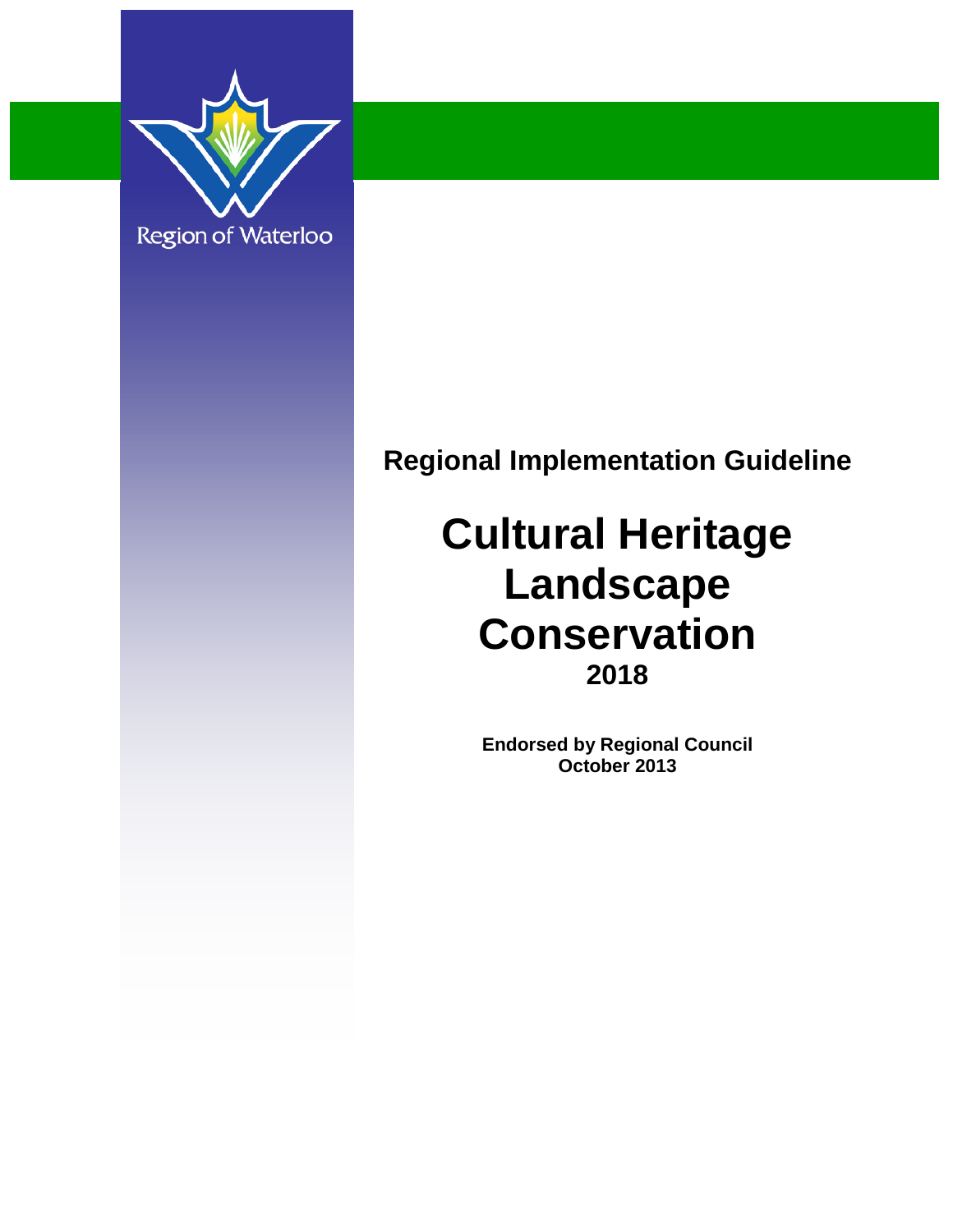## **Contents**

| А.                                                                                                                                                                                                                                                                                                                                                                                                                                                                                                 |                          | <b>INTRODUCTION</b>                                                                                                                                                                                                    | 3                   |  |  |
|----------------------------------------------------------------------------------------------------------------------------------------------------------------------------------------------------------------------------------------------------------------------------------------------------------------------------------------------------------------------------------------------------------------------------------------------------------------------------------------------------|--------------------------|------------------------------------------------------------------------------------------------------------------------------------------------------------------------------------------------------------------------|---------------------|--|--|
|                                                                                                                                                                                                                                                                                                                                                                                                                                                                                                    | 1.0<br>2.0<br>3.0<br>4.0 | What are Cultural Heritage Landscapes?<br>Rationale for Cultural Heritage Landscape Conservation<br>Impacts of Undertaking a Cultural Heritage Landscape Conservation<br>Process                                       | 4<br>4<br>5<br>6    |  |  |
| В.                                                                                                                                                                                                                                                                                                                                                                                                                                                                                                 |                          | Policy Context - Provincial Legislation<br><b>REGIONAL APPROACH</b>                                                                                                                                                    | 9                   |  |  |
|                                                                                                                                                                                                                                                                                                                                                                                                                                                                                                    | 1.0                      | Cultural Heritage Landscape Conservation Under the Ontario Heritage                                                                                                                                                    | 9                   |  |  |
|                                                                                                                                                                                                                                                                                                                                                                                                                                                                                                    | 2.0<br>3.0<br>4.0<br>5.0 | Act<br>Cultural Heritage Landscape Conservation Under the Planning Act<br><b>Regional Policy</b><br><b>Area Municipal Policy</b><br>Expectations and Outcomes for ROP Policies and Implementation<br><b>Guidelines</b> | 9<br>10<br>11<br>12 |  |  |
| C.                                                                                                                                                                                                                                                                                                                                                                                                                                                                                                 |                          | <b>CONSERVATION PROCESS</b>                                                                                                                                                                                            | 13                  |  |  |
| D.                                                                                                                                                                                                                                                                                                                                                                                                                                                                                                 |                          | <b>GUIDELINES</b>                                                                                                                                                                                                      |                     |  |  |
|                                                                                                                                                                                                                                                                                                                                                                                                                                                                                                    | ı.                       | <b>Identification and Evaluation of Cultural Heritage Landscapes</b>                                                                                                                                                   | 16                  |  |  |
|                                                                                                                                                                                                                                                                                                                                                                                                                                                                                                    | Ⅱ.                       | Preparation of a Cultural Heritage Landscape Technical Study                                                                                                                                                           | 22                  |  |  |
|                                                                                                                                                                                                                                                                                                                                                                                                                                                                                                    | Ш.                       | Designating Cultural Heritage Landscapes in an Official Plan                                                                                                                                                           | 27                  |  |  |
|                                                                                                                                                                                                                                                                                                                                                                                                                                                                                                    | IV.                      | Conservation of a Cultural Heritage Landscape through a Cultural<br><b>Heritage Impact Assessment</b>                                                                                                                  | 30                  |  |  |
| Е.                                                                                                                                                                                                                                                                                                                                                                                                                                                                                                 |                          | <b>GLOSSARY OF DEFINITIONS</b>                                                                                                                                                                                         | 36                  |  |  |
| F.<br><b>REFERENCE LIST</b><br>39                                                                                                                                                                                                                                                                                                                                                                                                                                                                  |                          |                                                                                                                                                                                                                        |                     |  |  |
| Appendix A – Resource to Assist with Cultural Heritage Landscape Identification<br>40<br>Appendix B - Criteria for Cultural Heritage Value or Interest<br>42<br>Appendix C - Indicators of Historical Integrity<br>44<br>Appendix D - Indicators of Community Value<br>46<br>Appendix E - Criteria for Regional Significance<br>48<br>Appendix F - Cultural Heritage Landscape Conservation Tools Comparison<br>49<br>Appendix G - Region of Waterloo Official Plan Amendment Review Process<br>52 |                          |                                                                                                                                                                                                                        |                     |  |  |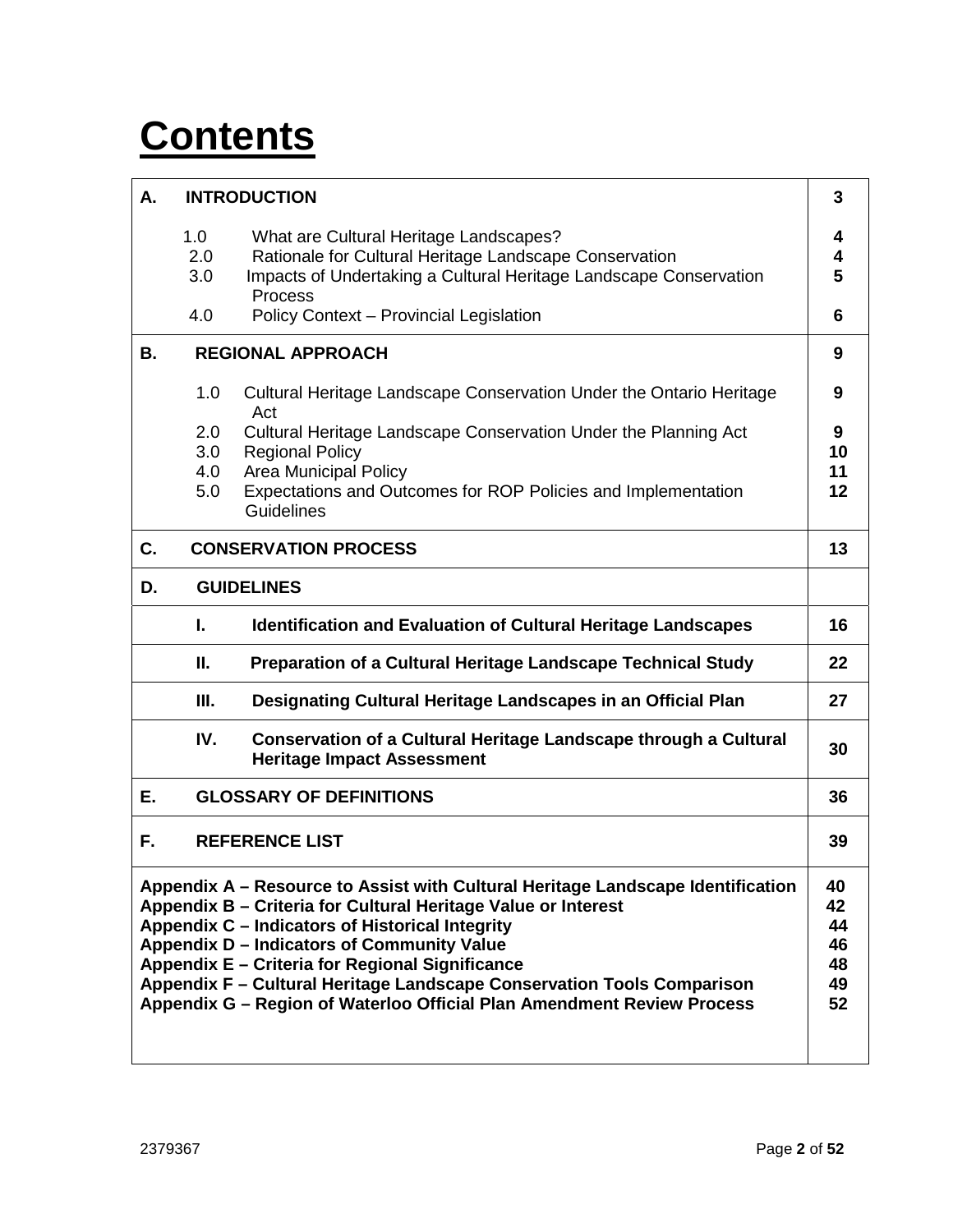# **A. INTRODUCTION**

The purpose of the Region of Waterloo Implementation Guideline for Cultural Heritage Landscape Conservation is to provide guidance to applicants, Area Municipal Heritage Advisory Committees (MHACs) and Regional and Area Municipal staff on the implementation of the *cultural heritage landscape* policies of the Regional Official Plan (ROP), for the identification of *cultural heritage resources*, the preparation and review of *development applications*, and for the undertaking of heritage review during the *Environmental Assessment (EA)* process.

This document outlines the existing policy context and *Cultural Heritage Landscape (CHL) conservation* process for the Region of Waterloo, and provides further detail for the implementation of ROP policies 3.G.5, 3.G.6 and 3.G.7 through the following sections:

- Identification and Evaluation of Cultural Heritage Landscapes;
- Preparation of a Cultural Heritage Landscape Technical Study;
- Designating Cultural Heritage Landscapes in an Official Plan; and
- Conservation of a Cultural Heritage Landscape through a Cultural Heritage Impact Assessment.

The ROP relies on implementation guidelines in a number of subject areas to provide additional technical guidance in the application of certain policies. Implementation guidelines elaborate upon ROP policy, but may not be used as a means of introducing "new policy provisions that could be the basis for denying *development applications* or for interfering with the natural justice rights of landowners and the public" (Policy 10.B.10).

The content and scope of Regional Implementation Guidelines is determined through a full, open, and transparent consultation and engagement process with Area Municipalities, other agencies, interested organizations and citizens. Implementation guidelines represent statements adopted by Regional Council that detail the manner in which ROP Policy should be implemented. As relevant ROP policies are updated, added, or deleted, the Implementation guidelines must also be revised to ensure conformity with the provisions of the ROP.

As stated in the ROP, through the planned *conservation* of the region's *cultural heritage* r*esources* including *CHLs*, Waterloo Region will realize the benefits of: a higher quality of life; a stronger and more defined regional identity; a wealth of social, environmental and economic opportunities; and a broader foundational understanding of the people and places of our past.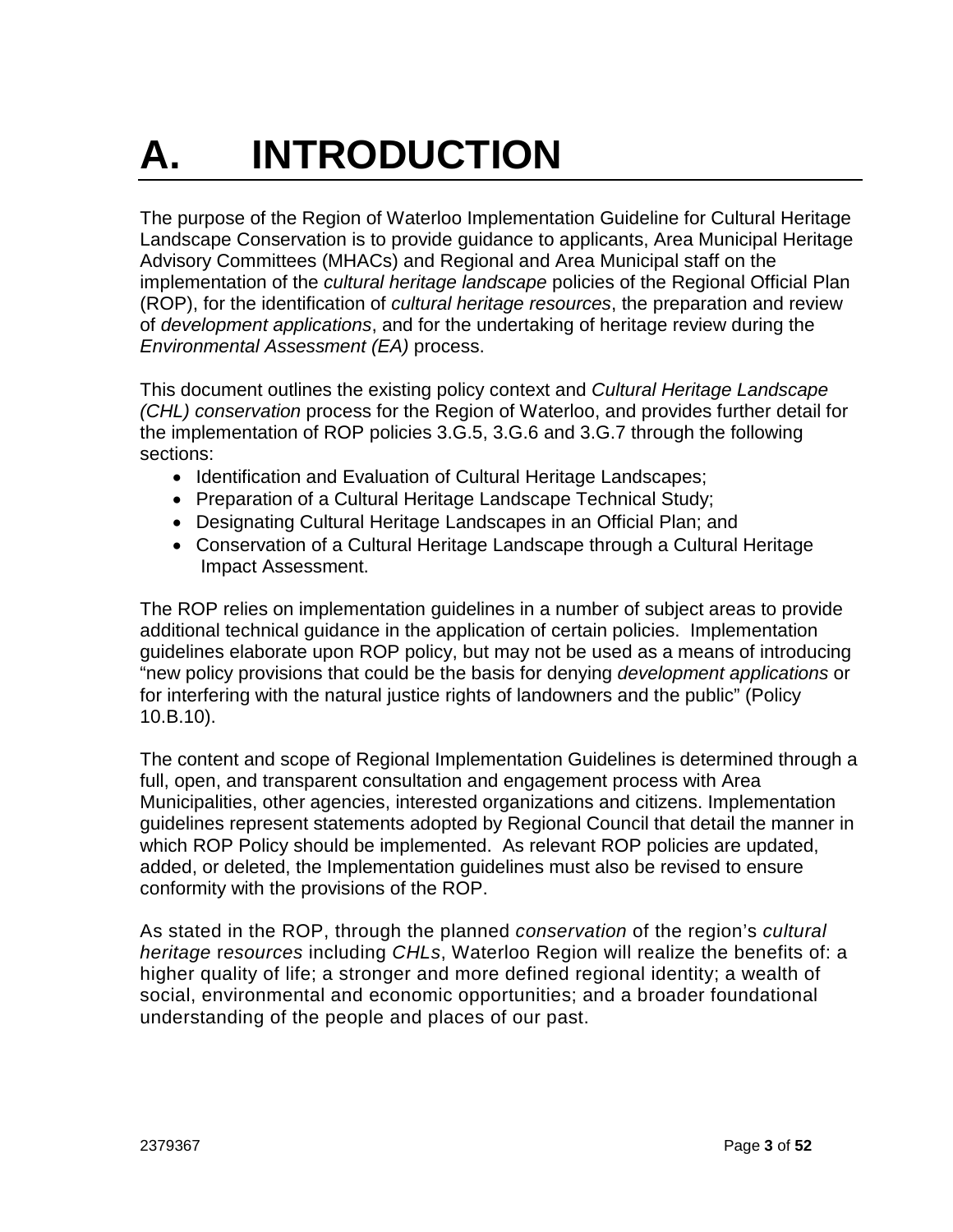#### **1.0 What are Cultural Heritage Landscapes?**

A *Cultural Heritage Landscape (CHL)* is a location where the influence and/or activity of humans on the natural landscape has resulted in a place with distinctive character and cultural importance. These historically *significant* landscapes are valued for the important contribution they make to our understanding of the history of a place, an event, an individual and/or a community.

*CHL*s are typically characterized by:

- A concentration of *cultural heritage resources*, such as buildings, structures and landforms;
- A concentration of supporting structural elements such as vegetation, fences or roads;
- A sense of visual coherence; and,
- A distinctiveness which enables the area to be recognized from neighbouring areas.

There are three types of *CHL*s:

- Designed landscapes, which have been intentionally designed;
- Organically evolved landscapes, which have evolved through human use, and are now either relics of the past or are continuing to evolve; and,
- Associative landscapes, which have powerful religious, artistic or cultural associations, some of which may have primarily natural elements and limited material cultural evidence.

#### **2.0 Rationale for Cultural Heritage Landscape Conservation**

Conserving a *CHL* means identifying, protecting, managing and using a *CHL* in such a way that the heritage value, *attribute*s and integrity of the *CHL* are retained.

*CHL conservation* provides a means to *conserve* groupings of *cultural heritage resources* that together have greater heritage *significance* than their constituent elements or parts. A *CHL* has both property-based *cultural heritage resources* and *attributes* that may not be linked to real property (i.e. views of and vantage points, circulation and/or street networks, land use patterns, architectural details, natural features, vegetation). The *attributes* of a *CHL* help to contextualize, cluster and connect the individual *cultural heritage recourses.* As a result, the *conserved CHL* is more valuable than the sum of its parts.

#### *A* **Cultural Heritage Landscape** *is*

*defined in the Provincial Policy Statement (2014) as* a defined geographical area that may have been modified by human activity and is identified as having cultural heritage value or interest by a community, including an Aboriginal community. The area may involve features such as structures, spaces, archaeological sites or natural elements that are valued together for their interrelationship, meaning or association.

Examples may include, but are not limited to, heritage conservation districts *designated* under the Ontario Heritage Act; villages, parks, gardens, battlefields, mainstreets and neighbourhoods, cemeteries, trailways, viewsheds, natural areas and industrial complexes of heritage *significance*; and areas recognized by federal or international designation authorities (e.g. a National Historic Site or District designation, or a UNESCO World Heritage Site).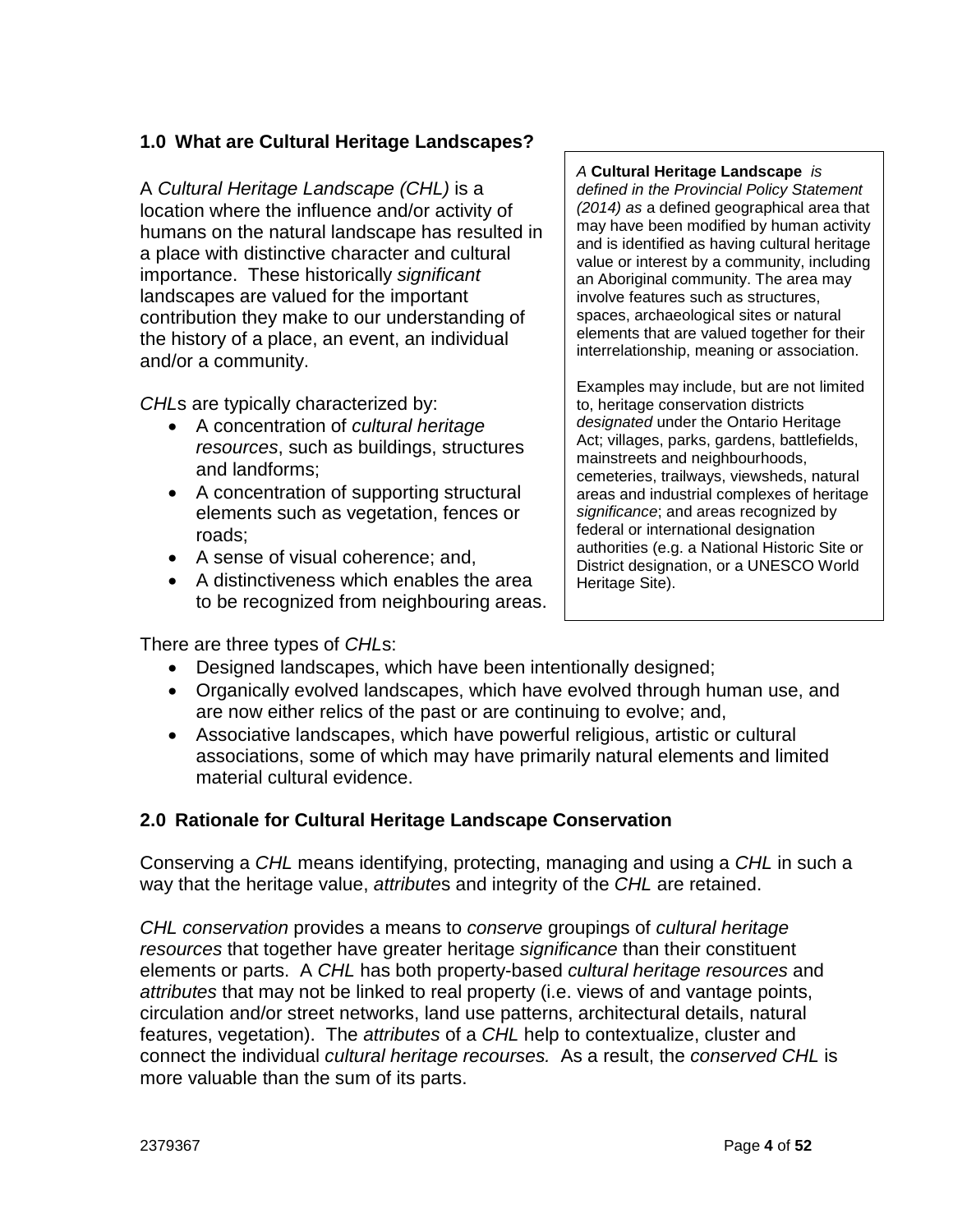*Conservation* of *CHL*s, like other *cultural heritage resources*, provides the following benefits:

- Sense of Place The region's tangible *cultural heritage resources*, combined with stories of the past, provide a physical and psychological foundation for our Regional identity. *CHLs* provide important information about, and opportunities for, understanding the events, processes and activities that have shaped, and are continuing to shape, our region;
- Authenticity *CHLs* often support ongoing traditions and routines and reflect particular ways of life. *CHLs* allow people to participate in our region's cultural heritage continuum: learning from the multilayered past; enjoying the vibrancy of the present; and creating meaningful linkages for the future; and,
- Quality of Life *CHLs* provide economic, environmental, social and cultural benefits through aesthetic, ecological, recreational and educational opportunities. Conserving *CHLs* will make our region a better place to live, work, play and visit.

#### **3.0 Impacts of Undertaking a Cultural Heritage Landscape Conservation Process**

Undertaking a *CHL conservation* process ensures that *cultural heritage resources* are proactively identified and that the necessary information is available to effectively consider cultural heritage *conservation* at a landscape scale during the land use and *infrastructure* planning process.

**Priority-based Planning** – The *CHL conservation* process is a tool to manage change. The process will be used to better inform land use and *infrastructure* planning decisions and is not meant to negatively impact permitted land uses. *Conservation* of *cultural heritage resources* is very often one of many planning priorities (i.e. increasing land-use density, economic development, encouraging tourism or recreation, environmental conservation, increasing transportation choice, providing affordable housing). Full consideration of all priorities, including *CHL conservation*, during the land use and *infrastructure* planning process will result in the best possible *development* or construction/rehabilitation solution that meets as many priorities as possible. Note*: Normal farming practices* are protected under the Farming and Food Protection Act and will not be impacted by *CHL conservation*.

**Increased Transparency** - The *CHL conservation* process requires Area Municipalities to proactively identify and document *CHL*s. Designating *CHL*s within an Official Plan or designation under the Ontario Heritage Act is (OHA) a means to making Regional and Area Municipal staff, developers, property owners and the public aware of the historically *significant* landscapes within the community that are to be *conserved*.

**Informed Decision Making** – Identified *CHL*s are supported by documentation which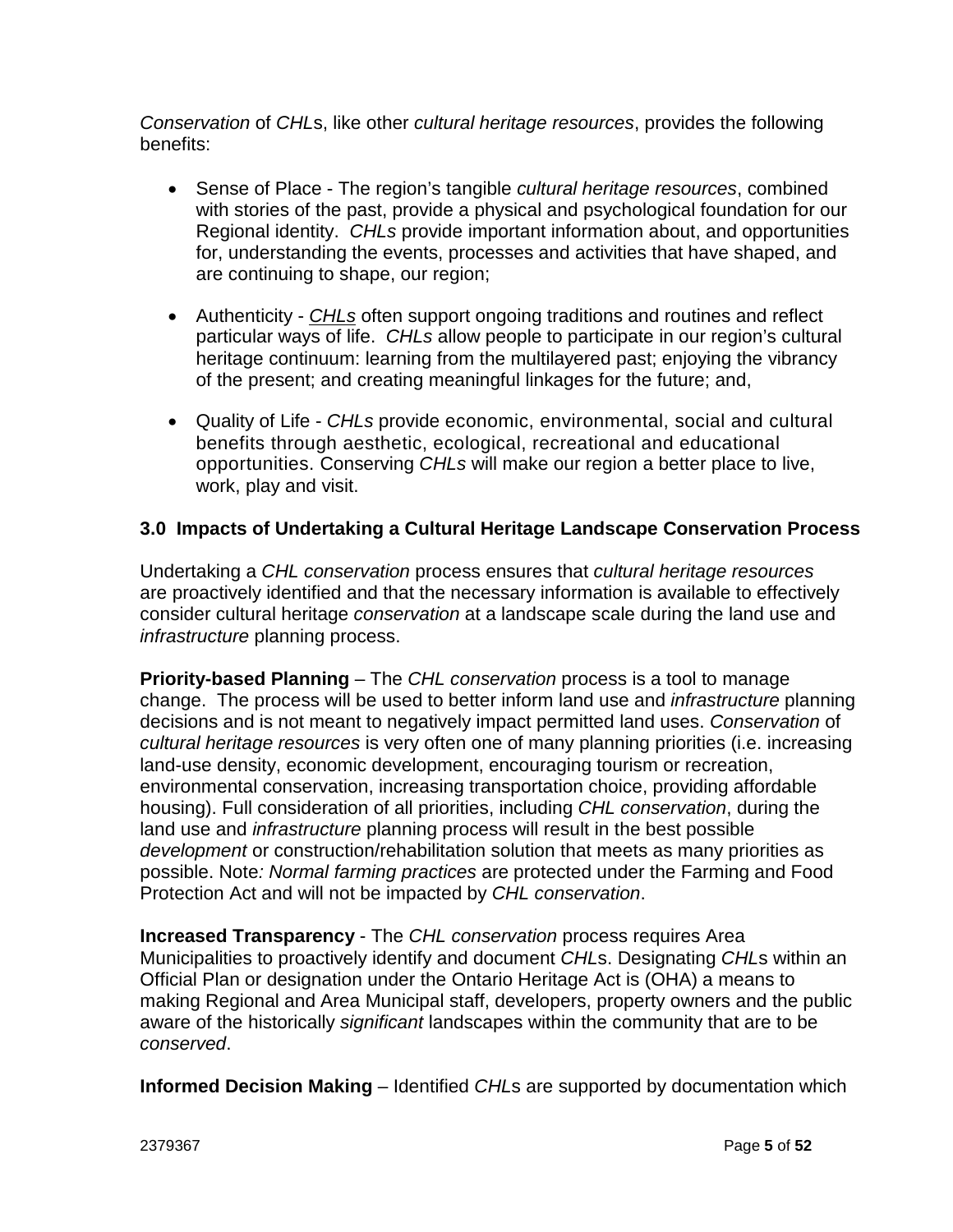includes a Statement of Significance for the *CHL*, and inventories and maps the *cultural heritage resources* and *attributes* associated with the *CHL*. This research provides the foundation of information on which proposed *development*, *site alteration* and *infrastructure* projects will be reviewed.

**Effective Heritage Protection** - Identifying an area as a *CHL* does not provide automatic protection to the individual *cultural heritage resources* and *attributes* associated with the *CHL*. The *CHL conservation* process documents the *cultural heritage resources* and *attributes* that must be protected in order to *conserve* the *CHL*, lists appropriate *conservation* measures, and ensures that proposed *development, site alteration* and *infrastructure* projects undergo heritage review.

Individual *cultural heritage resources* and *attributes* located within a *CHL* continue to be protected through existing and new OHA designations, conservation easements, Area Municipal Heritage Register listings, secondary plans, neighbourhood design guidelines and through the implementation of recommendations made within *Cultural Heritage Impact Assessments (CHIA)*.

#### **4.0 Policy Context – Provincial Legislation**

The Province requires municipalities to conserve significant CHLs and provides a variety of legislative planning and financing tools, primarily under the Ontario OHA, Provincial Policy Statement and Planning Act, to municipalities for use in the conservation of cultural heritage resources, including CHLs.

#### **4.1 Ontario Heritage Act**

The OHA provides three key tools for CHL conservation.

- 1. If a CHL is contained on a single property (i.e. farmstead, park, garden, estate, cemetery), a municipality can designate the CHL as an individual property under Part IV of the OHA.
- 2. If the CHL includes a grouping of properties, a municipality can designate the area as a Heritage Conservation District (HCD) under Part V of the OHA.

An OHA designation provides the strongest heritage protection available for conserving a CHL. It allows the municipality to deny demolition permits, to guide change through *development* review on and adjacent to the protected property(ies) and to control property alterations through a heritage permit system. Within the Region, there are currently eight CHLs designated as HCDs under Part V, and several other single property CHLs designated under Part IV of the OHA.

3. A municipality may list a CHL as an individual or grouping of non-OHAdesignated property(ies) of heritage value or interest on their Area Municipal Heritage Register.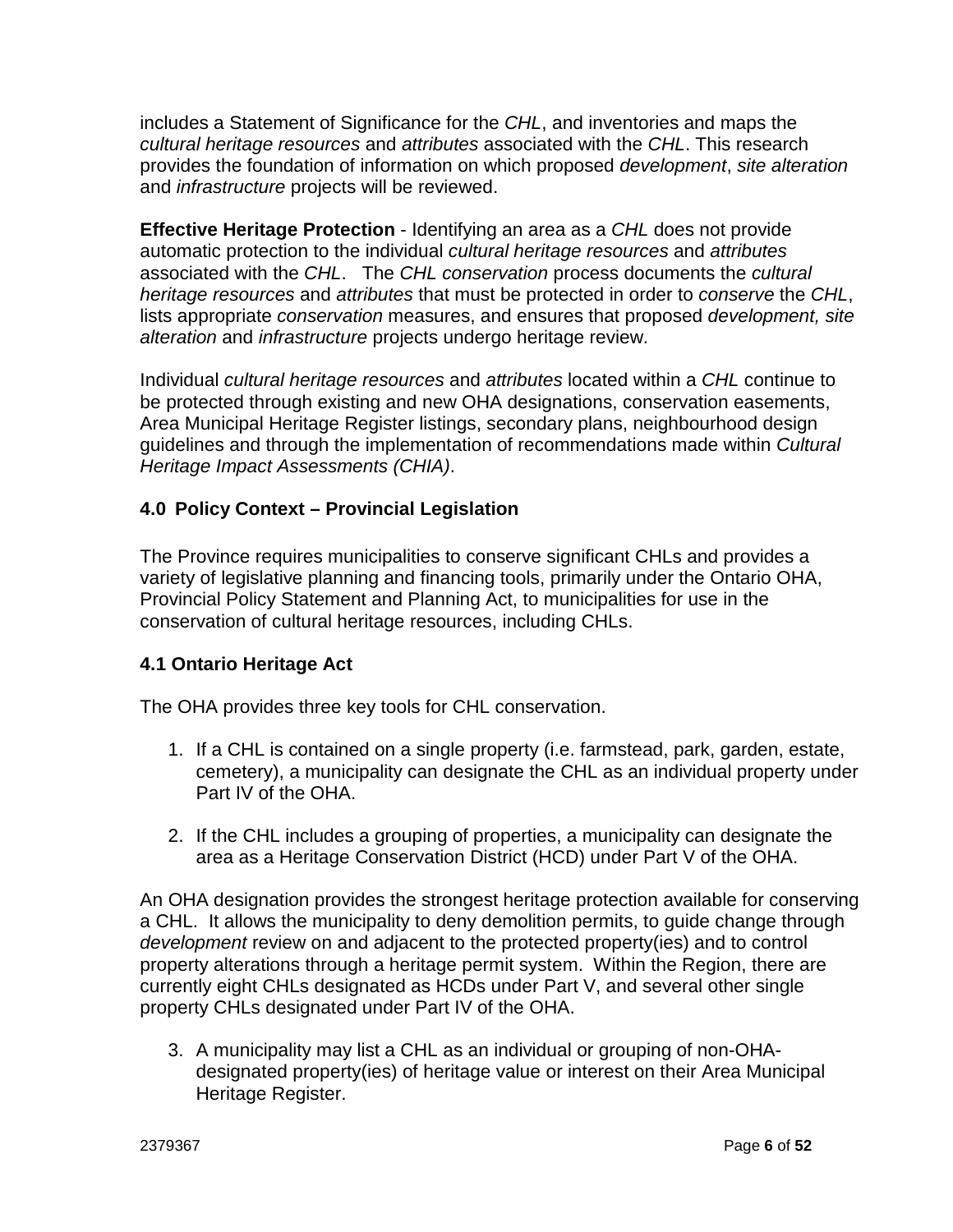Under the OHA municipalities are required to maintain an Area Municipal Heritage Register that lists all designated and non-designated cultural heritage resources of heritage value or interest. The list is meant to provide easily accessible information about cultural heritage value for municipal staff, land-use planners, property owners, developers, the tourism industry, educators and the general public. Owners of listed properties must provide 60 days notice prior to demolition or removal of a building or structure, and the property may be subject to a *CHIA* or Conservation Plan during the heritage review process.

#### **4.2 Planning Act and Provincial Policy Statement**

The Province has identified the conservation of cultural heritage resources including CHLs, as an area of Provincial Interest to be considered under the Planning Act and through the Provincial Policy Statement (2014) (PPS).

The PPS, policy 2.6.1 states that "Significant built heritage resources and significant cultural heritage landscapes shall be conserved." Conserved is defined as "the identification, protection, management and use of built heritage resources, cultural heritage landscapes and archaeological resources in a manner that ensures their cultural heritage value or interest is retained under the OHA. This may be achieved by the implementation of recommendations set out in a conservation plan, archaeological assessment, and/or heritage impact assessment. Mitigative measures and/or alternative development approaches can be included in these plans and assessments."

Conservation of cultural heritage resources, can take place under the OHA, as noted in the previous section, and/or in Official Plans or other planning documents prescribed under the Planning Act, such as Council adopted inventories, plans or studies.

Cultural heritage resources are conserved through the requirement of *CHIAs* and/or Conservation Plans to support proposed *development*, *site alteration* or *infrastructure*  projects that have the potential to directly or indirectly impact the cultural heritage resource.

#### **4.3 Provincial Resource Documents**

The Ministry of Tourism, Culture and Sport (MTCS) provides additional non-legislative resources to assist communities in the conservation of cultural heritage resources, such as toolkits and guides. The MTCS outlines in the Ontario Heritage Toolkit, that cultural heritage resources should be identified, listed, researched, evaluated and protected. It is up to municipalities to use the most effective and appropriate tools available at each step of this process in order to ensure the ongoing conservation of the CHLs within their jurisdiction.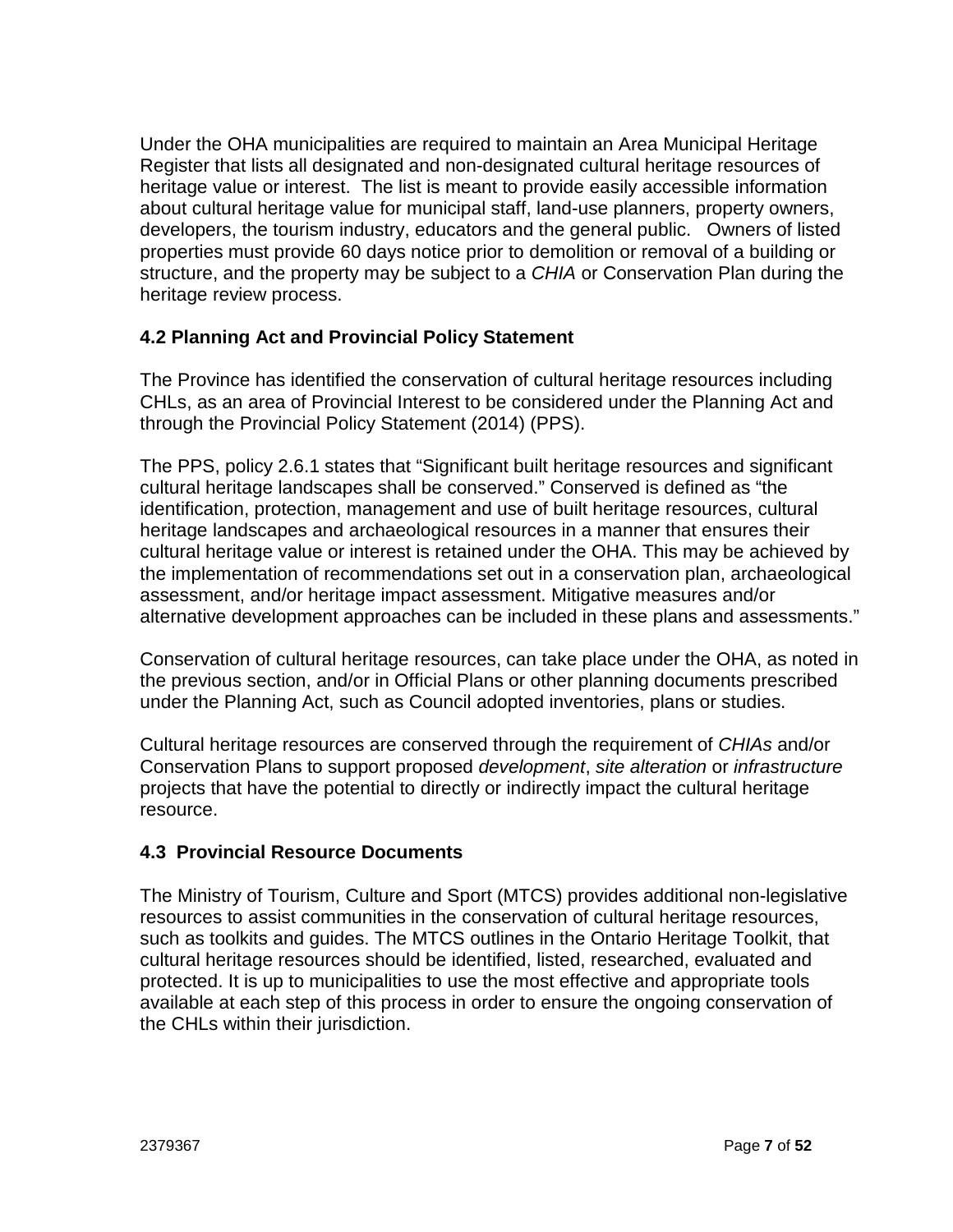#### **4.4 Environmental Assessment Act**

The *EA* Act requires an *EA* of any major public sector undertaking that has the potential for significant environmental effects. *EAs* are a key part of the *infrastructure*  planning process and must be completed before decisions are made to proceed on a project. *EAs* determine the ecological, cultural, economic and social impact of the *infrastructure* project and are informed through the undertaking of a variety of studies including *CHIAs*.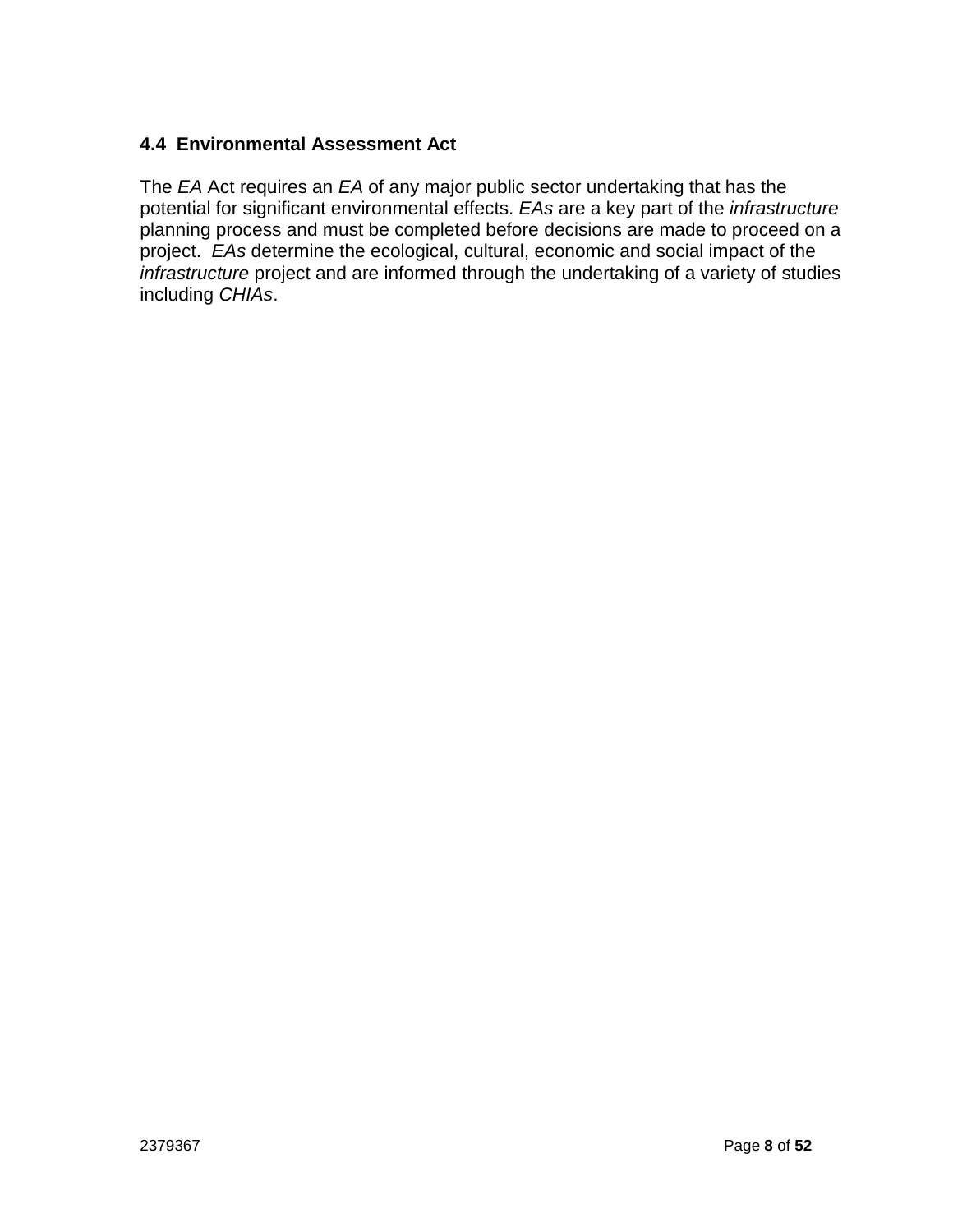## **B. REGIONAL APPROACH**

As stated in the previous section, the Province of Ontario requires that *significant CHL*s be *conserved* through the land use and *infrastructure* planning process using complementary policy provisions at the Provincial, Regional and Area Municipal level. The Province has provided a variety of *CHL conservation* tools, but a uniform provincewide approach to *CHL conservation* has not been established. The Region has therefore, in discussions with the Provincial and Area Municipal staff, developed the following Regional approach to *CHL conservation*.

The Regional *CHL conservation* approach incorporates the full spectrum of provincially legislated tools for *CHL conservation* and allows Area Municipalities to choose the most appropriate *conservation* tool for each *CHL*. The chosen *CHL conservation* tool will be a reflection of the combined level of heritage *conservation* and change management desired by the Area Municipality, public and property owners.

#### **1.0 Cultural Heritage Landscape Conservation under the Ontario Heritage Act**

Currently, Area Municipalities have three tools to *conserve CHLs* under the OHA:

- Part IV designation of an individual property;
- Part V designation of an Heritage *Conservation* District; and,
- Listing of a *CHL* on the Area Municipal Heritage Register as an individual or grouping of non-*designated* property(ies) of heritage value or interest accompanied by a map or description of the *CHL*.

In order for an Area Municipal Heritage Register listing to effectively *conserve* a *CHL*, the listing process must include:

- A full evaluation and documentation of the *CHL*;
- An opportunity for public consultation and engagement;
- Council approval; and,
- Area Municipal authority to *conserve* the *CHL* during the land use and *infrastructure* planning processes.

These three *CHL conservation* tools under the OHA will continue to be used by Area Municipalities in the Region. The complete processes used for designating or listing a *CHL* under the OHA are not addressed as part of this implementation guideline as they are a well entrenched practice. However, portions of this implementation guideline may prove useful in the preliminary identification, evaluation and documentation of *CHLs* being *conserved* under the OHA.

#### **2.0 Cultural Heritage Landscape** *Conservation* **under the Planning Act**

*CHL conservation* tools under the OHA have been available for many years, and have resulted in a small number of *CHLs* within the region being identified and protected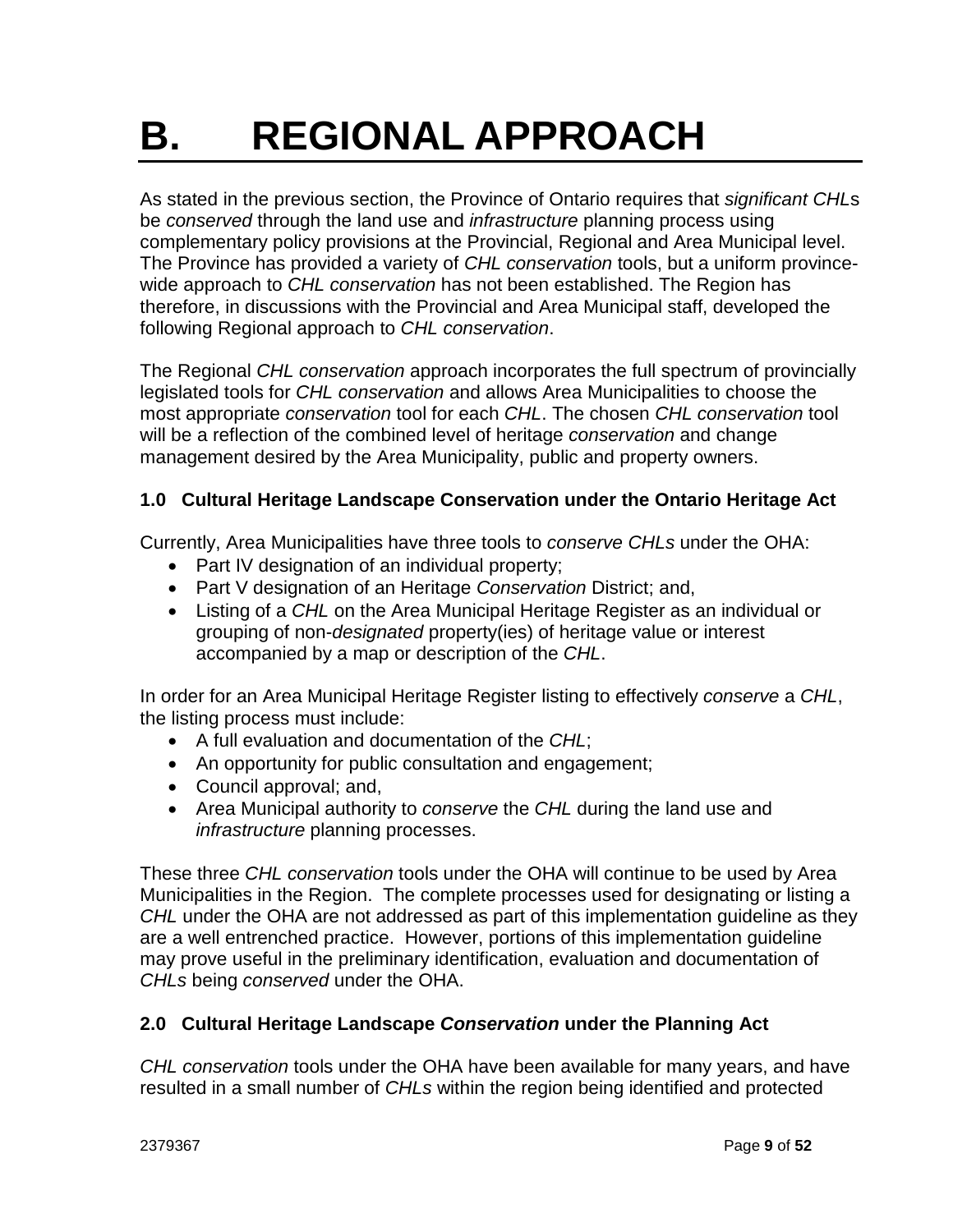under the OHA. In recent years, Area Municipalities have been working to identify candidate *CHLs* and a variety of landscape level *conservation* measures are now being proposed or are in place.

In order to assist with the *conservation* of the full range of *CHL*s within the region, the Region has developed policies in the Regional Official Plan which enable and require Area Municipalities to *conserve CHL*s under the Planning Act by designating *CHL*s in their Official Plans.

Note: *CHL*s that have already been or are planned to be *conserved* under the OHA as outlined above may also be, but are not required to be, designated in Area Municipal Official Plans.

Conserving *CHL*s under the Planning Act – the *CHL conservation* process outlined in this Regional Implementation Guideline, should be used when:

- There are multiple *CHL*s that a community needs to *conserve* within a short time frame, using limited resources;
- OHA designation cannot currently be achieved and interim *conservation* is required;
- OHA Part IV and/or V designations are in place to protect individual propertybased *cultural heritage resources* within a *CHL*, but the OHA designations do not *conserve* the larger context of the resources (e.g. the *attribute*s of the *CHL*);
- Future impacts to the *CHL* can be addressed through requirements for *CHIAs*, Conservation Plans, and/or through implementing planning and financial tools that support the *conservation* of the *CHL* (i.e. design guidelines, site specific zoning, financial incentives); and/or,
- There are opportunities for proposed *development*, *site alterations and infrastructure* projects to enhance the existing character of the area and/or *conserve* the grouping of *cultural heritage resources*.

A comparison of the above mentioned *CHL conservation* tools can be found in Appendix F.

#### **3.0 Regional Policy**

The Regional Official Plan (ROP) contains the following policies specifically related to the *conservation* of *CHLs*.

#### Cultural Heritage Landscapes

3.G.5 The Region will prepare and update a Regional Implementation Guideline for Cultural Heritage Landscape Conservation. This guideline will outline the framework for identifying *Cultural Heritage Landscapes,* including *Cultural Heritage Landscapes* of Regional interest, and for documenting each individual landscape through a Cultural Heritage Landscape Conservation Plan (an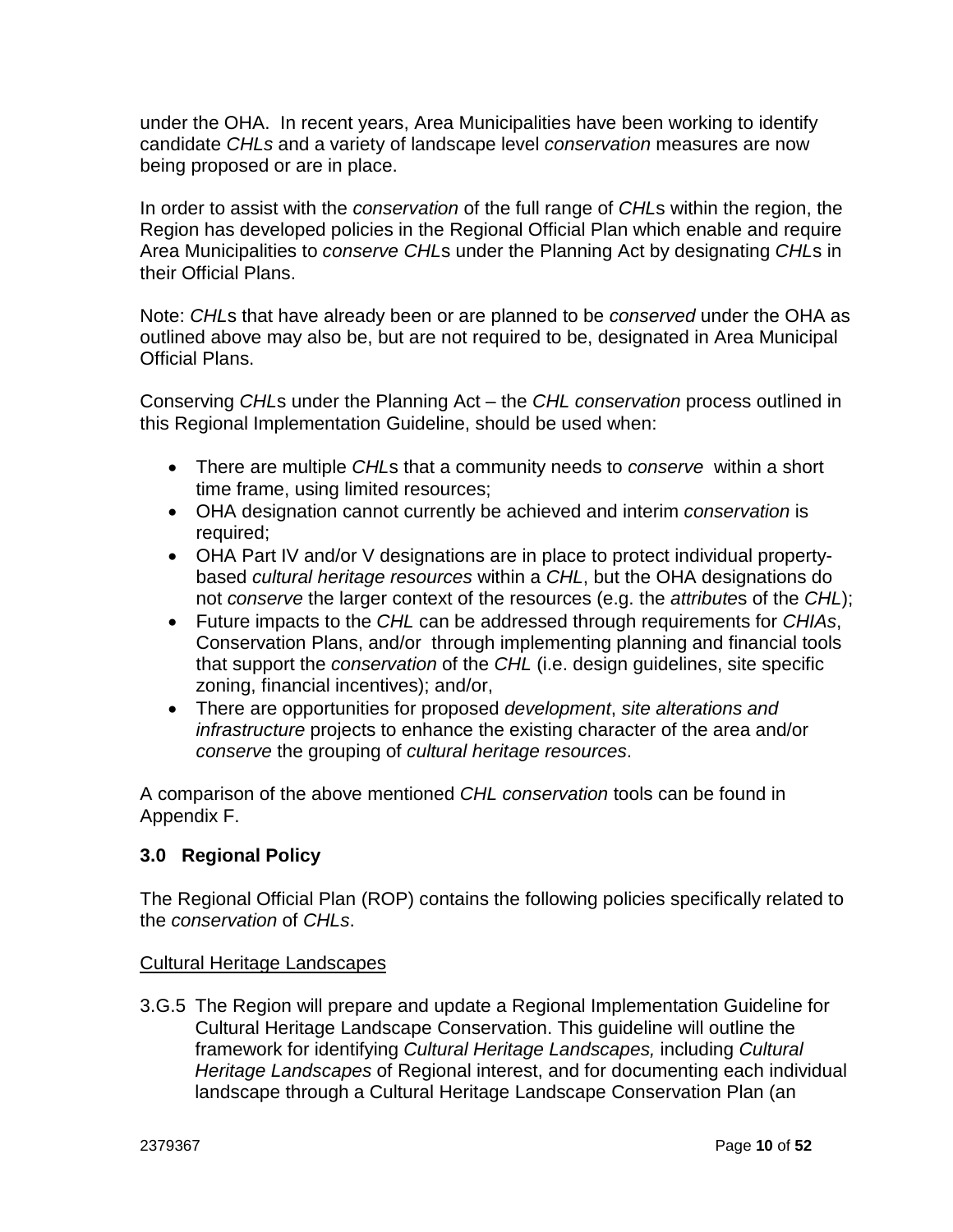amendment may be made to change this to *CHL* Technical Study) that includes: (a) a statement of significance;

- (b) a listing of the *cultural heritage resources* and *attributes* being *conserved*  within the *Cultural Heritage Landscape* through the use of existing planning tools, such as Heritage Act designations, listings on the Area Municipal Heritage Register, official plan policies, secondary plans and zoning bylaws; and
- (c) recommendations for additional *conservation* measures.
- 3.G.6 Area Municipalities will designate *Cultural Heritage Landscapes* in their official plans and establish associated policies to *conserve* these areas. The purpose of this designation is to *conserve* groupings of *cultural heritage resources* that together have greater heritage significance than their constituent elements or parts.

Designating a *CHL* in an Area Municipal Official Plan means formally recognizing a *CHL* on a list and map or schedule contained in or appended to the Official Plan.

- 3.G.7 The Region will assist Area Municipalities with the preparation of Cultural Heritage Landscape Conservation Plans (an amendment may be made to change this to *CHL* Technical Study) for *Cultural Heritage Landscapes* of Regional interest.
- 3.G.13 Area Municipalities will establish policies in their official plans to require the submission of a *Cultural Heritage Impact Assessment* in support of a proposed *development* that includes or is *adjacent* to a *designated* property, or includes a non-*designated* resource of cultural heritage value or interest listed on the Area Municipal Heritage Register. (An amendment may be made in order to clarify that this includes the consideration of *CHIAs* within or *adjacent* to a *CHL).*

A *CHL* evaluated and identified as a *cultural heritage resource* of Regional interest is also subject to ROP policies 3.G.2, 3.G.14, 3.G.15, 3.G.17, 3.G.18, 3.G.19 and 3.G.20.

#### **4.0 Area Municipal Policy**

General policies for the *conservation* of *CHLs* must be included in an Area Municipal Official Plan (OP) in order for the plan to be consistent with the ROP and the PPS.

The Region recommends that the general *CHL conservation* policies include, but not be limited to, a commitment by the Area Municipality to:

- 1. Identify and document individual *CHLs* through a Cultural Heritage Landscape Technical Study as outlined in ROP 3.G.5;
- 2. Designate individual *CHLs* in the Area Municipal Official Plan; and,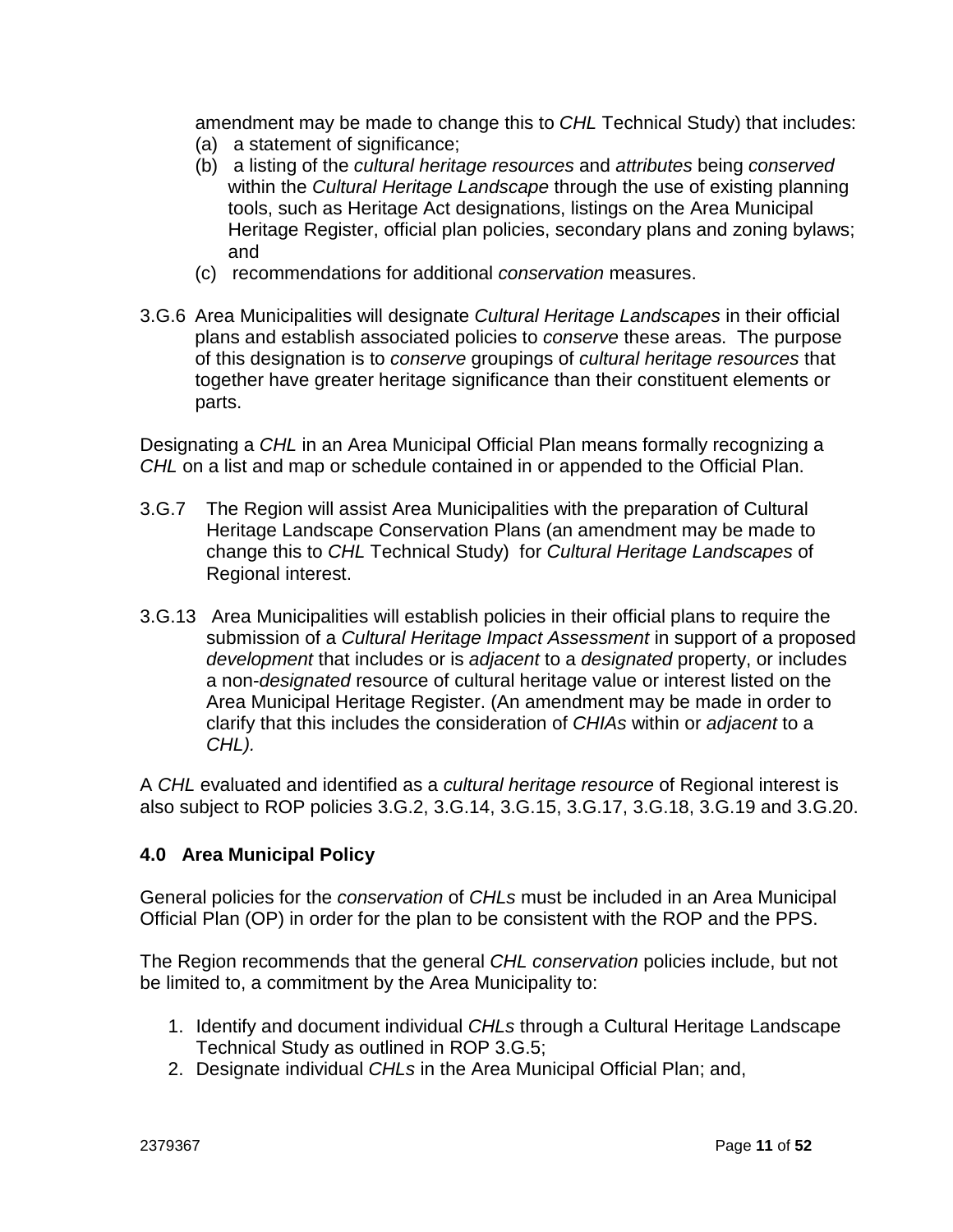3. Review *development, site alteration* and *infrastructure* projects within or *adjacent* to *designated CHLs* to ensure that the *cultural heritage resources* and *attributes* of the *CHL* will be *conserved*. A *CHIA* may be required to assist the Area Municipality in making this determination.

Associated *CHL conservation* policies may include a commitment by the Area Municipality to:

- List and/or *designate* under the OHA individual *cultural heritage resources* and *attributes* inventoried within a *CHL*;
- Consider the impact of lot creation and/or reconstruction within the *CHL*;
- Further investigate *CHLs* to identify additional and/or evolving *cultural heritage resources* and *attributes*; and,
- Promote the awareness, appreciation and enjoyment of *CHLs*.

#### **5.0 Expectations and Outcomes of ROP Policies and the Implementation Guideline**

Implementation of the ROP *CHL conservation* policies using this Implementation Guideline will result in:

- 1. Comprehensive region-wide identification and evaluation of *CHL*s;
- 2. Documentation of individual *CHLs* in Technical Studies, to include but not be limited to:
	- •An official name;
	- •A Statement of Significance; and,
	- •An inventory and map of *cultural heritage resources* and *attributes*, with references to existing and recommended *conservation* measures;
- 3. Individually *designated CHLs* in Area Municipal Official Plans; and
- 4. Area Municipal authority to require a *CHIA* to support proposed *development, site alteration* and *infrastructure* projects within or *adjacent* to an identified *CHL*.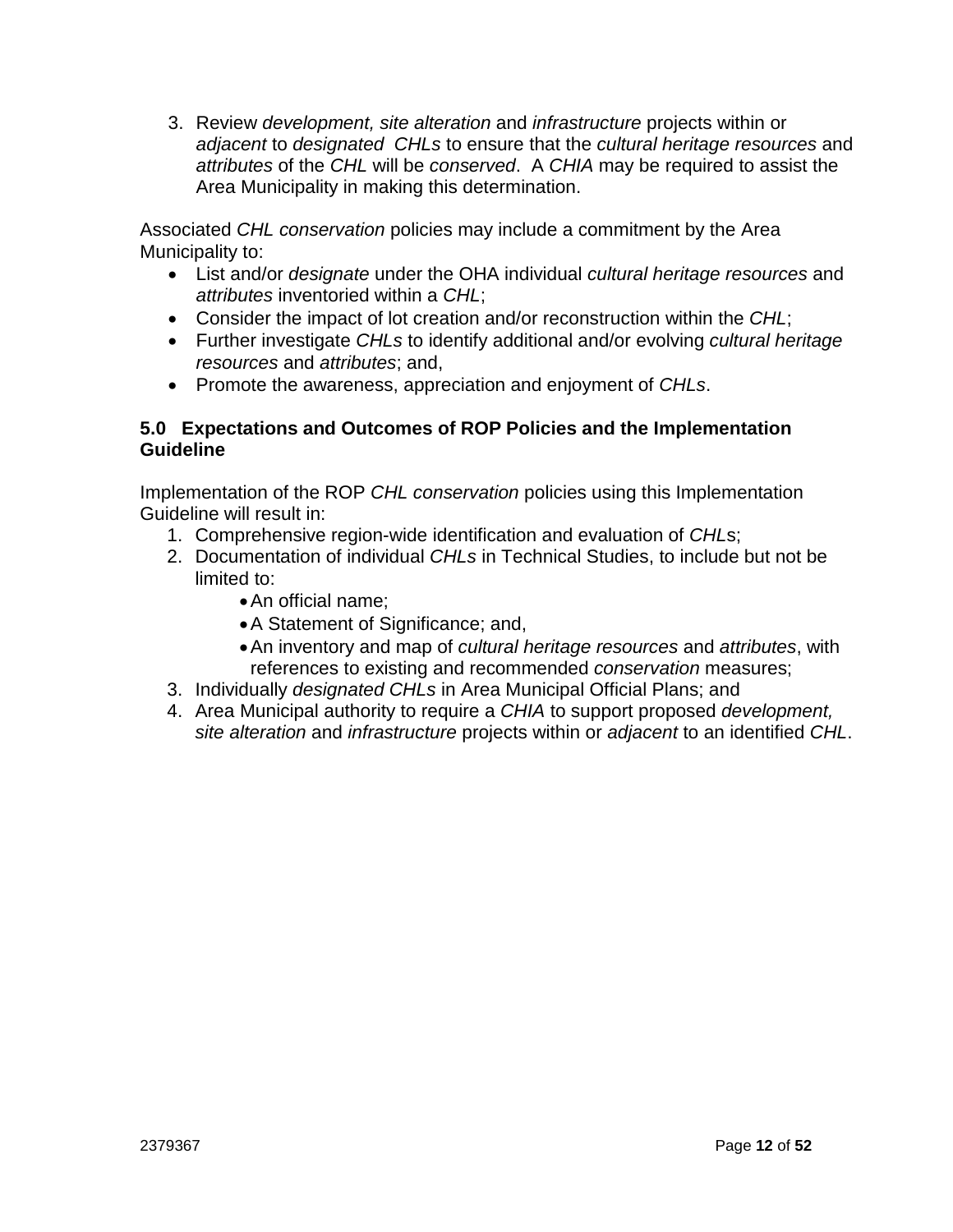# **C. CONSERVATION PROCESS**

The following process for conserving *CHL*s under the Planning Act has been developed to ensure that *CHL*s are recognized early in the land use and *infrastructure* planning process, and that comprehensive information on the *cultural heritage resources* and *attributes* of the *CHL* are available when making planning decisions.

The *CHL conservation* process includes:

- Identifying and documenting individual *CHL*s in a Technical Study that evaluates, inventories and maps the *cultural heritage resources* and *attributes*  associated with the *CHL* and documents current and proposed *conservation* measures for the *CHL*;
- Designating of *CHL*s in Area Municipal Official Plans, excluding *CHL*s currently *conserved* under the OHA; and,
- Reviewing *proposed development*, *site alteration* and *infrastructure* projects within or *adjacent* to *designated CHL*s to determine whether the *cultural heritage resources* and *attributes* associated with the *CHL* will be *conserved*.

Area Municipalities will incorporate general policies for the *conservation* of *CHLs* in their Official Plans to allow for the designating of any individual *CHLs* using the process outlined below. Information on general policies for *CHL conservation* at the Area Municipal level can be found in Section B (4.0).

The *CHL conservation* process has seven key steps to be undertaken through this Implementation Guidelines. The following chart outlines the connection of each key step to the associated section. A process chart is included on the following page.

|   | <b>Key Steps</b>                                    | <b>Associated Section of the</b><br><b>Guideline</b>                                   |  |
|---|-----------------------------------------------------|----------------------------------------------------------------------------------------|--|
|   | <b>Identify Candidate CHLs</b>                      |                                                                                        |  |
| 2 | Inventory and Map individual Candidate CHLs         | Identification and Evaluation of<br><b>Cultural Heritage Landscapes</b>                |  |
| 3 | Evaluate the Candidate CHL's Significance           | (Section I)                                                                            |  |
| 4 | Determine Regional interest in the Candidate<br>CHL |                                                                                        |  |
| 5 | Document the Candidate CHL in a Technical<br>Study  | Preparation of a Cultural Heritage<br><b>Landscape Technical Study</b><br>(Section II) |  |
| 6 | Designate the CHL in the Official Plan using the    | Designating Cultural Heritage                                                          |  |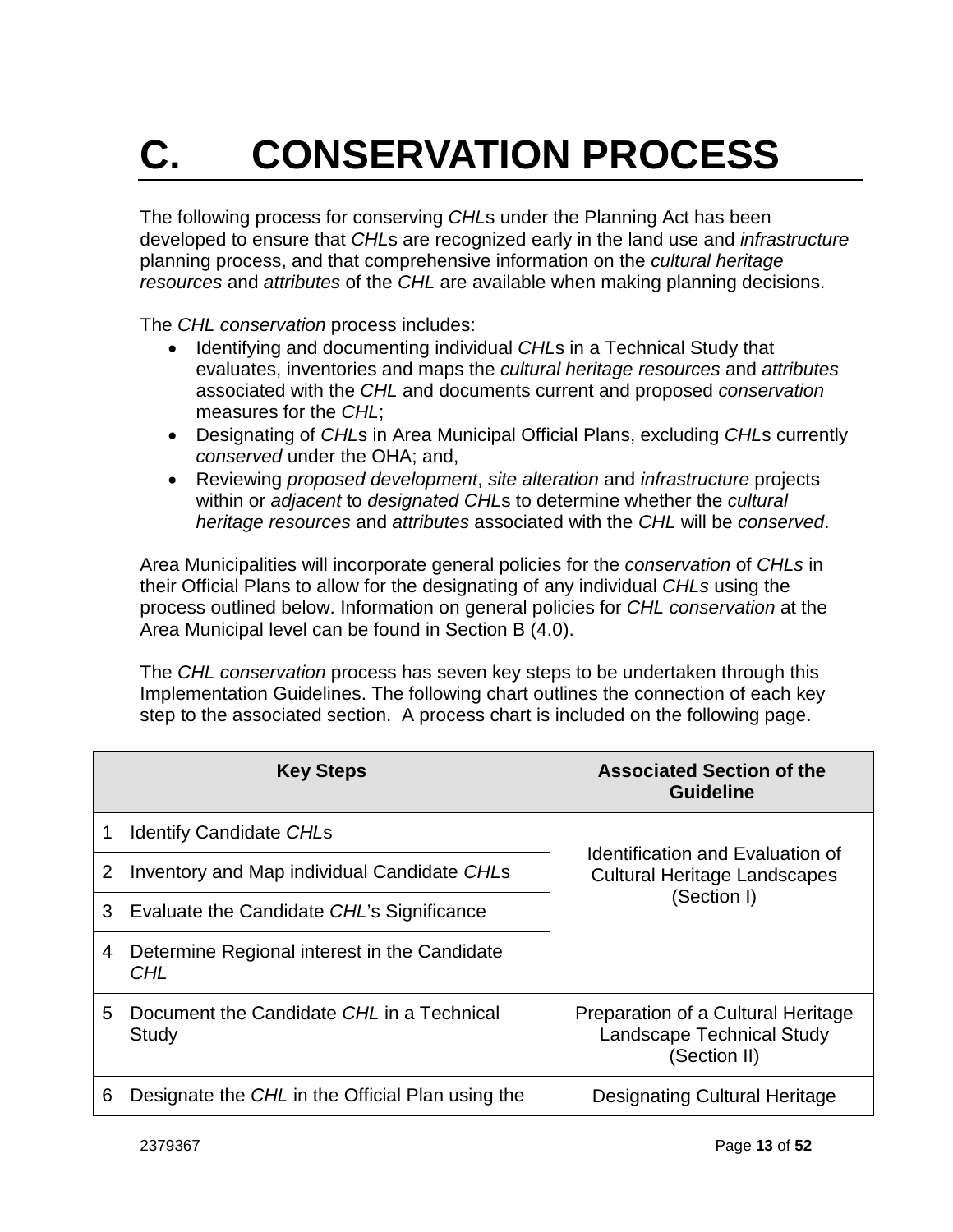| Official Plan Amendment process under the<br><b>Planning Act</b>                      | Landscapes in an Official Plan<br>(Section III)                                                                   |
|---------------------------------------------------------------------------------------|-------------------------------------------------------------------------------------------------------------------|
| Conserve the CHL through the land use and<br><i>infrastructure</i> planning processes | Conservation of a Cultural Heritage<br>Landscape through a Cultural<br>Heritage Impact Assessment<br>(Section IV) |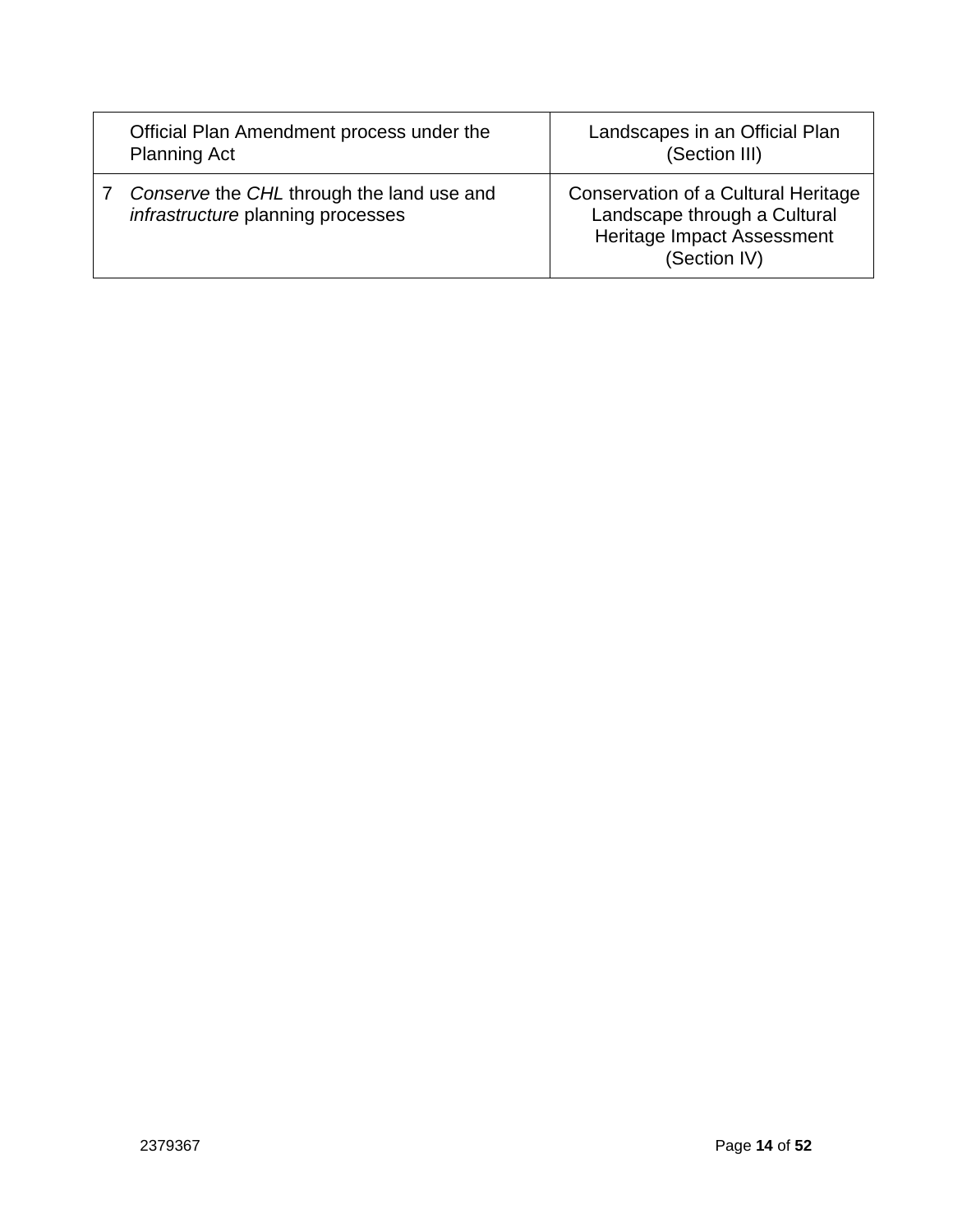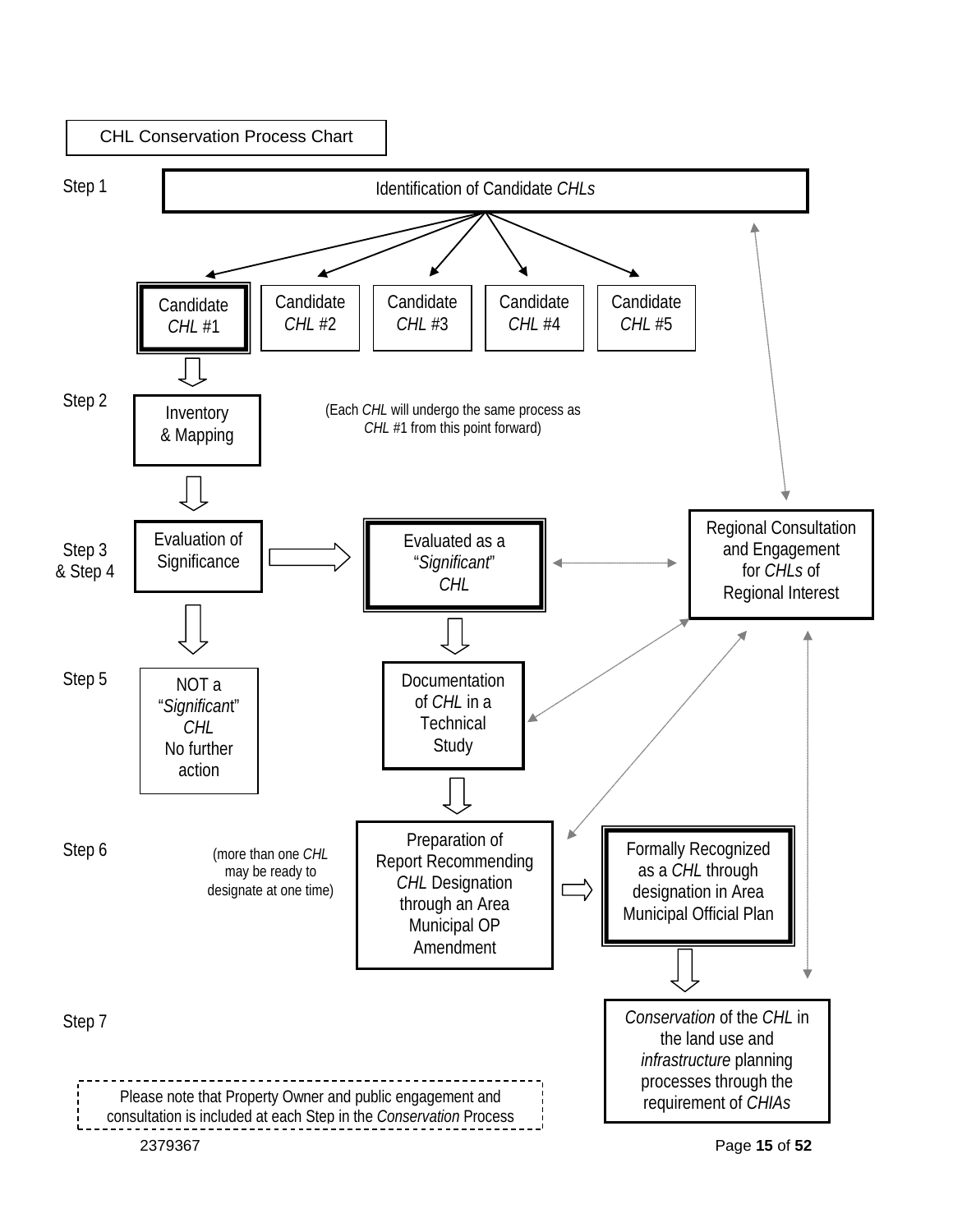## **D. GUIDELINES**

**I. Identification and Evaluation of Cultural Heritage Landscapes**

#### Regional Official Plan

- 3.G.5 The Region will prepare and update a *Regional Implementation Guideline for Cultural Heritage Landscape Conservation*. This guideline will outline the framework for identifying Cultural Heritage Landscapes, including Cultural Heritage Landscapes of Regional interest, and for documenting each individual landscape through a Cultural Heritage Landscape Conservation Plan (an amendment may be made to change this to *CHL* Technical Study) that includes:
	- a) a statement of significan*ce*;
	- b) a listing of the *cultural heritage resources* and *attribute*s being *conserved* within the Cultural Heritage Landscape through the use of existing planning tools, such as Heritage Act designations, listings on the Municipal Register, official plan policies, secondary plans and zoning bylaws; and
	- c) recommendations for additional *conservation* measures.

#### **Application**

In accordance with policy 3.G.5 of the Regional Official Plan (ROP), this section of the guideline will apply when Area Municipal staff and Municipal Heritage Advisory Committees are identifying and evaluating the *significanc*e of the candidate *Cultural Heritage Landscapes (CHL).* A *CHL* that is determined to be a *cultural heritage resource* of Regional interest is also subject to policies 3.G.2, 3.G.14 and 3.G.15.

#### **Purpose**

The purpose of this section of the guideline is to ensure an efficient, consistent, comprehensive and defensible process is used to identify *CHLs* worthy of *conservation* within the region.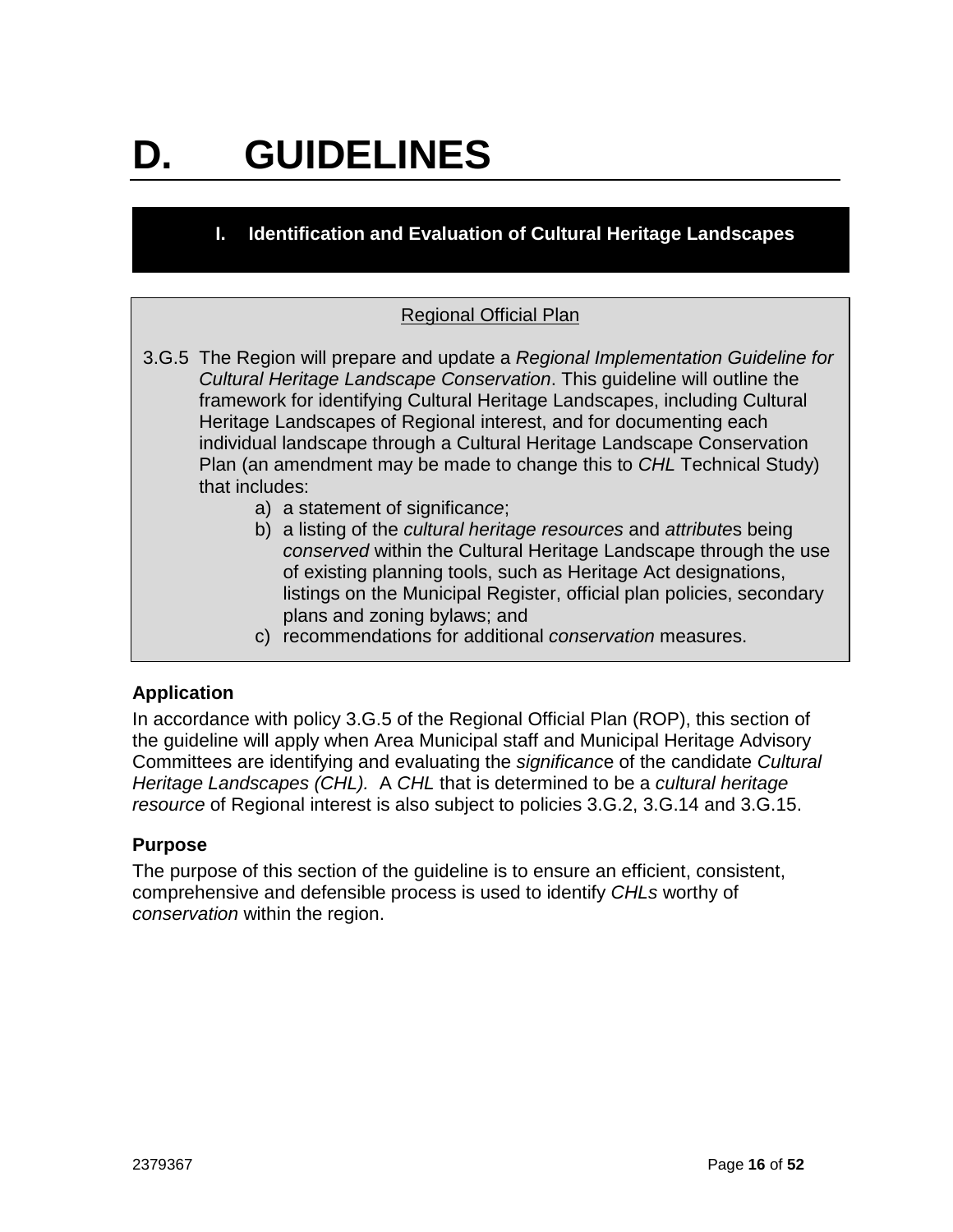#### **Identification and Evaluation of Cultural Heritage Landscapes**

A *CHL i*s a defined geographical area that may have been modified by human activity and is identified as having cultural heritage value or interest by a community, including an Indigenous community. The area may involve features such as structures, spaces, archaeological sites or natural elements that are valued together for their interrelationship, meaning or association. Examples may include, but are not limited to, heritage conservation districts designated under the Ontario Heritage Act (OHA); villages, parks, gardens, battlefields, mainstreets and neighbourhoods, cemeteries, trailways, viewsheds, natural areas and industrial complexes of heritage *significance*; and areas recognized by federal or international designation authorities (e.g. a National Historic Site or District designation, or a UNESCO World Heritage Site). (Provincial Policy Statement, 2014).

*Significant CHLs* are to be *conserved* as required by the PPS section 2.6.1. All *CHLs* that are evaluated as *significant* using the process below, which is based on Ontario Heritage Act (OHA) Regulation 9/06, shall be *conserved*. Candidate *CHLs* that are evaluated and found to be *significant* will be referred to throughout the remainder of the *conservation* process as *CHL*s; those evaluated and found to not be *significant* will not be taken any further through the process and should no longer be referred to as *CHL*s.

- 1.0 Area Municipal staff and Municipal Heritage Advisory Committees will develop a list of candidate *CHL*s for their municipality.
	- 1.1 The list of candidate *CHL*s will include, but not be limited to:
		- a) areas that correspond to the historic themes and associations important to the development of the municipality;
		- b) areas that contain a grouping of *cultural heritage resources* identified through a visual survey; and,
		- c) landscapes valued by a community suggested by the public through engagement and consultation or in written documents such as local histories, planning documents, listings of important landscapes, etc.
	- 1.2 Undertaking public and property owner engagement and consultation is strongly encouraged during the development of the list of candidate *CHL*s to establish general feed back and specifically to: establish or determine community value of candidate landscapes; learn of associated and anecdotal history of the area; and, garner additional evidence of historical integrity. Consultation and engagement is encouraged at every stage in the Conservation Process, examples of engagement may include:
		- a) Solicitation of feedback from the public, Area Municipalities, Agencies and property owners in Newspaper notices, notices on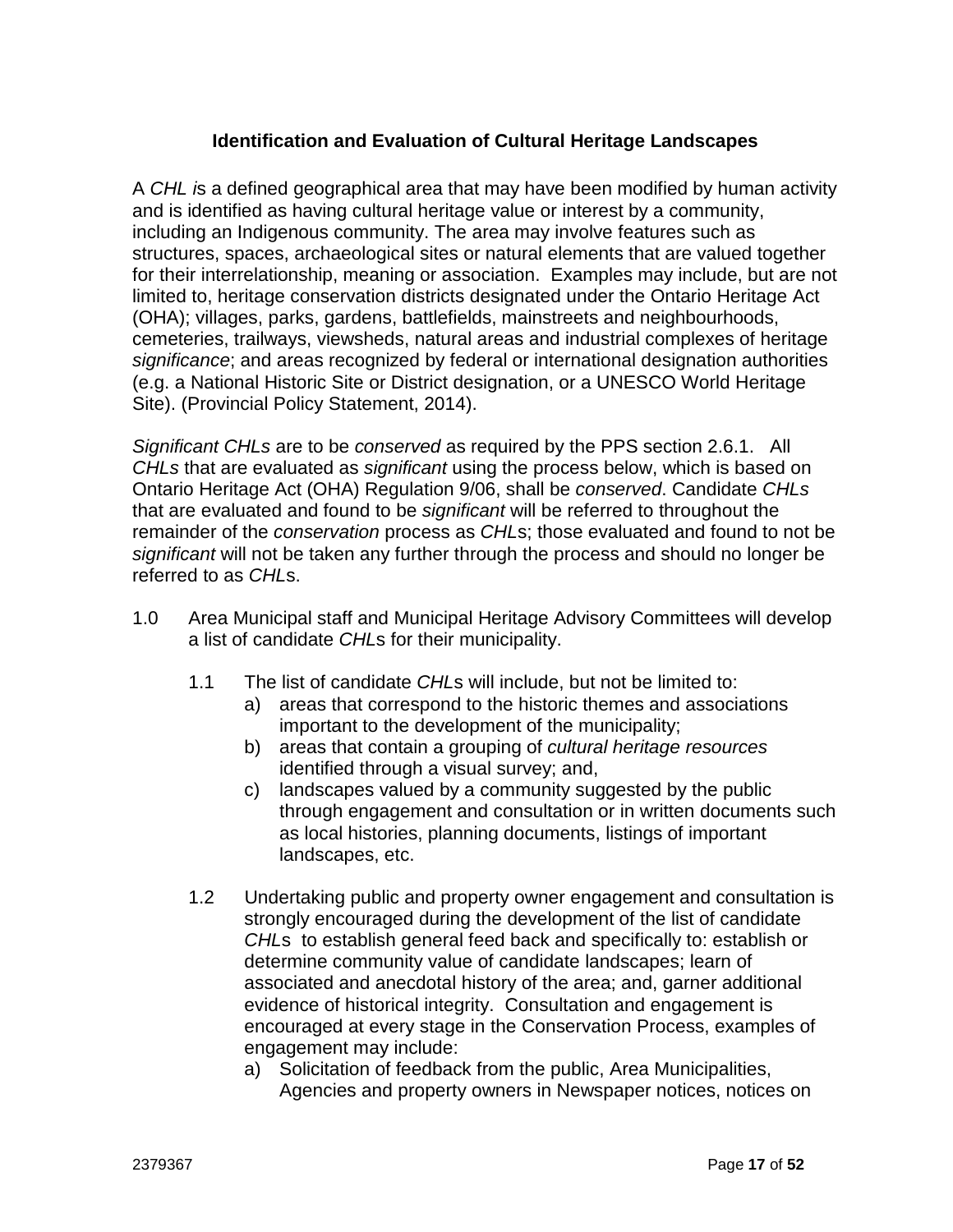Regional and Area Municipal websites, email blasts and posted mail;

- b) One-on-one discussions, or group discussions and presentations with property owners and effected or interested parties;
- c) Focus groups and open houses; and
- d) Web-based engagement tools.
- 1.3 Upon request, the Region will assist with the preliminary identification of candidate *CHL*s.
- 1.4 Area Municipalities and the Region will work together to develop shared or complementary *conservation* processes for cross jurisdictional *CHL*s such as those related to rivers, valleylands or agricultural practices.
- 1.5 Municipalities may use the additional information and resources for identifying candidate *CHLs* included in Appendix A.
- 2.0 The Region will review the list of candidate *CHLs* and indicate if any of the candidate *CHLs* are of Regional interest, and/or provide a list of *CHLs* of Regional interest to the Area Municipality to be considered for *conservation.*
	- 2.1 Identification of *CHLs* of Regional interest will take place in accordance with the Regional Implementation Guideline for Conserving Regionally Significant Cultural Heritage Resources based on the Criteria for Regionally Significant Cultural Heritage Resources (RSCHR) adopted by Regional Council in 2002 (P-02-083) (see Appendix E).
- 3.0 An inventory of *cultural heritage resources* and *attributes* will be developed for each candidate *CHL*.
	- 3.1 The inventory of *cultural heritage resources* and *attributes* may include but not be limited to:
		- Built features (buildings, structures, monuments, installations or remains associated with architectural, social, political, economic or military history),
		- Ecological features (ecosystems within the landscape),
		- Vegetation (natural or introduced),
		- Landforms (natural or human made),
		- Water features (natural or designed),
		- Archaeological resources,
		- Evidence of traditional practices,
		- Views, vistas and visual relationships,
		- Spatial organization and landmarks,
		- Land-use patterns,
		- Circulation networks, paths, road patterns,
		- Boundary/linear features, hedgerows, lanes, walls,
		- Public access, and,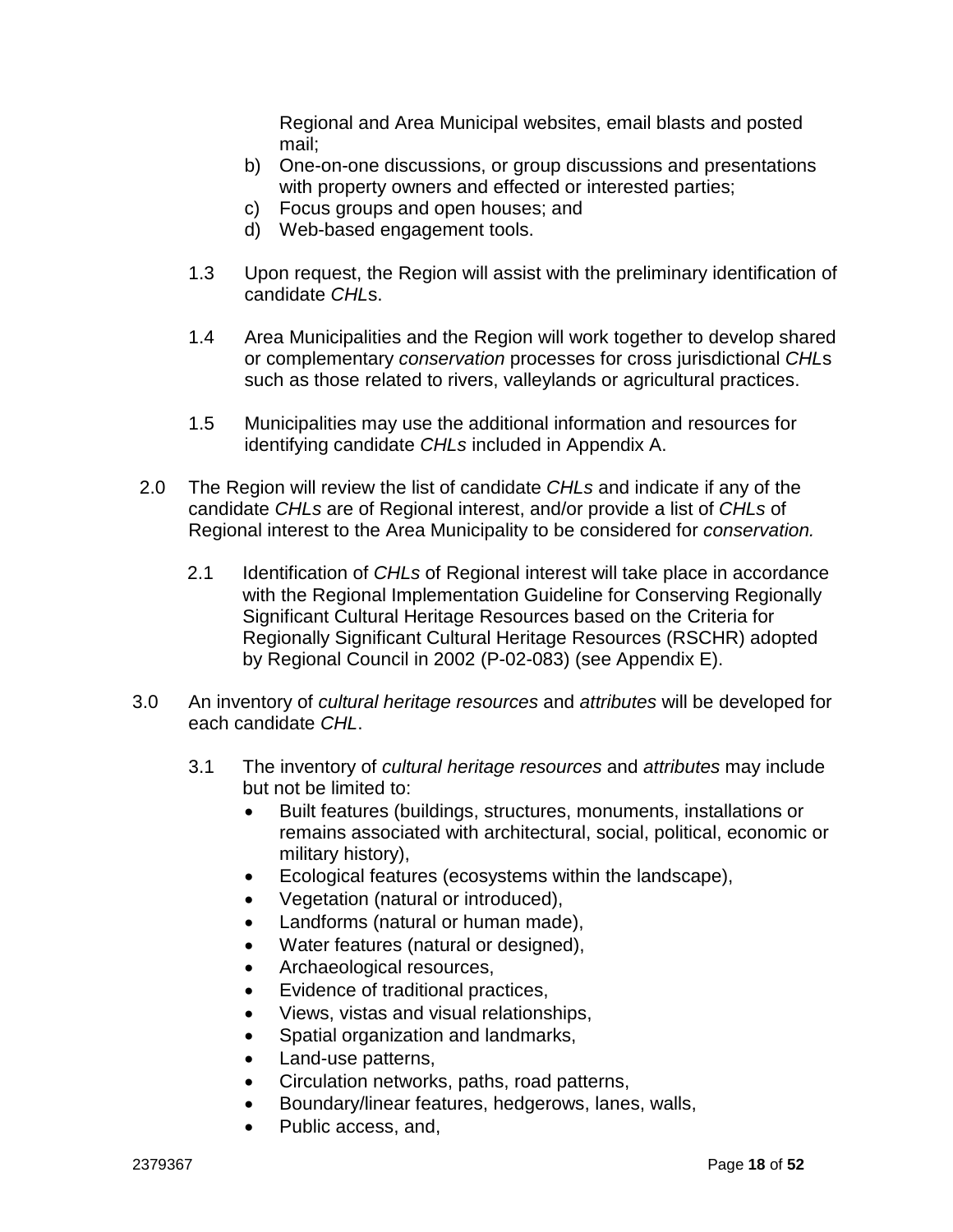- Open space, garden features.
- 3.2 The inventory should include as detailed information as possible on each individual *cultural heritage resource* and *attribute* i.e. architectural or engineering details, historical associations, etc.,
- 3.3 The inventory of *cultural heritage resources* and *attributes* will be used during the evaluation of *significance* for the candidate *CHL*.
- 3.4 For *CHL*s found to be *significant*, the inventory of *cultural heritage resources* and *attributes* will be documented in the *CHL* Technical Study.
- 4.0 Each candidate *CHL* will be geographically defined through detailed mapping of the *cultural heritage resources* and *attributes* listed in the inventory.
	- 4.1 The detailed mapping of the *cultural heritage resources* and *attributes*  (as listed above) will be used during the evaluation of *significance* for the candidate *CHL*.
	- 4.2 Mapped boundaries and/or buffer zone(s) should be included if they aid in the *conservation* of the *CHL*. Demarcating a firm boundary for an evolved landscape that continues to evolve is not required.
		- a) Defining the boundaries of a *CHL* can involve a range of considerations including, but not limited to the use of: roadways; rights-of-way; river corridors; fences; edges of tree lines and hedge rows; property lines; landforms; and lakeshores (MOTCS Info Sheet #2).
	- 4.3 For *CHL*s found to be *significant*, the detailed mapping of the *cultural heritage resources* and *attributes* identified in the inventory will be documented in the *CHL* Technical Study.
- 5.0 The *significance* of each candidate *CHL* will be evaluated based on a three pronged approach, related to the PPS definition of a *CHL*, to include the: cultural heritage value or interest; historical integrity; and community value of the landscape.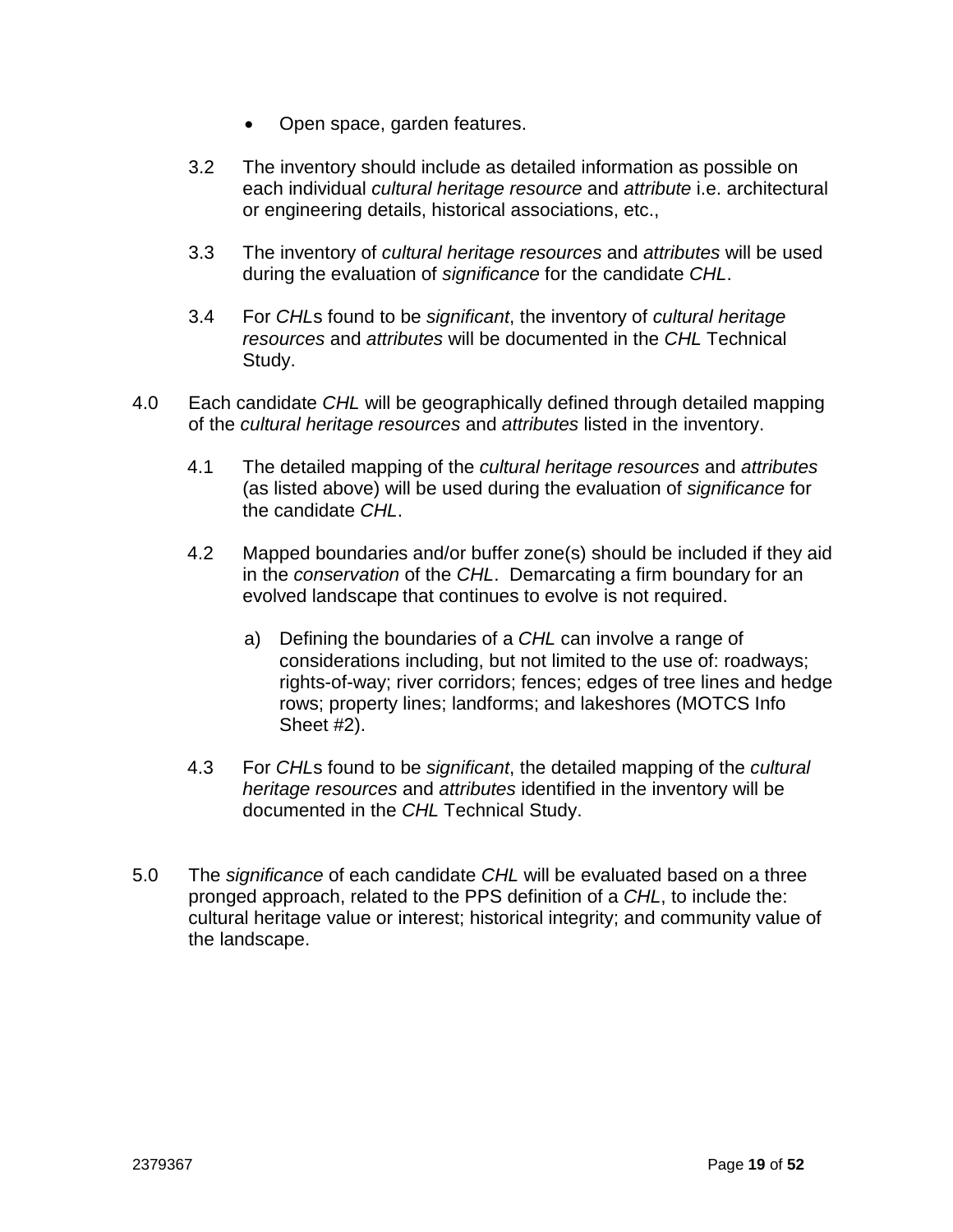

- 5.1 Criteria for determining cultural heritage value or interest of a *CHL* is based on the criteria used to evaluate the cultural heritage value or interest of other forms of *cultural heritage resources* provided by the Province of Ontario in Regulation 09/06. Area Municipalities will evaluate the cultural heritage value or interest of each candidate *CHL*, using the chart in Appendix B, and will summarize their findings in a *CHL* Statement of Cultural Heritage Value or Interest.
- 5.2 Historical integrity is a measure of: how well the existing landscape physically reflects the landscape of the past; and the functional continuity of the landscape over time. In order to measure integrity, the historic context of the landscape in terms of use, relationships, views, circulation networks, boundaries, etc. must be understood. Area Municipalities will evaluate the historic integrity of each candidate *CHL*, using the chart in Appendix C to gather information, and will summarize their findings in a *CHL* Statement of Historical Integrity.
- 5.3. Community value can be evaluated by determining the presence of indicators of community value. Area Municipalities will evaluate the community value of each candidate *CHL*, using the chart in appendix D to gather information and will summarize their findings in a CHL Statement of Community Value.
- 5.4 An overall Statement of Significance which combines the cultural heritage value or interest, historical integrity and community value of the candidate *CHL* will be developed.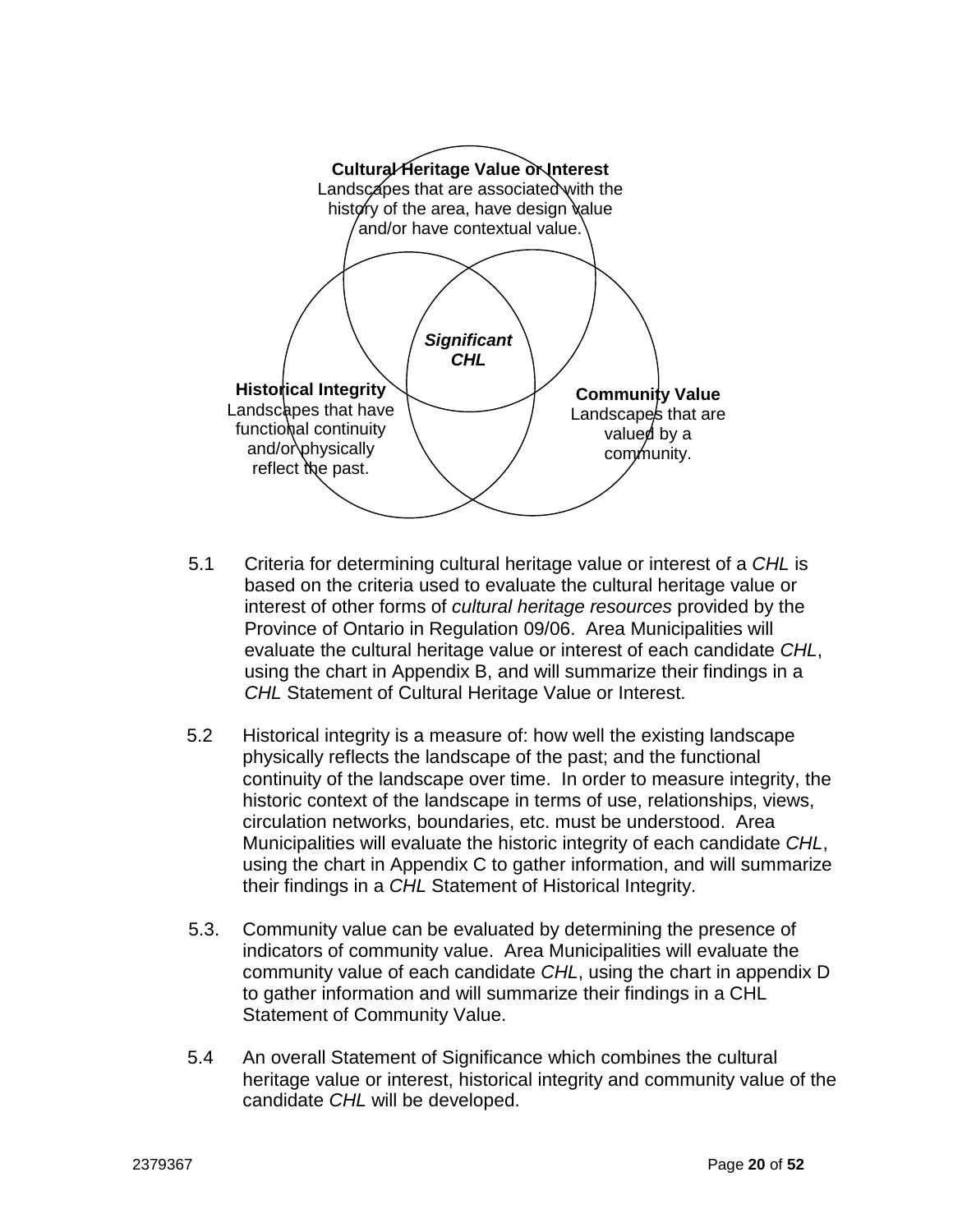- 6.0 For evolved landscapes, the inventory, mapping and measures of *significance* must illustrate and evaluate the evolution of the landscape over time.
- 7.0 A candidate *CHL* that has been evaluated and found to have cultural heritage value or interest, historical integrity and community value is *significant.*  Candidate *CHLs* that are evaluated and found not to be *significant* will not be taken any further through the process and should no longer be referred to as *CHLs*.
- 8.0 Each *significant CHL* will be documented in a CHL Technical Study and recommended for being designated in the Area Municipal Official Plan.
- 9.0 Communication with the public and affected property owners within the *significant CHL* will take place through mail and or email notification as well as by postings to Area Municipal and/or Regional websites.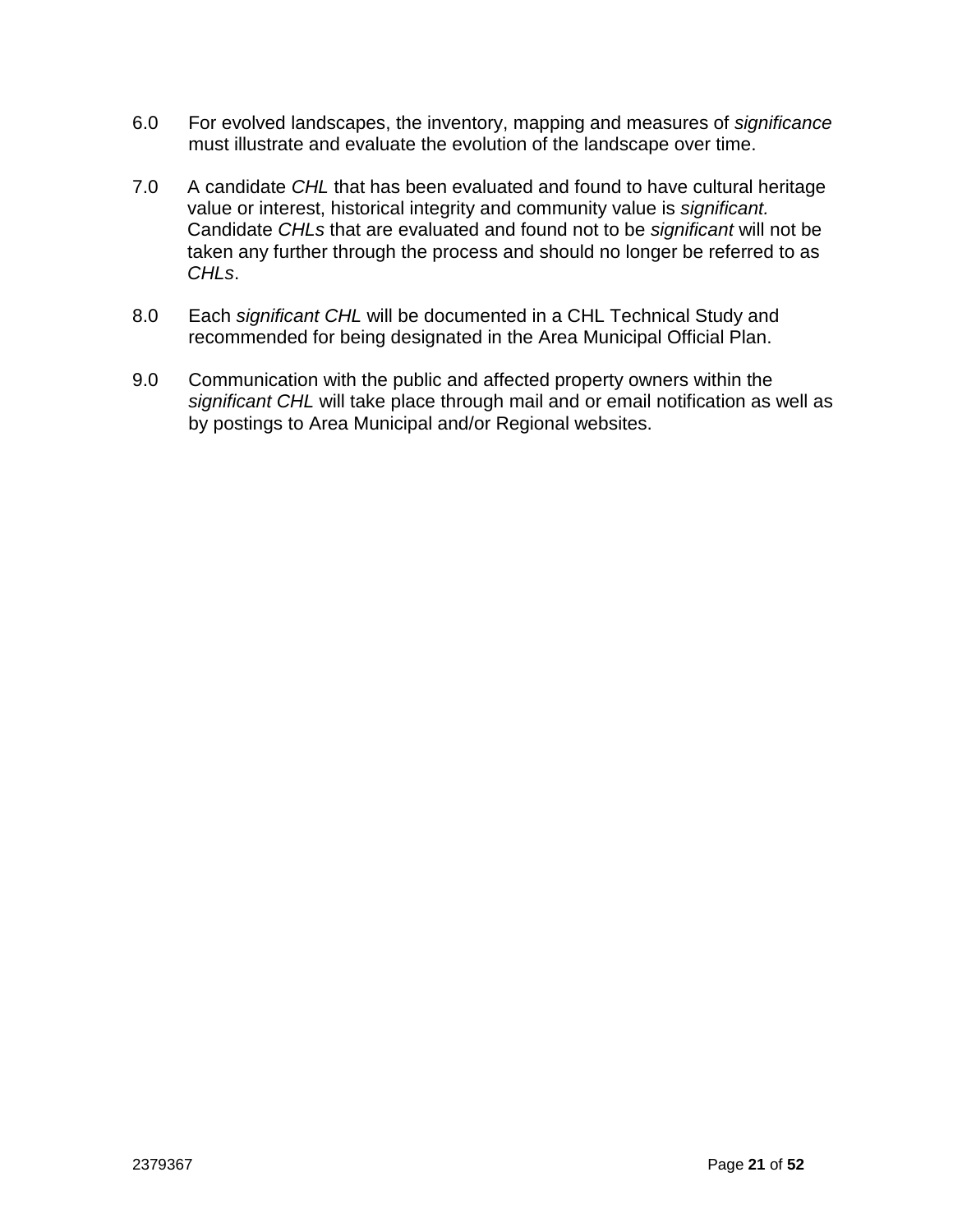#### **II. Preparation of a Cultural Heritage Landscape Technical Study**

#### Regional Official Plan

3.G.5 The Region will prepare and update a Regional Implementation Guideline for Cultural Heritage Landscape Conservation. This guideline will outline the framework for identifying Cultural Heritage Landscapes, including Cultural Heritage Landscapes of Regional interest, and for documenting each individual landscape through a Cultural Heritage Landscape Conservation Plan (an amendment will be made to change this to *CHL* Technical Study) that includes:

- a) a statement of significance;
- b) a listing of *the cultural heritage resources* and *attribute*s being *conserved* within the Cultural Heritage Landscape through the use of existing planning tools, such as Heritage Act designations, listings on the Municipal Register, official plan policies, secondary plans and zoning bylaws; and
- c) recommendations for additional *conservation* measures.
- 3.G.7 The Region will assist Area Municipalities with the preparation of Cultural Heritage Landscape Conservation Plans (an amendment will be made to change this to *CHL* Technical Studies) for Cultural Heritage Landscapes of Regional Interest.

#### **Application**

In accordance with policies 3.G.5 and 3.G.7 of the Regional Official Plan (ROP), this section of the guideline will apply when a Cultural Heritage Landscape Technical Study is being developed for a candidate *Cultural Heritage Landscape (CHL*) being recommended for *conservation*.

#### **Purpose**

The purpose of this section of the guideline is to ensure appropriate and consistent methods and report formats are applied in the preparation of *CHL* Technical Studies.

Compliance with this section of the guideline will:

- Enable the documentation of the *CHL's cultural heritage resources* and *attributes*, with references to existing and recommended *conservation* measures;
- Provide the base research needed by consultants to undertake an effective *Cultural Heritage Impact Assessment (CHIA)*; and,
- Help to minimize the time required to prepare a CHL Technical Study.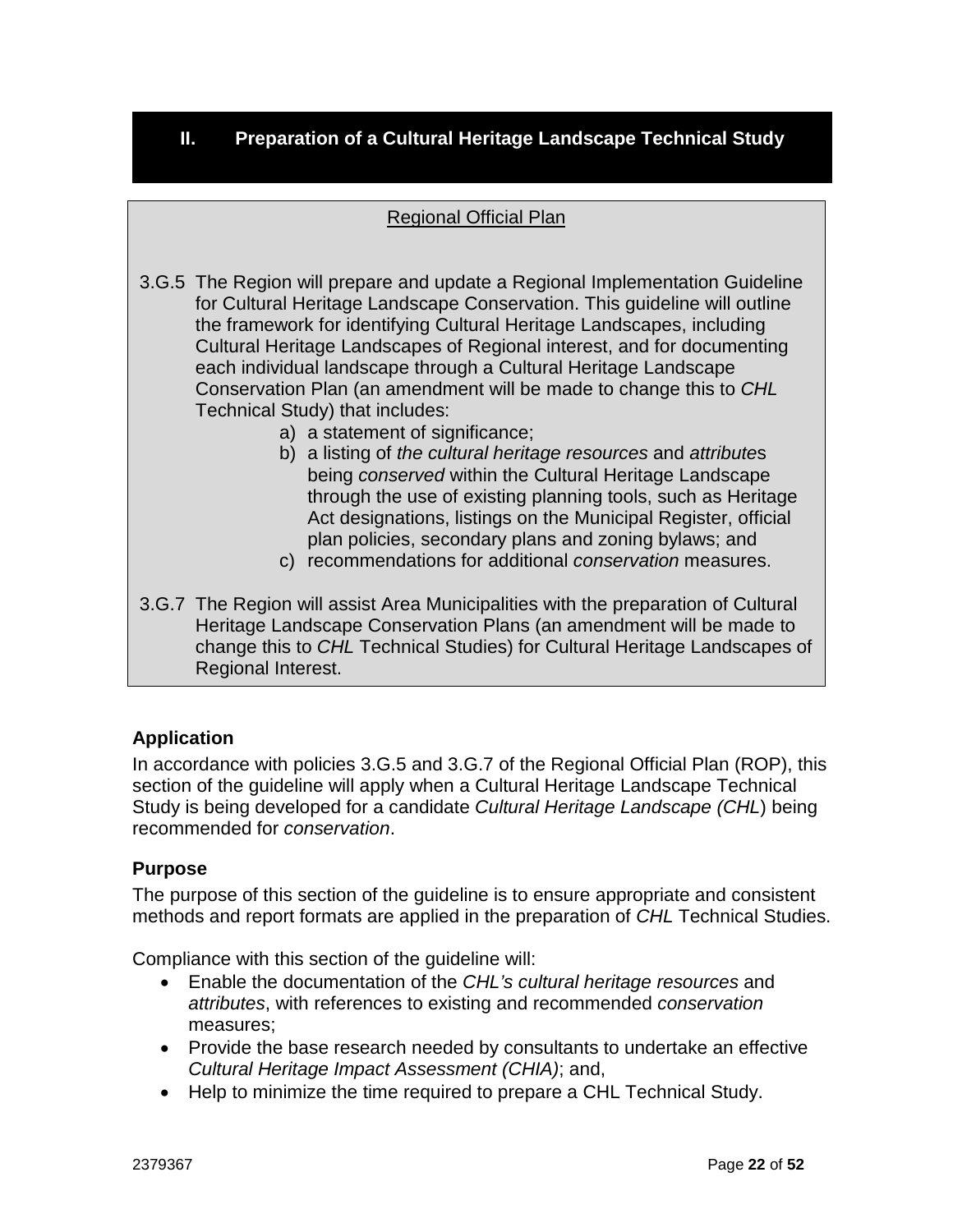#### **Preparation of a Cultural Heritage Landscape Technical Study**

The CHL Technical Study is an important source document developed and maintained by the Area Municipality, in engagement and consultation with Municipal Heritage Advisory Committees and/or community stakeholders. A CHL Technical Study is prepared for each *CHL* found to be *significant* and worthy of *conservation*.

The CHL Technical Study builds on the information gathered during the *CHL* identification and evaluation process. The document includes all of the information gathered during the identification and evaluation of the candidate *CHL* as well as information on the current and future heritage *conservation* measures associated with the *CHL*.

1.0 The CHL Technical Study will be completed by Area Municipalities and will include, but is not limited to:

#### Existing Information from the Identification and Evaluation of the Candidate *CHL*

- 1.1 A Statement of Significance: A brief summary of the cultural heritage value or interest, historical integrity and community value of the *CHL* as developed during the identification and evaluation of *significance* of the candidate *CHL*. The Statement of Significance is an important tool as it provides justification for conserving the *CHL*.
- 1.2 A comprehensive inventory and map of *cultural heritage resources* and *attributes* includes, but is not limited to: buildings and structures; architectural details; landmarks; views; natural features; vegetation; archaeological resources; land-use patterns; circulation networks; boundary/linear features; public access; and/or open space as developed for the candidate *CHL*.
- 1.3 A summary of the input from property owners, the public and interested parties which was used to inform the evaluation and establish community value in Guideline.

Additional Information

- 1.4 The analytical listing of Conservation Measures for the *cultural heritage resources* and *attributes* of the *CHL* includes, but is not limited to:
	- A comprehensive listing of existing *conservation* measures;
	- A thorough evaluation of the ability of the existing *conservation* measures to *conserve* the inventoried heritage features and their context; and,
	- Recommendations for additional *conservation* measures where needed.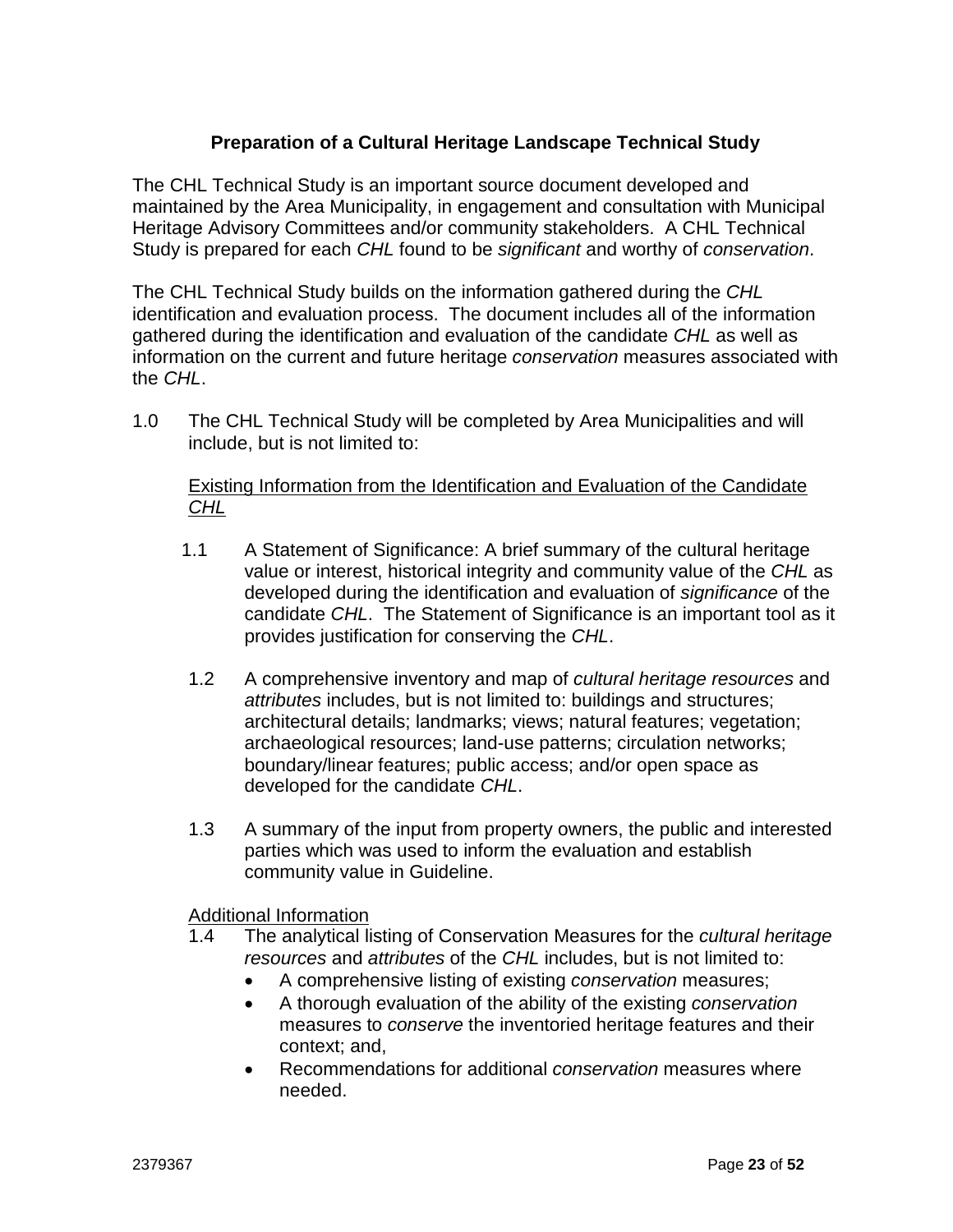1.4.1 *CHL conservation* may include a variety of measures requiring very little intervention, to requiring a great deal of intervention and management. Most *conservation* measures are not mutually exclusive and can be implemented in combination, or be built upon over time as resources permit. Some measures may only be undertaken by a municipality, where others can be undertaken by the community with municipal support. These measures include, but are not limited to the following tools:

#### **Ontario Heritage Act (OHA)**

- Protection of individual properties under the OHA through designation or conservation easements;
- Protection of specific areas within the *CHL* as Heritage Conservation Districts (HCD) under the OHA and through related HCD policies, guidelines, studies and plans;
- Listing of individual or groupings of non-designated property(ies) on the Area Municipal Heritage Register;

#### **Planning Act and Building Code Act**

- Official Plan policies (i.e. settlement boundaries, land designations, identification of defined "character areas" or *CHLs* and specific policies attributed to them);
- Secondary or Community Plans;
- Community Improvement Plans;
- Area design guidelines;
- Corridor management plans or scenic corridor designations;
- Park management plans;
- Height, massing and setback restrictions that maintain the character of an area, implemented through zoning and/or *site plan* control;
- Demolition control;
- Subdivision Development Agreements;
- Condominium Declarations;

#### **Incentives**

- Financial incentives for OHA designated properties or within Community Improvement Plan areas;
- Heritage property tax grants;

#### **Celebration**

- Themed signage and streetscaping;
- Community led projects that aim to maintain and enhance the significance of the *CHL*
- Place naming;
- Commemoration and interpretation; and,
- Public education, etc.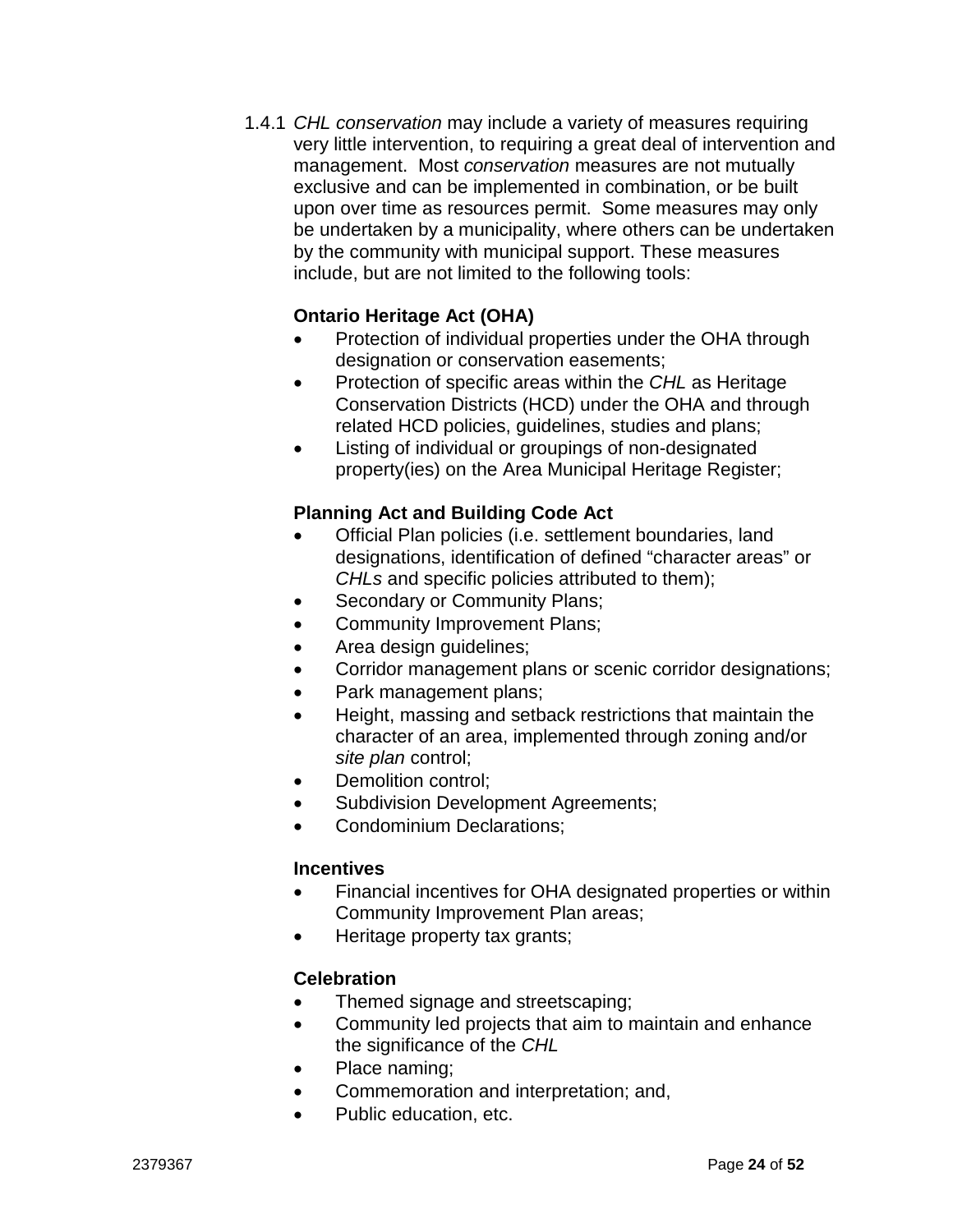1.4.2 The analytical listing of *conservation* measures will assist in highlighting vulnerable *cultural heritage resources* and *attributes* and will result in recommendations for improved *conservation* measures.

#### Additional Recommended Information

- 1.5 It is strongly recommended that an implementation/management plan for the recommended *conservation* measures be developed assigning responsibilities and a schedule for the conservation work. The implementation plan should also include a monitoring and reporting structure, thereby evaluating the effectiveness of the conservation measures and providing for the ability to introduce new *conservation* measures, should the recommended approach fail to achieve the desired outcome.
- 2.0 The Region will assist Area Municipalities in the preparation of CHL Technical Studies for *CHLs* of Regional interest.
- 3.0 The Technical Study will be made available to consultants preparing *CHIAs* for proposed *development, site alteration* and *infrastructure* projects within and *adjacent* to the *CHL*.
- 4.0 CHL Technical Studies are evolving documents which will require updating as land use and policy changes are made. Similarly, the method by which the content of Technical Studies is presented may vary dependent upon the type of *CHL* and other formal and informal planning documents governing an area in which a *CHL* is located. For example, if a *CHL* is located entirely within an area subject to a Secondary Plan, all the required information of a CHL Technical Study may already be addressed within the Secondary Plan, and an additional stand alone document may not be needed.
- 5.0 According to Provincial Guidance (Heritage Resources in the Land Use Planning Process – Info Sheet No. 5), a CHL Technical Study that includes all of the following may be referred to as a CHL Conservation Plan:
	- Identification of the *conservation* principles appropriate for the type of *cultural heritage resource* being *conserved;*
	- Analysis of the *cultural heritage resource*, including documentation of the resource, descriptions of cultural heritage value or interest, assessment of the resource conditions and deficiencies, discussion of historical, current and proposed use;
	- Recommendations for *conservation* measures, treatments and interventions, short or long term maintenance programs, implementation, including guidelines on martials and implementing methods;
	- The qualifications required for anyone responsible for the *conservation* work;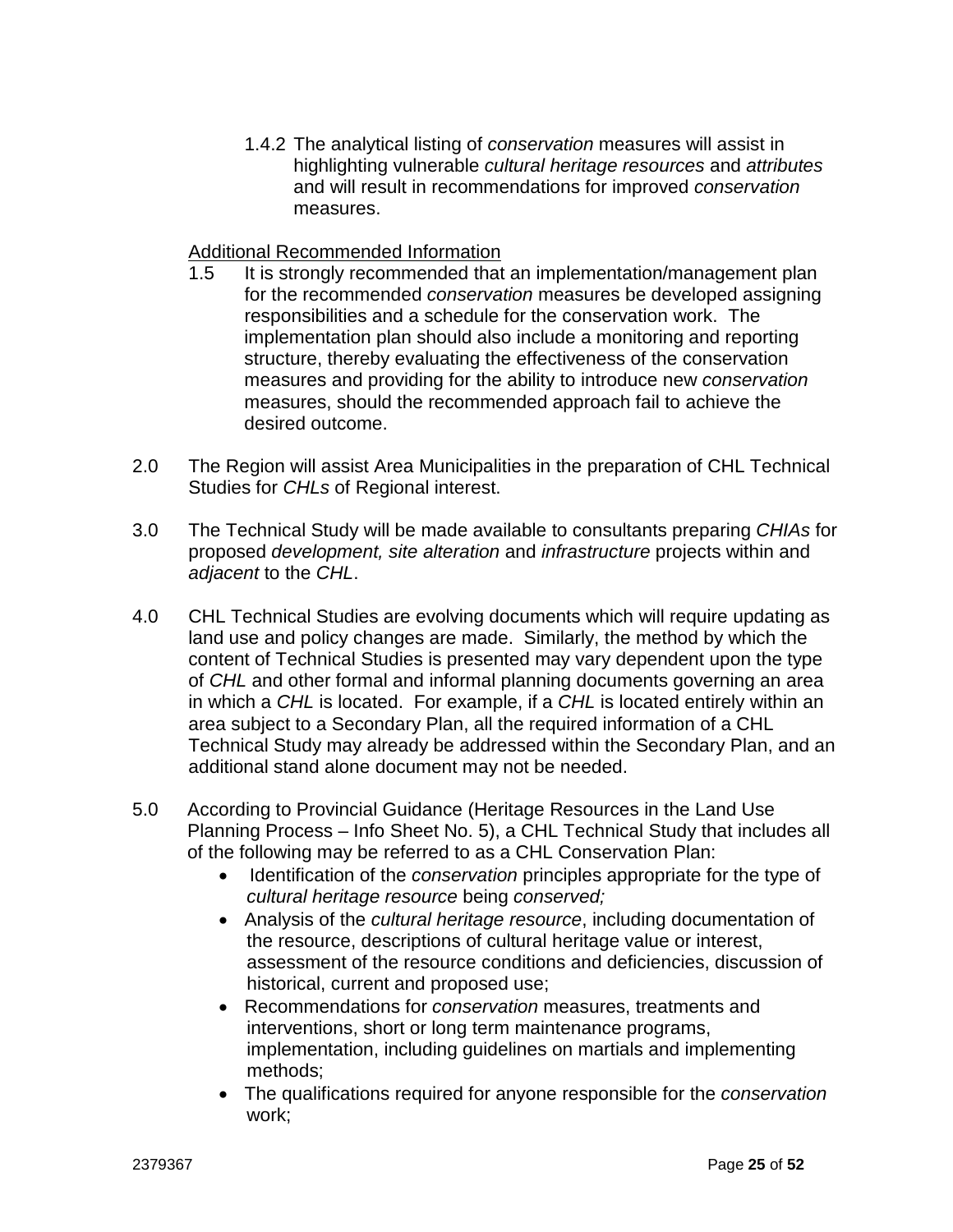- Schedule for *conservation* work, inspection, maintenance, costing, and phases of the rehabilitation or restoration work;
- Monitoring of the *cultural heritage resource* and the development of a long term reporting structure; and,
- A time period for the review and updating of the Conservation Plan itself.
- 6.0 A scoped Conservation Plan may be required as a condition of approval by the approval authority for a proposed *development, site alteration* or *infrastructure*  project in order to *conserve* a specific *cultural heritage resource* or *attribute*  that is within a larger *CHL* and is impacted by the proposed *development, site alteration* or *infrastructure* project (see Section IV of the Implementation Guideline). Financial assurances (e.g. letter of credit or certified cheque) may be required as part of the *development* approval process to ensure the conservation plan is implemented.
- 7.0 When a *CHL* is identified during the land use or *infrastructure* planning process, rather than proactively identified using the process outlined in this implementation guideline, the information usually contained in the CHL Technical Study must be gathered and included in the inventory phase of a required *CHIA* see Section IV of the Implementation Guideline) undertaken by the proponent of the project.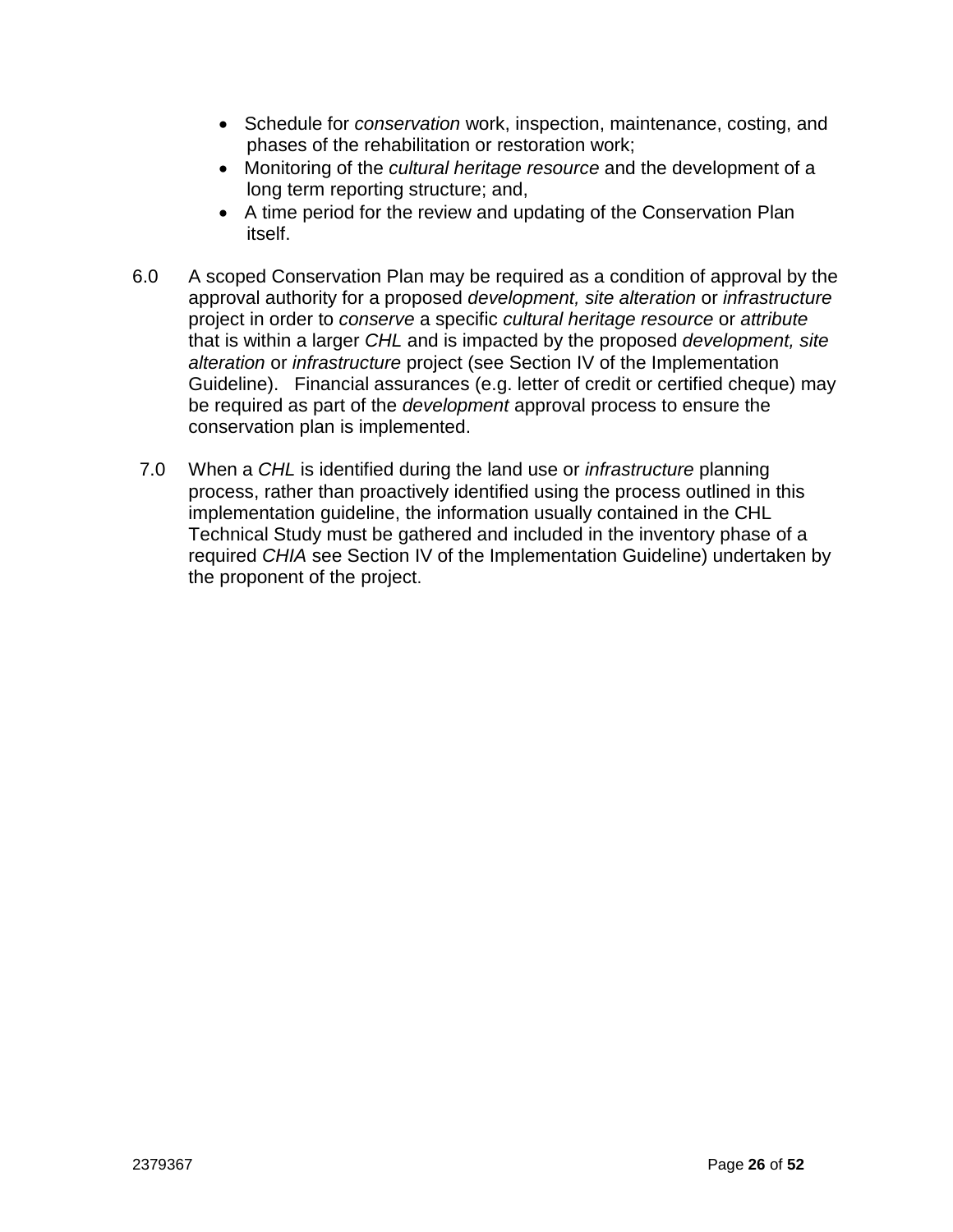#### **III. Designating Cultural Heritage Landscapes in an Official Plan**

#### Regional Official Plan

3.G.6 Area Municipalities will designate *Cultural Heritage Landscapes* in their official plans and establish associated policies to *conserve* these areas. The purpose of this designation is to *conserve* groupings of *cultural heritage resources* that together have greater heritage significance than their constituent elements or parts.

Designation of a *CHL* in an Area Municipal Official Plan means to identify each individual *CHL* on a list and map or schedule contained in or appended to the Area Municipal Official Plan.

#### **Application**

In accordance with policy 3.G.6 of the Regional Official Plan (ROP), this section of the guideline will apply when Area Municipalities designate a *Cultural Heritage Landscape (CHL*) in their Official Plan.

#### **Purpose**

The purpose of this section of the guideline is to ensure appropriate and consistent methods and approaches are applied when designating *CHLs* in Area Municipal Official Plans.

Designating a *CHL* within an Official Plan:

- enables a community to proactively identify a valued *cultural heritage resource*;
- provides an opportunity for public engagement and consultation and Council approval;
- results in an accessible public record of identified *CHLs*; and
- allows Area Municipalities to require *Cultural Heritage Impact Assessments (CHIAs)* to ensure that proposed *development*, *site alteration* and *infrastructure* projects *conserve* the *cultural heritage resources* and *attributes* of the *CHL*.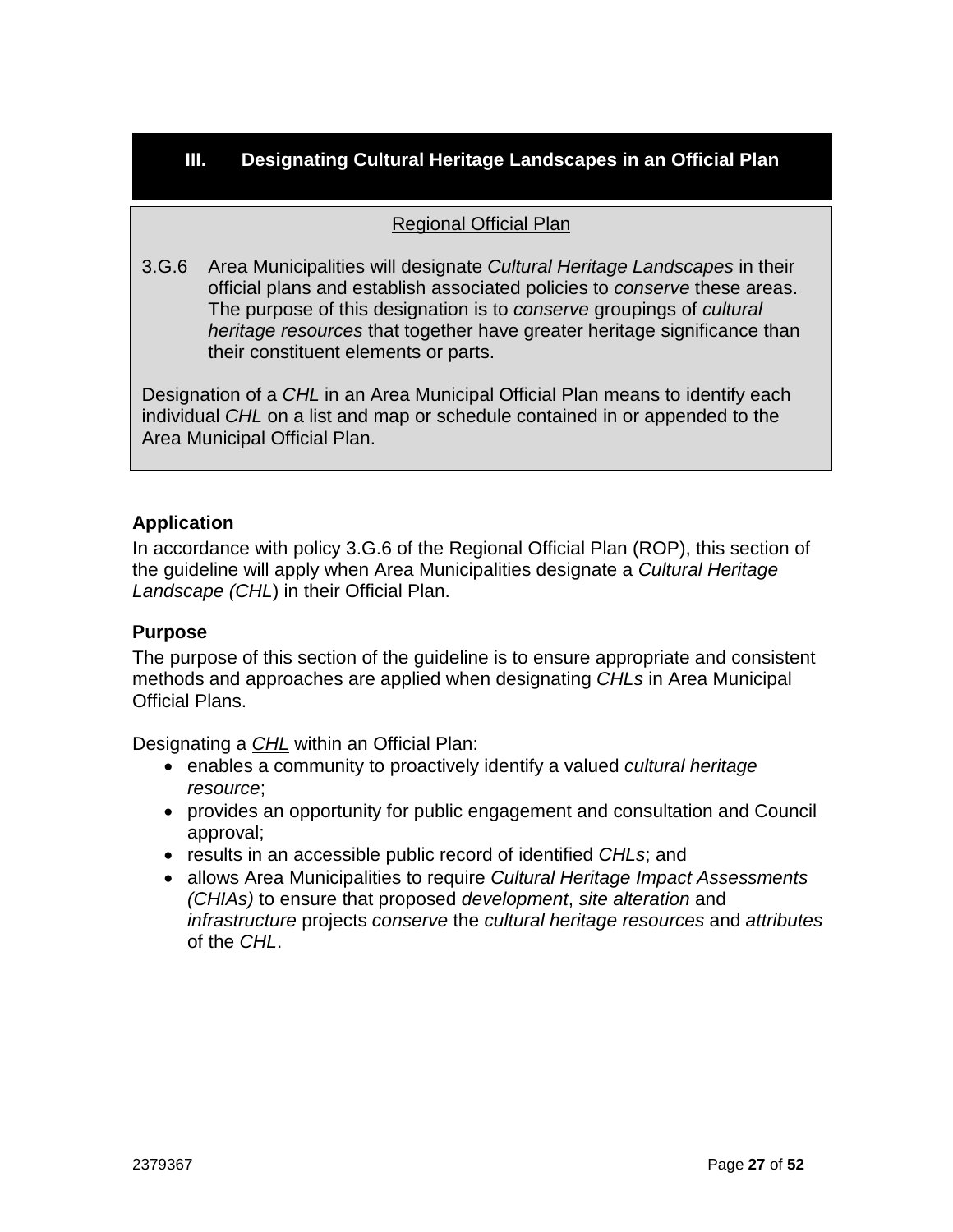#### **Designating CHLs in an Official Plan**

- 1.0 Area Municipal Official Plans will include general policies for the *conservation* of *significant CHLs*.
	- 1.1 These policies will include a commitment by the Area Municipality to: identify and document individual *CHLs* through a Cultural Heritage Landscape Technical Study; designate individual *CHLs* in the Area Municipal Official Plan; and review *development, site alteration* and *infrastructure* projects within or *adjacent* to designated *CHLs* to ensure that the *cultural heritage resources* and *attributes* of the *CHL* will be *conserved*.
- 2.0 Area Municipal Official Plans will designate *CHLs*.
	- 2.1 The Official Plan will identify the designated *CHL* using an official name, a statement of *significance* and a general location map of the *CHL* using a simple location marker such as an unbounded shape or asterisk, and will reference to the detailed documentation within the CHL Technical Study.
	- 2.2 Additional *CHL conservation* policies and/or a detailed map may be included.
- 3.0 A report that recommends designating a *CHL* through an amendment to the Official Plan will be prepared to include:
	- Official *CHL* Name;
	- Reason for Designating Statement of Significance; and,
	- Impacts of Designating, including but not limited to the potential requirement of a *CHIA* for proposed *development, site alteration* and *infrastructure* projects within and *adjacent* to the *CHL*.

It may be appropriate to engage again with affected property owners and interested parties at this point in the conservation process, to inform them of the formal recommendation of the candidate *CHL* and outlining the ways they can continue to be involved through the Planning Act Official Plan Amendment process.

- 3.1 The CHL Technical Study shall be provided to support the recommendation.
- 4.0 Standard procedures for Official Plan Amendments under the Planning Act will be followed with respect to giving *notice*, providing information and public engagement and consultation. See Appendix G for a flow chart illustrating the Region's ROP Amendment process.
- 5.0 Area Municipalities may have additional processes and methods for identifying and conserving *CHL*s so long as they result in: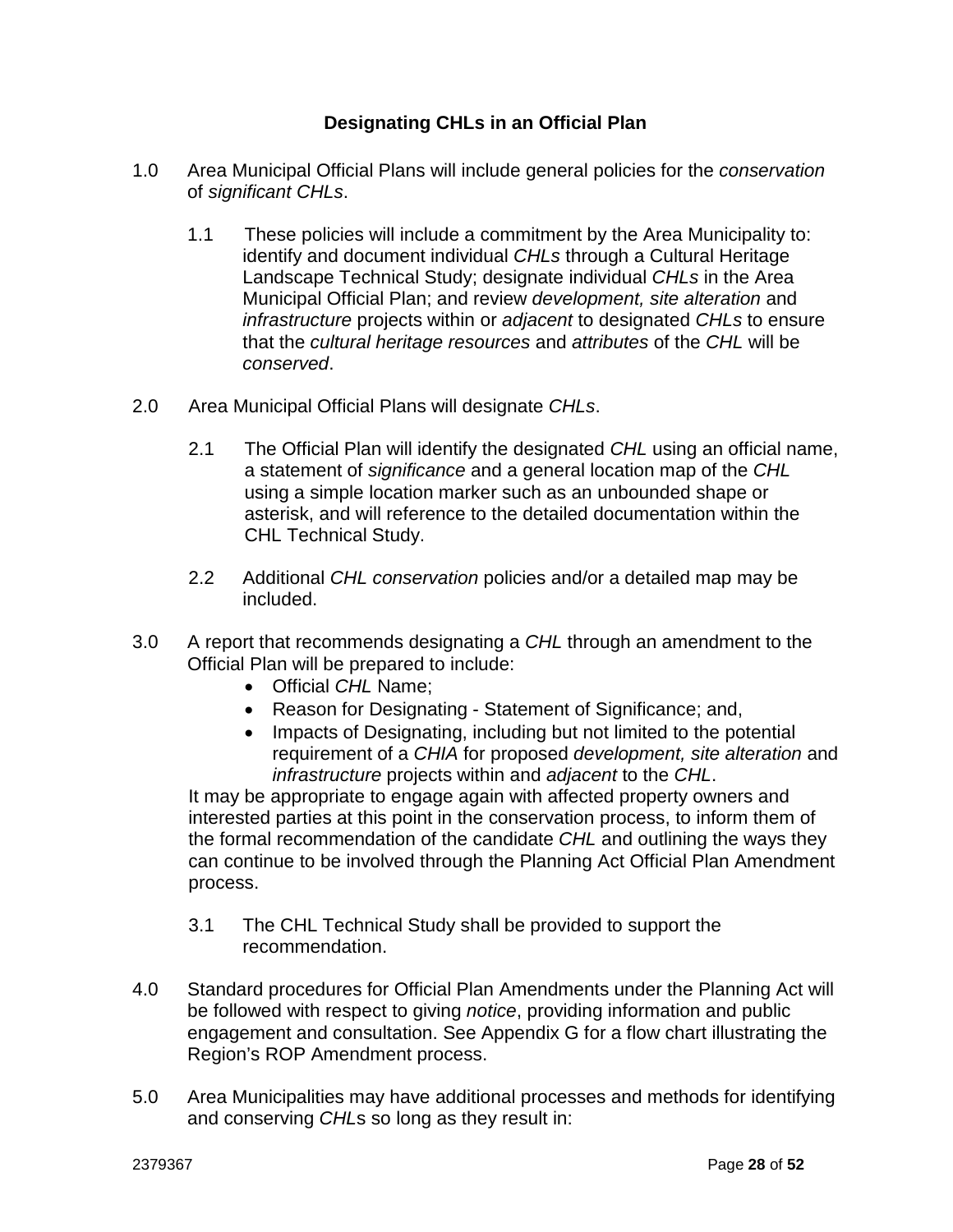- Comprehensive identification and evaluation of *CHL*s;
- Documentation of each *CHL*, that includes but is not limited to: an official name; a Statement of Significance; and an inventory and map of *cultural heritage resources* and *attributes*, with references to existing and recommended *conservation* measures; and,
- Area Municipal authority to require a *CHIA* to support proposed *development, site alteration* and *infrastructure* projects within and *adjacent* to identified *CHL*s.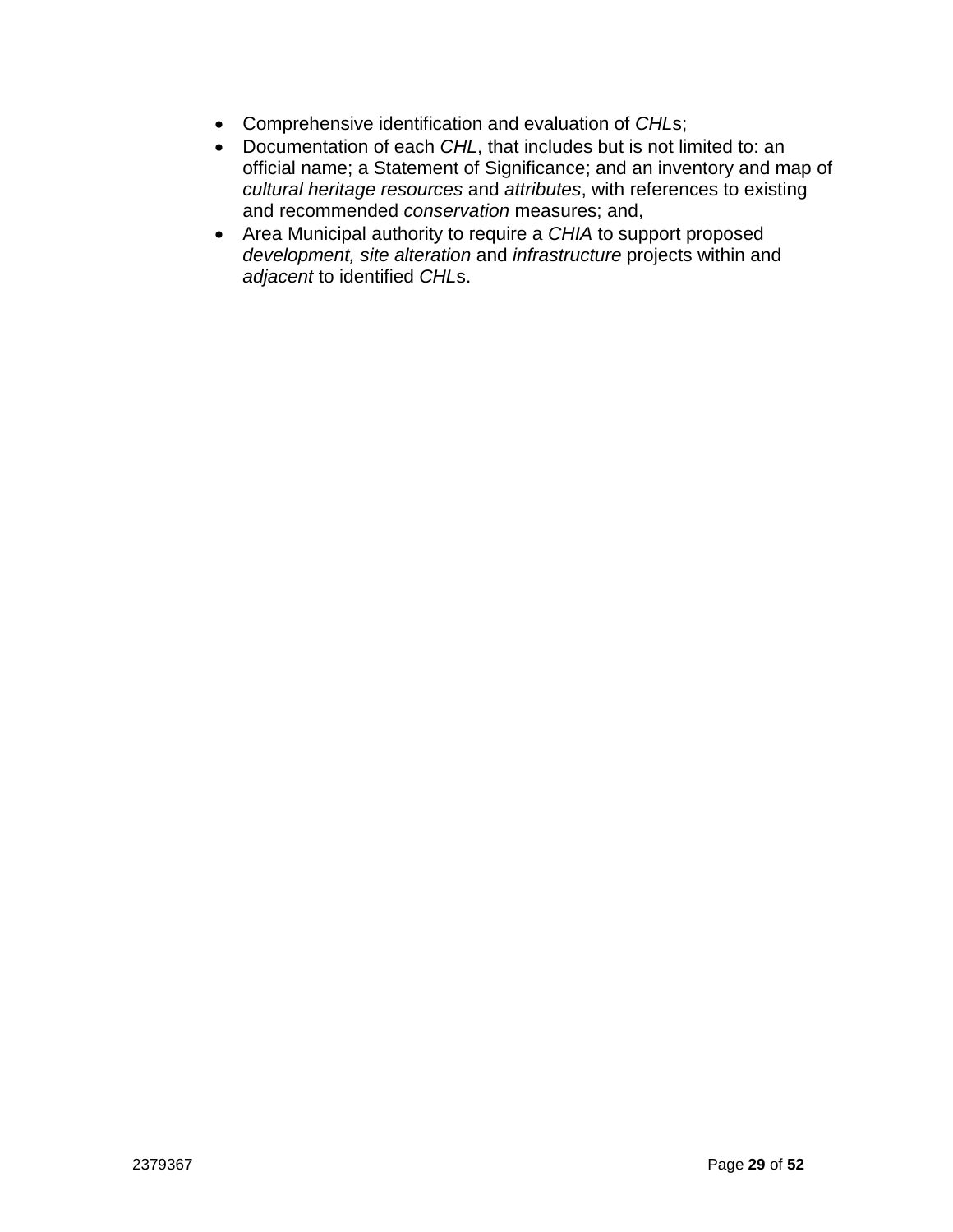#### **IV. Conservation of a Cultural Heritage Landscape through a Cultural Heritage Impact Assessment**

#### Regional Official Plan

- 3.G.6 Area Municipalities will designate *Cultural Heritage Landscapes* in their official plans and establish associated policies to *conserve* these areas. The purpose of this designation is to *conserve* groupings of *cultural heritage resources* that together have greater heritage significance than their constituent elements or parts.
- Conserve: The identification, protection, use and/or management of cultural heritage and archaeological resources in such a way that their heritage values, *attribute*s and integrity are retained. This may be addressed through a *conservation* plan or heritage impact assessment.
- 3.G.13 Area Municipalities will establish policies in their official plans to require the submission of a *Cultural Heritage Impact Assessment* in support of a proposed *development* that includes or is *adjacent* to a designated property, or includes a non-designated resource of cultural heritage value or interest listed on the Municipal Heritage Register (an amendment may be made in order to clarify that this includes the consideration of CHIAs within or *adjacent* to a *Cultural Heritage Landscape).*

*Adjacent* will be defined as lands that are situated in sufficiently close proximity such that *development*, *site alteration* or an *infrastructure* project could reasonably be expected to produce a negative impact on an identified *cultural heritage resource*.

#### **Application**

In accordance with policies 3.G.6 and 3.G.13 of the Regional Official Plan (ROP), this section of the Guideline will apply when *development*, *site alteration* or an *infrastructure* project is proposed within or *adjacent* to a designated *Cultural Heritage Landscape (CHL).*

#### **Purpose**

The purpose of this section of the guideline is to ensure that *Cultural Heritage Impact Assessments* (*CHIA*) are required when appropriate and completed effectively, in order to facilitate the *conservation* of the *cultural heritage resources* and *attributes* associated with a *CHL* during the land use and *infrastructure* planning process. The majority of *CHL*s are expected to be identified in areas where heritage review is already required due to the presence of individual *cultural heritage resources*. The number of *CHIAs* required is not expected to significantly increase. Where *CHL*s are identified, additional landscape scale assessment will be required. This section of the guideline outlines how heritage review at a landscape scale will be incorporated into the existing heritage review process.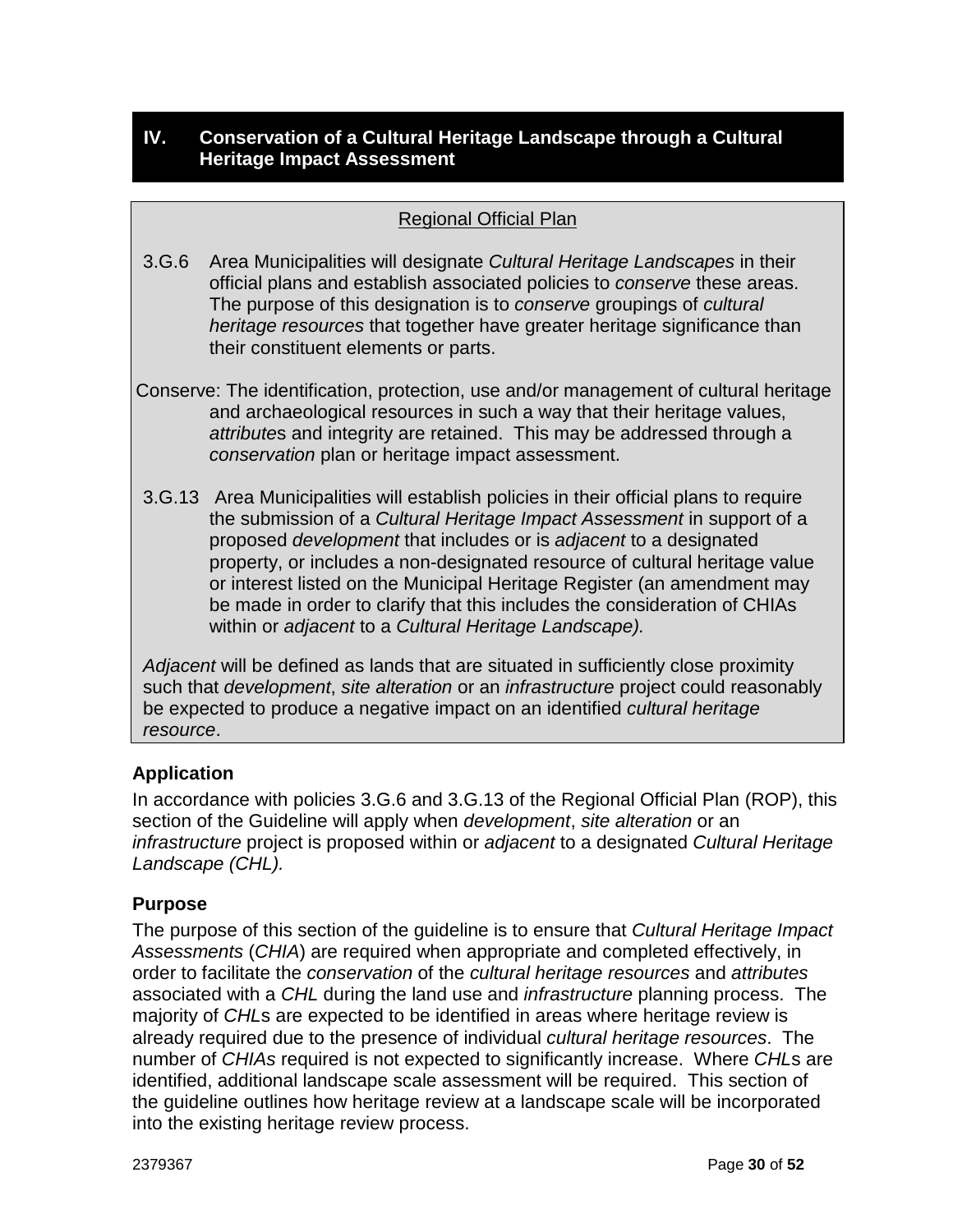#### **Conservation of a Cultural Heritage Landscape through a Cultural Heritage Impact Assessment**

- 1.0 During *development application* or *site plan* review, *infrastructure* planning and *Environmental Assessment* processes, an Area Municipality may require the submission of a *CHIA* if the proposed *development*, *infrastructure* or *site alteration* results in any of the following list of negative impacts to a *CHL*:
	- **Destruction** of any, or part of any, *cultural heritage resource* or *attribute* of the *CHL;*
	- **Alteration** that is not sympathetic to, or is incompatible with, the historic fabric and appearance of the *CHL* (the term alteration is synonymous with renovation or restoration);
	- Creation of **shadows or obstructions** that alter the appearance of a *cultural heritage resource* or *attribute*, or change the viability of an *attribute* within the *CHL* (e.g. blocking sunlight to natural features or plantings that have been identified as heritage *attributes*);
	- **Isolation** of a *cultural heritage resource* or *attribute* from its surrounding environments, context or *significant* relationship;
	- **Direct or indirect obstruction** of a *significant* view or vista within, from or of built and natural features;
	- **Change in land use**, where the change in land use negates the cultural heritage value of the *CHL* (for example, the change introduces new *development* or *site alteration* into a previously open space that was identified as a *heritage attribute* – such as infill on a battlefield, parkland or similar);
	- **Land disturbance or** *site alteration* such as change in grade that alter soils and drainage patterns, or vibrations that occur from construction activity that may adversely affect a *cultural heritage resource* or *attribute;* and/or,
	- Increase in **other disturbances** such as noise and/or traffic in or near the *CHL* that impacts the property's cultural heritage value or interest.
- 2.0 Where it is determined that a *CHIA* is required, it will be prepared by an accredited qualified professional, with individual expertise, recent experience and knowledge relevant to the type of *cultural heritage resource* within their professional discipline as well as the nature of the *development* or *infrastructure* improvement being proposed. This qualified professional may be an architectural or landscape consultant with knowledge of accepted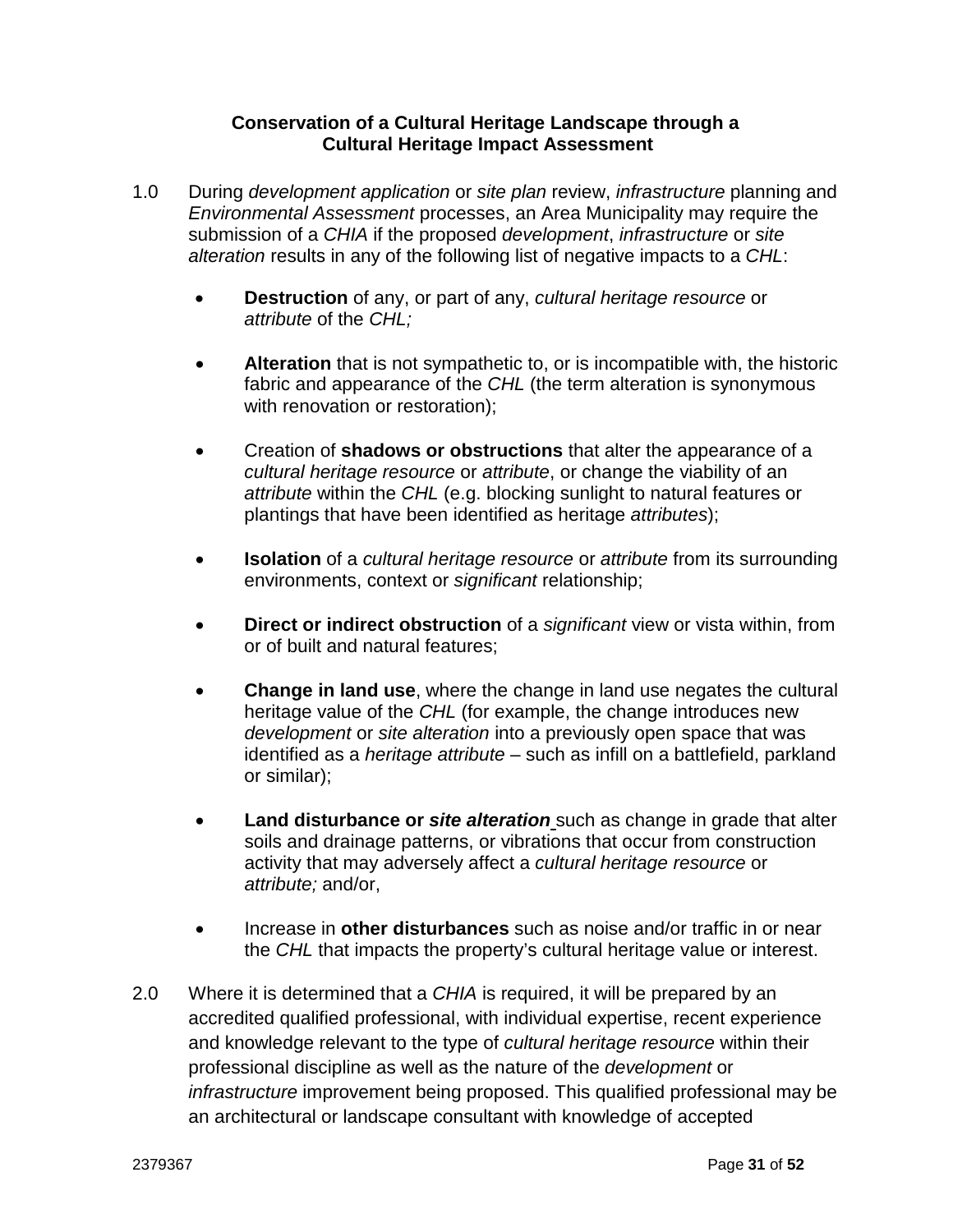standards of historical research, identification, evaluation and methods of *conservation* and mitigation. The expertise of more than one qualified professional may be required. For example, a complex property with more than one type of *cultural heritage resource* may require an historian, a professional engineer, an architect, a consultant archaeologist, a landscape architect, and/or heritage planner, etc. Consideration for combining technical assessments should be given so that duplication is minimized and information may be shared readily.

- 2.1 The *CHIA* should outline the professional's:
	- Credentials, qualifications and experience gained through having worked directly on the type of *RSCHR* being addressed by the *CHIA;*
	- Demonstrated expertise with *CHLs* and type of *cultural heritage resources* within the *CHL* as well as the nature of the *development* or *infrastructure* improvement being considered;
	- Recent and relevant professional experience in *conservation* (i.e. within the last three to five years);
	- Experience giving expert testimony on cultural heritage before a provincial tribunal (e.g. the Conservation Review Board, Ontario Municipal Board or Environmental Review Tribunal); and,
	- Ability to ensure Indigenous Communities will be engaged.
- 3.0 The *CHIA* may contain, but not be limited to, the following items in accordance with ROP policy 3.G.13, any approved Area Municipal guidelines and the draft guidance recently released (Oct. 2017) by the Ministry of Tourism, Culture and Sport, "A Guide to Cultural Heritage Resources in the Land Use Planning Processes":

#### 3.1 **Introduction**

- A legal description of the property;
- Name of the proponent;
- A site plan of existing conditions, to include buildings, structures, roadways, driveways, drainage features, trees and tree canopy, fencing, and topographical features;
- Legislation or process under which the *development* is being undertaken;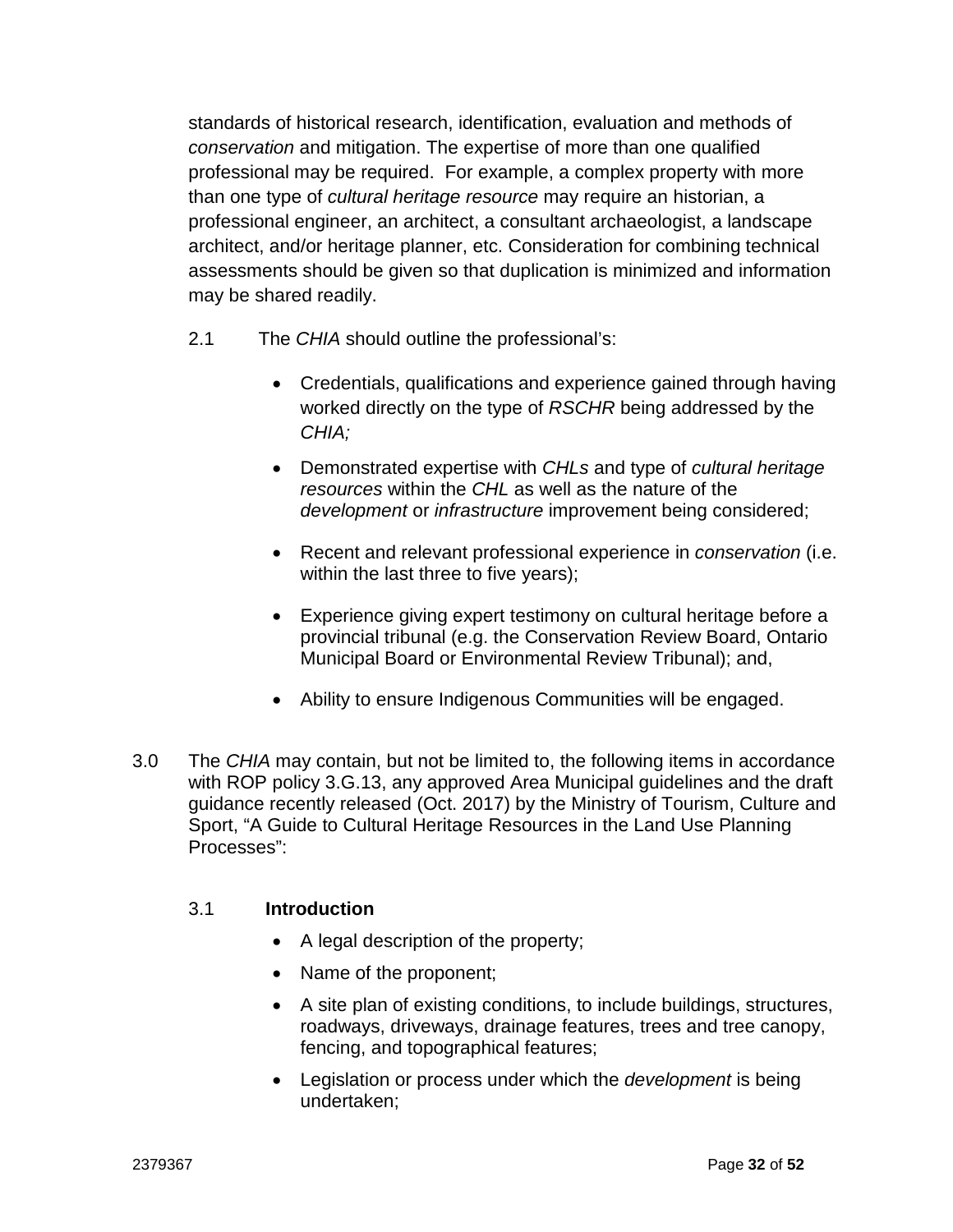- Responses to all applicable Provincial, Regional and Area Municipal cultural heritage policies and guidance; and
- A detailed description of the proposed *development* and any *site alteration.*

#### 3.2 **Historic background of the Resource**

- Historical research, site analysis and evaluation of the associated *CHL*, if not previously undertaken by the Area Municipality (see Section II of the Implementation Guideline);
- A written and visual inventory (photographs) of all elements of the property(ies) that contribute to the cultural heritage value of the associated *CHL*, to include: overall site views, views to *adjacent* properties and views of the site from within the *CHL*; and internal photographs and floor plans for onsite *cultural heritage resources*; and,
- Identification and description of the *significance* of *cultural heritage resources* and *attributes* of the associated *CHL*.
- Include a recommendation as to whether any *cultural heritage resources* on the subject property are worthy of heritage designation in accordance with Regulation 9/06, Ontario Heritage Act (OHA);

#### 3.3 **An assessment of the impacts of the proposed** *development* **or**  *site alteration* **on the** *CHL* **and** *attributes*

• There may be negative impacts on the *CHL* and *cultural heritage resources* and *attributes* before, during or after work has been completed. These impacts may be direct or indirect, temporary or permanent. Negative impacts should be described in terms of their effect on specific heritage *attributes*, as well as their effect on the entire property, even if the proposed *development* or *site alteration* only affects a portion of it.

#### 3.4 **Identification and evaluation of** *development* **alternatives, mitigation and** *conservation* **measures that may reduce the adverse impacts of the proposed** *development, site alteration*  **or** *infrastructure* **project on the Resource**

• Evaluation must be completed on the basis of established principals, standards and guidelines for heritage *conservation*, and alternatives must describe how these standards and guidelines have been applied;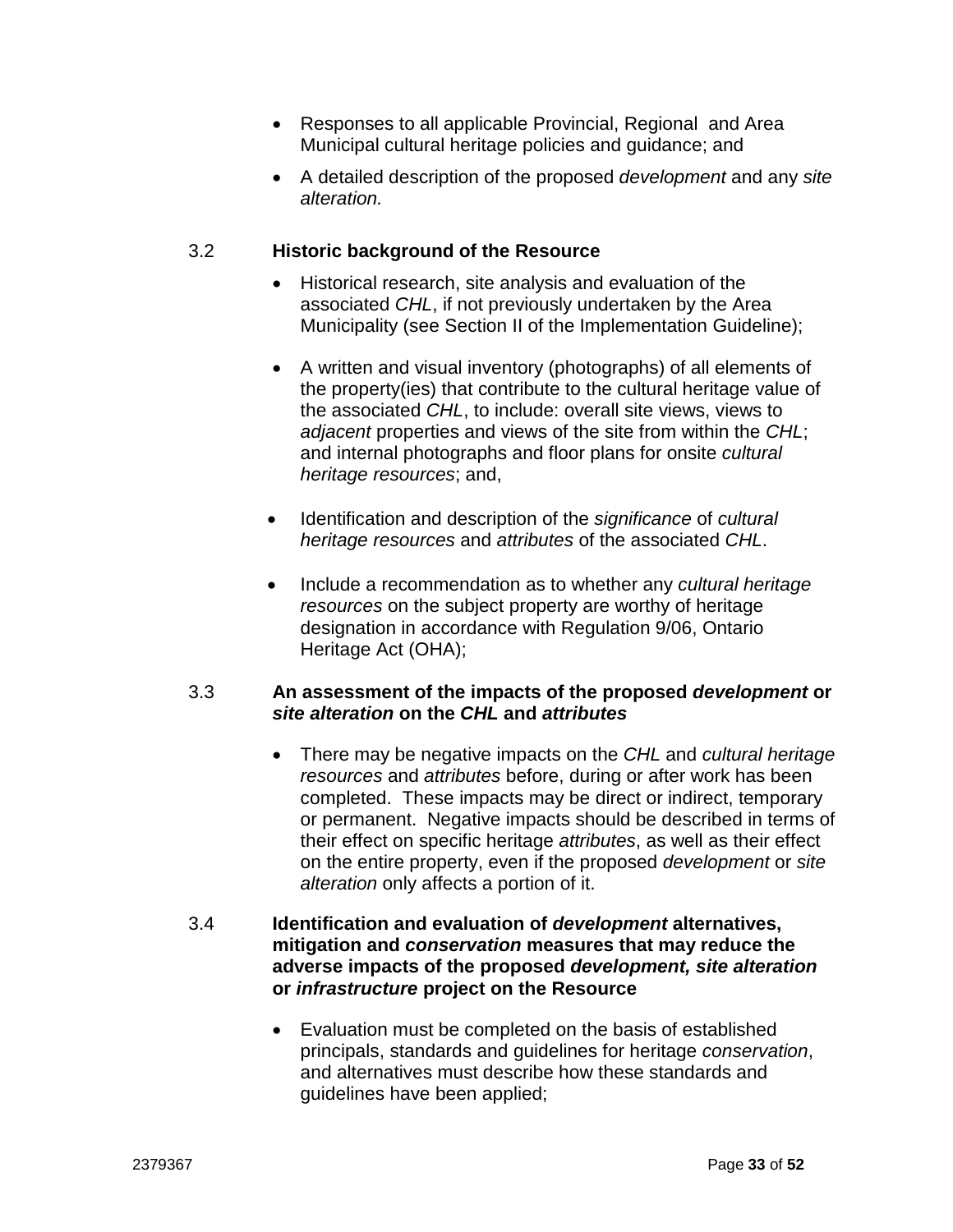- Evaluation must address all applicable heritage *conservation* policies in the Area Municipal, Secondary Plans and other planning documents;
- Evaluation must also consider the findings of any archaeological assessment(s) and other relevant technical studies that have been separately undertaken; and,
- Avoidance or not proceeding with the *development* should always be a considered alternative.

NOTE: Commemoration and/or interpretation signage are not mitigation strategies

#### 3.5 **Summaries of Community and Indigenous engagement**

- A description of who was engaged and how. The *CHIA* should take into account the opinions of property owners and interested persons, communities and organizations; and,
- A description of how comments were incorporated into the recommended approach.

#### 3.6 **Recommendations**

- A summary statement of the preferred *conservation* recommendations;
- If there is going to be an impact on the *CHL*, there should be a detailed explanation as to why the impact can not be avoided;
- If other *site alteration* or *development* approaches were evaluated an explanation as to why they were not appropriate, should be included; and,
- A schedule and reporting structure for implementing the recommended *conservation* or mitigative or avoidance measures and for monitoring the *CHL* as the proposed *development* progresses.

#### 3.7 **Appendices**

- The project personnel's curriculum vitae and qualifications for undertaking the *CHIA* as described in Section 2.0 above;
- Bibliography; and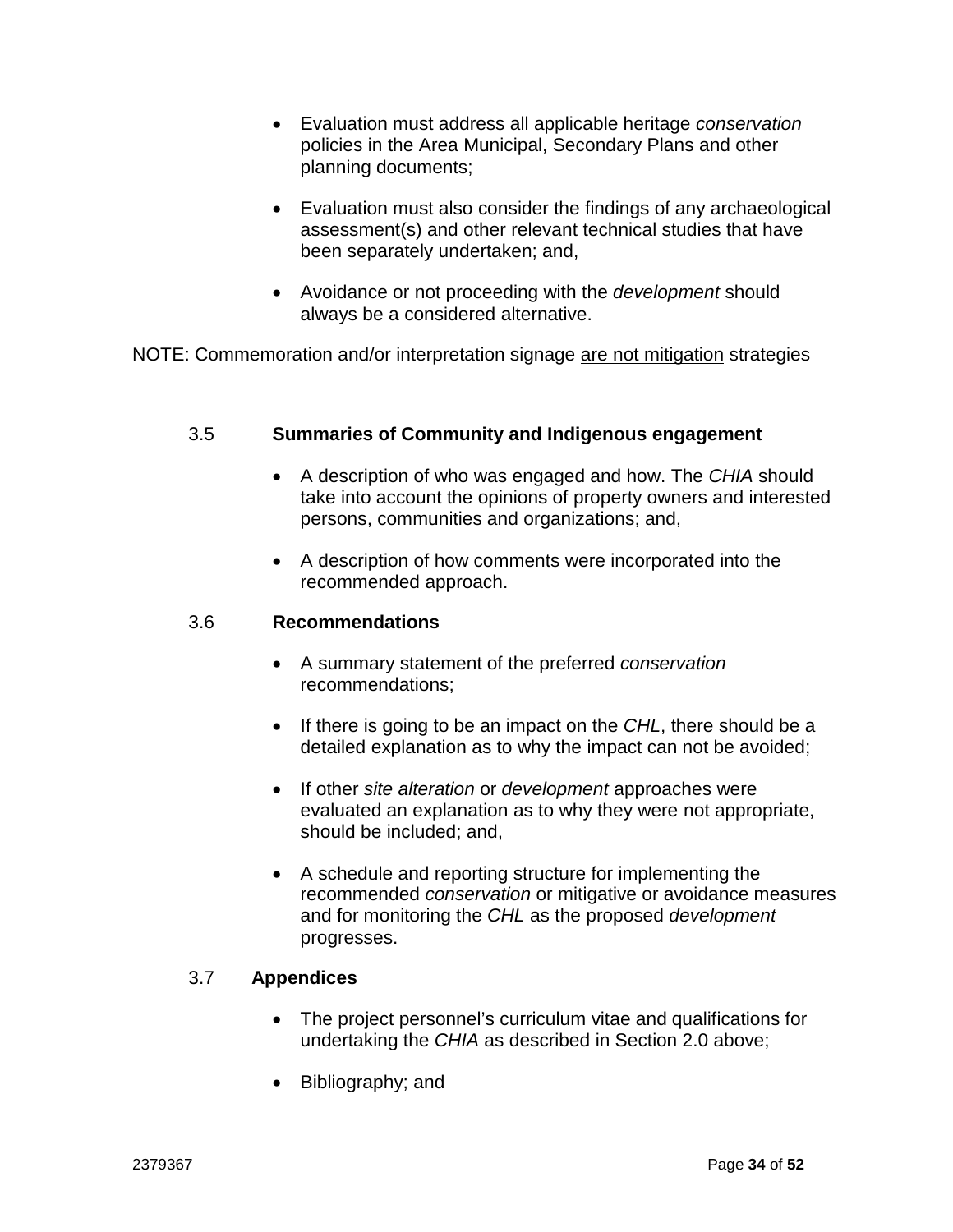- Other relevant documents, maps or photographs.
- 4.0 *CHIAs* may be scoped or waived based on the potential negative impacts of the proposed work.
- 5.0 An approval authority should strongly consider requiring a Conservation Plan as a condition of approval for a proposed *development, site alteration* or *infrastructure* project in order to *conserve* a *cultural heritage resource* or *attribute* that contributes to the *significance* of the associated *CHL* and is impacted by the proposed *development, site alteration* or *infrastructure*  project. (Section II, 5.0) Financial assurances (e.g. a letter of credit or certified cheque) may also be required as part of the development approval process to ensure the Conservation Plan is implemented.
- 6.0 Where an Area Municipality has required the submission of a *CHIA*, and where the impacts would affect a *RSCHR*, the *CHIA* will also be submitted to the satisfaction of the Region as part of the heritage review process. Where a *development application* includes or is *adjacent* to a *RSCHR* which is not listed on a Municipal Heritage Register or otherwise designated by an Area Municipality, the applicant will be required to submit a *CHIA* to the satisfaction of the Region.
- 7.0 If the proposed *development* or *site alteration* is changed throughout the *development* review process and impacts to the *CHL* change, the *CHIA* will need to be amended to reflect any new impacts.
- 8.0 *Development* proponents and Area Municipal staff are encouraged to consult with Area Municipal planning staff and cultural heritage professionals early in the planning process. Early consultation will provide access to any available background information, ensure that *cultural heritage resources* are appropriately identified, and enable opportunities for project design to maximize enhancement of and minimize negative impacts to the *CHL*.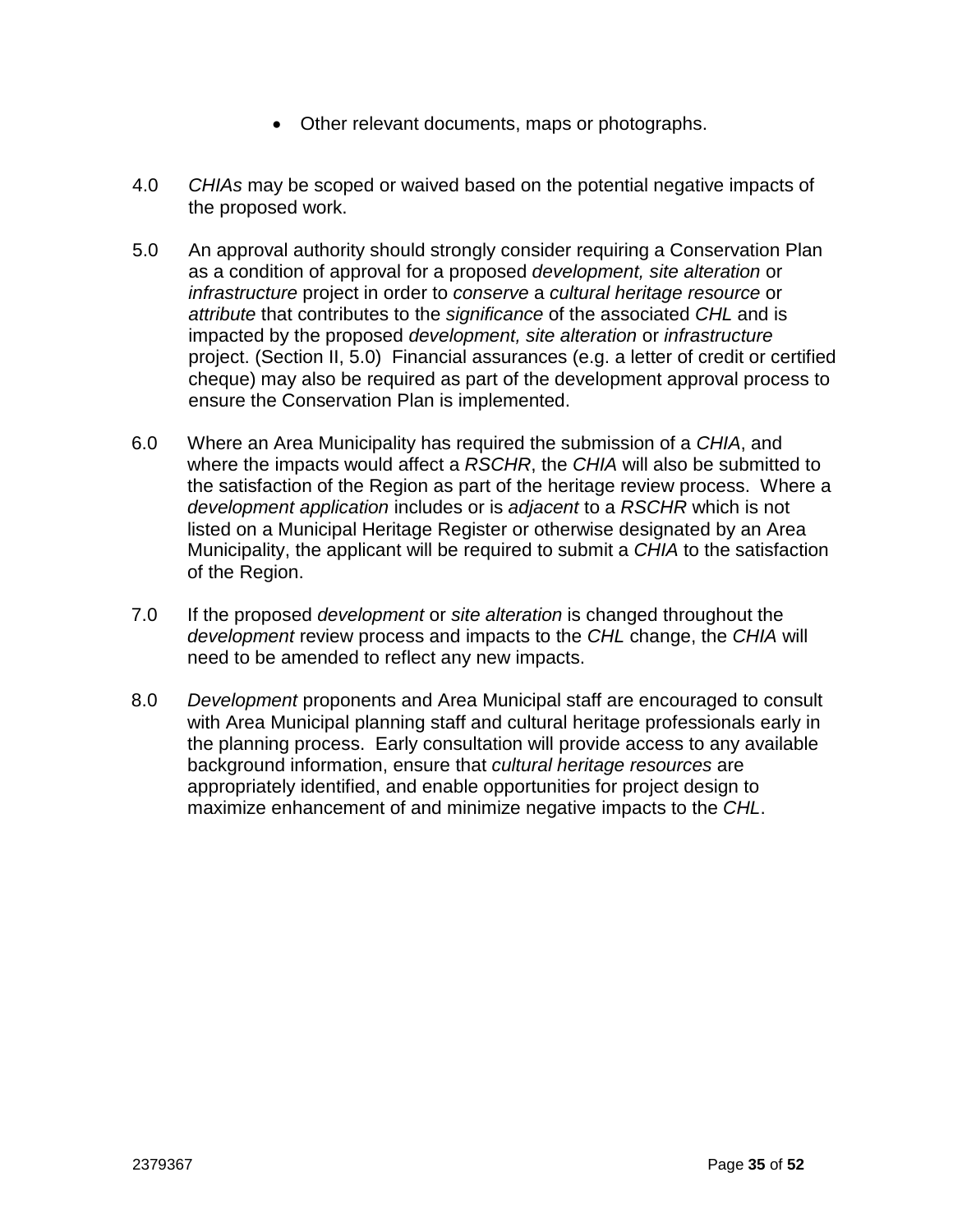## **E. GLOSSARY OF DEFINITIONS**

**Adjacen**t - means lands that are situated in sufficiently close proximity such that *development, site alteration* or an *infrastructure* project could reasonably be expected to produce a negative impact on an identified *cultural heritage resource*.

**Attribute** - A quality or characteristic inherent in or ascribed to a *cultural heritage landscape* that contribute to their cultural heritage value or interest. Attributes of a *CHL* include, but are not limited to: architectural details; land-use patterns; circulation networks; relationships between built and natural heritage resources; public access; and/or open space.

**Built heritage resource** - one or more *significant* buildings, structures, monuments, installations or remains associated with architectural, cultural, social, political, economic or military history and identified as being important to the community. These resources may be identified through designation or heritage conservation easement under the Ontario Heritage Act, or listed by local, regional, provincial or federal jurisdictions.

**Conserve/conserved** - the identification, protection, use and/or management of cultural heritage and archaeological resources in such a way that their heritage values, *attribute*s and integrity are retained. This may be addressed through a conservation plan or heritage impact assessment.

**Cultural Heritage Impact Assessment (CHIA) -** a study to determine if *cultural heritage resources* will be negatively impacted by a proposed *development, site alteration* or *infrastructure* project. It can also demonstrate how the *cultural heritage resource* will be *conserved* in the context of redevelopment, *site alteration* or *infrastructure* improvement. Mitigative or avoidance measures or alternative *development* approaches may also be recommended

**Cultural heritage landscape (CHL) -** a defined geographical area of heritage *significance* which has been modified by human activities and is valued by a community. It involves a grouping(s) of individual heritage features such as structures, spaces, archaeological sites and natural elements, which together form a *significant* type of heritage form, distinctive from that of its constituent elements or parts.

**Cultural heritage resources -** the physical remains and the intangible cultural traditions of past human activities. These include, but are not limited to:

- buildings (residential, commercial, institutional, industrial and agricultural);
- *cultural heritage landscapes* (designed, organic/evolved);
- structures (water tower, bridge, fence and dam);
- monuments (cenotaph, statue and cairn);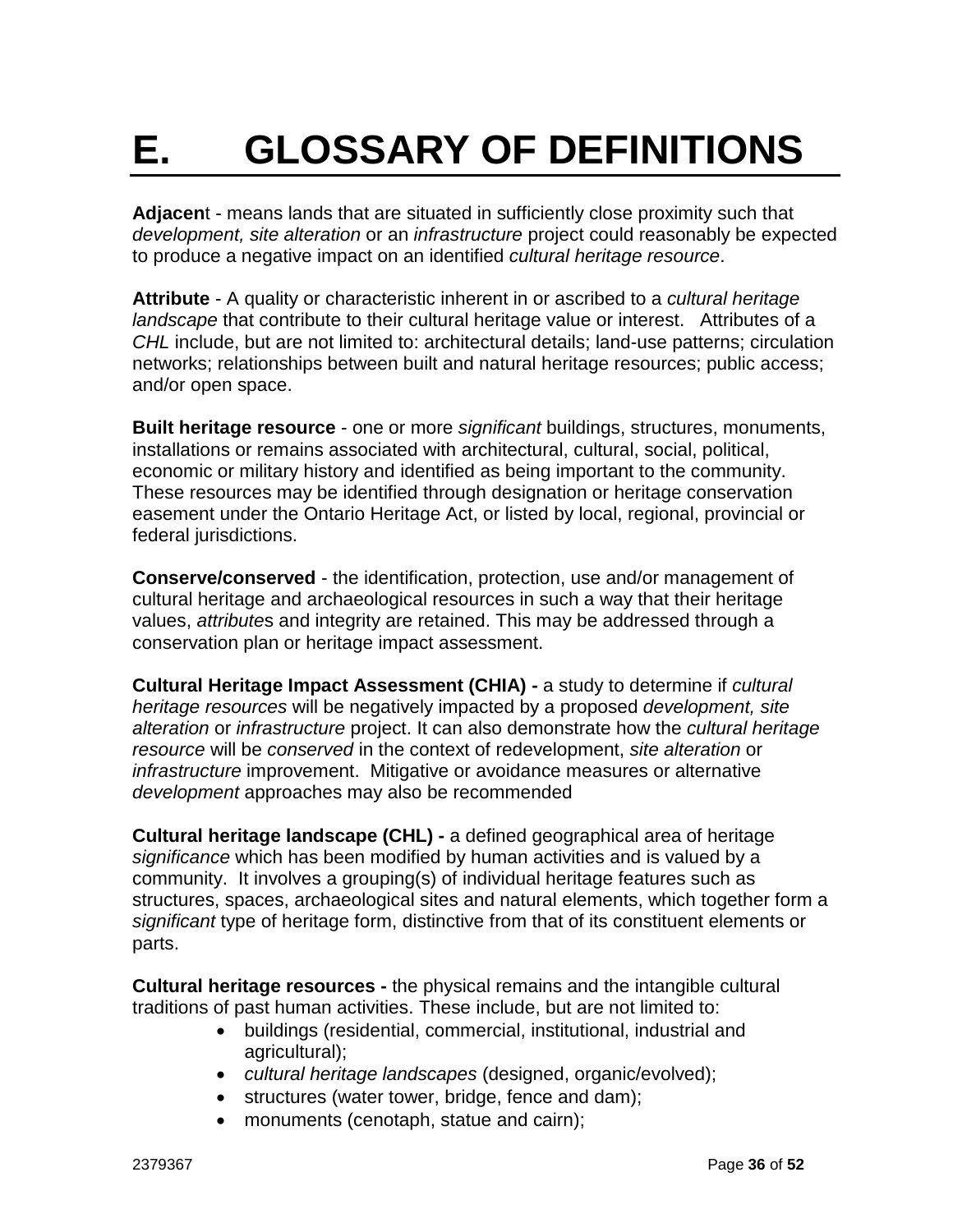- archaeological resources;
- cemeteries;
- scenic roads:
- vistas/viewsheds;
- culturally *significant* natural features (tree and landform);
- movable objects (archival records and artifacts); and
- cultural traditions (language, stories, music, dance, food, celebrations, art and crafts).

**Development -** the creation of a new lot, a change in land use, or the construction of buildings and structures, requiring approval under the Planning Act.

**Development application -** an application for approval under the Planning Act. *Development applications* may include applications for approval of the following: Plans of Subdivision; Plans of Condominium; Consent; Part Lot Control Exemption By–laws; Official Plan Amendments; and Zone Change Applications. *Development applications* do not include *site plans*.

**Environmental Assessment (EA) -** a process for the authorization of an undertaking under legislation such as the Environmental Assessment Act, and the Ontario Energy Board Act.

**Infrastructure -** physical structures (facilities and corridors) that form the foundation for *development*. *Infrastructure* includes: municipal drinking-water supply systems, municipal wastewater systems, septage treatment systems, storm water management systems, waste management systems, electric power generation and transmission, communications/telecommunications, transit systems and corridors, the Regional Road system, *Provincial Highways*, railways, oil and gas pipelines and associated facilities.

**Normal farm practices -** a practice, as defined in the Farming and Food Production Protection Act, that is conducted in a manner consistent with proper and acceptable customs and standards as established and followed by similar agricultural operations under similar circumstances; or makes use of innovative technology in a manner consistent with proper advanced farm management practices. *Normal farm practices* shall be consistent with the Nutrient Management Act, and regulations made under that Act.

**Significant/Significance -** means in regard to cultural heritage and archaeology, resources that are valued for the important contribution they make to our understanding of the history of a place, an event, or a people.

**Site alteration -** activities, such as grading, excavation and the placement of fill that would change the landform and natural vegetative characteristics of a site.

**Site plan -** a plan prepared under Section 41 of the Planning Act which details building location and design as well as other site specific considerations such as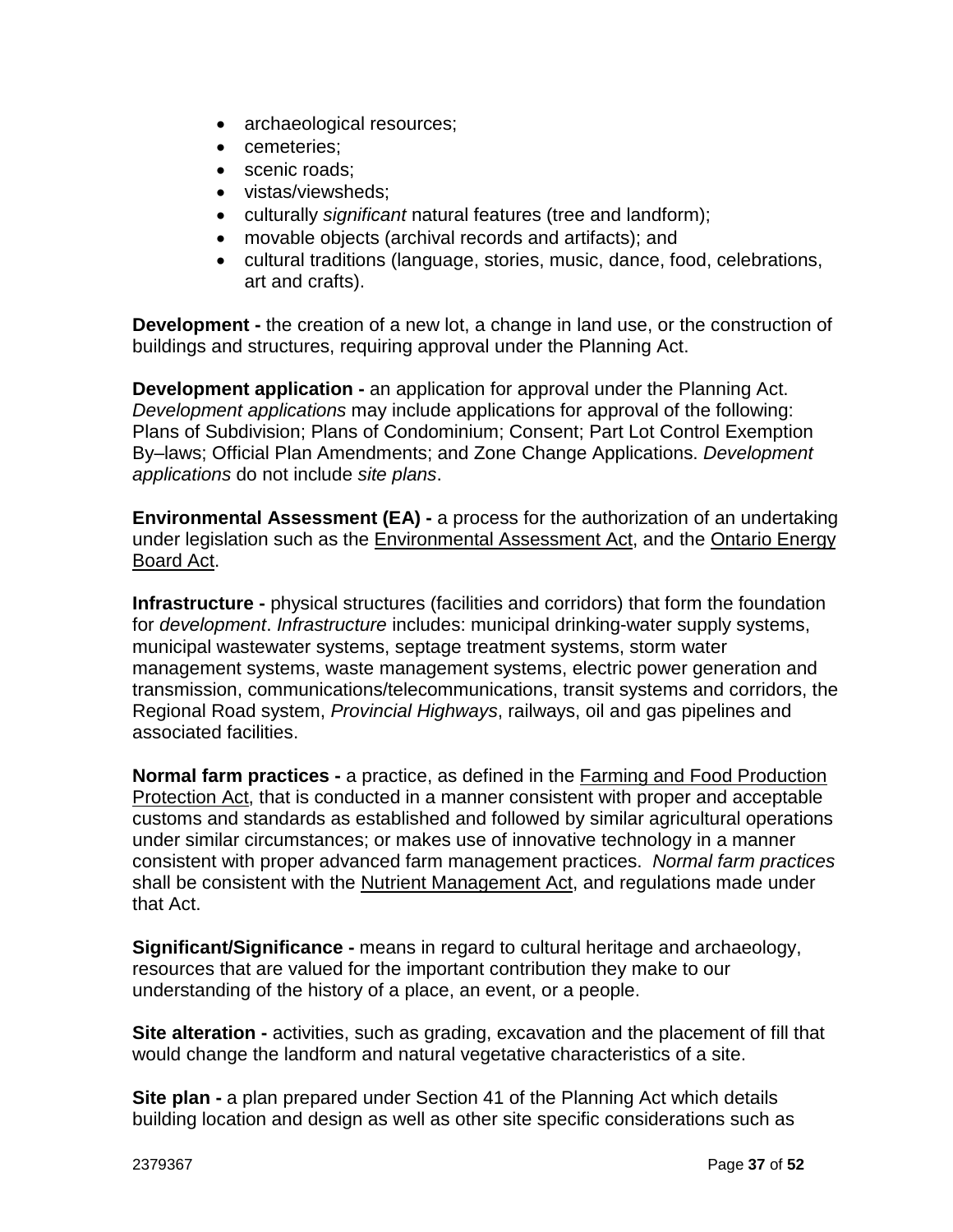walkways, landscaping, lighting and storage areas.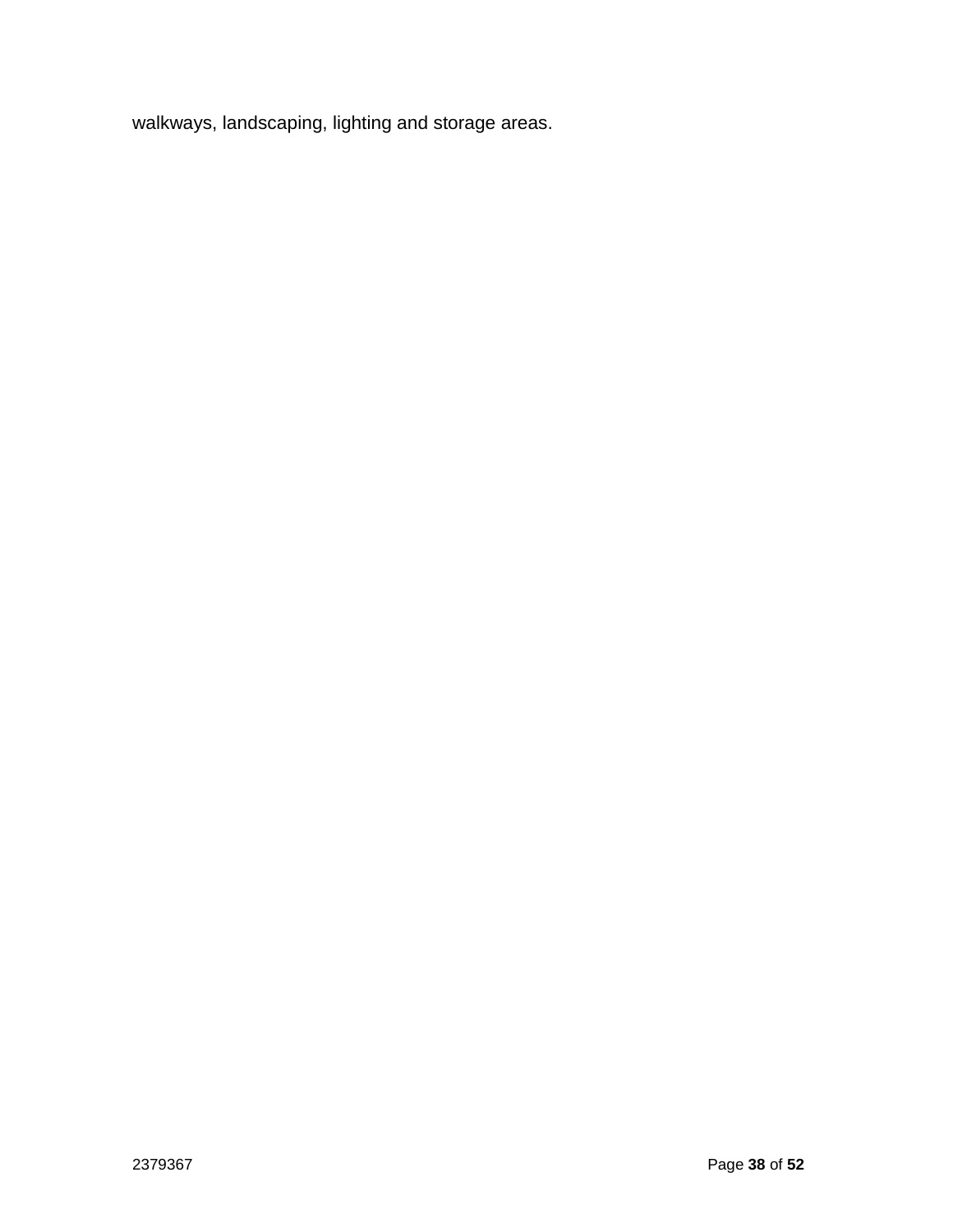## **F. REFERENCE LIST**

Department of Canadian Heritage (2001). *A Cultural Framework for Canadian Heritage Rivers*. Minister of Public Works and Government Services. Queen's Printer for Canada.

Envision and Andre Scheinman Preservation Consultant (2006). *Cultural Heritage Landscapes in Waterloo Region: A Framework for Inventory, Assessment and Policy Development.* A background document prepared for the Region of Waterloo.

Grand River Conservation Authority (1994). *The Grand Strategy for Managing the Grand River as a Canadian Heritage River*. Coordinated by the GRCA on behalf of the Province of Ontario.

Ministry of Culture. (2006). *Heritage Resources in the Land Use Planning Process*. Queen's Printer for Ontario.

Ministry of Culture (2006), *InfoSheets*. Queen's Printer for Ontario.

Ministry of Culture (2005). *Ontario Heritage Act*. Queen's Printer for Ontario.

Ministry of Culture (2006). *Ontario Heritage Toolkit*. Queen's Printer for Ontario.

Ministry of Municipal Affairs and Housing. (2005). *Provincial Policy Statement*. Queen's Printer for Ontario.

Ministry of Tourism, Culture and Sport. (2017) *A Guide to Cultural Heritage Resources in the Land Use Planning Process, REVIEW DRAFT*. Environmental Registry (EBR) Posting.

Parks Canada (2010). Standards and Guidelines for the Conservation of Historic Places in Canada: A Federal, Provincial and Territorial Collaboration, 2<sup>nd</sup> edition. Queen's Printer for Canada.

Region of Waterloo (2009). *Regional Official Plan*.

United Nations Educational Scientific and Cultural Organization (UNESCO) (1992). *The Operational Guidelines for the Implementation of the World Heritage Convention.*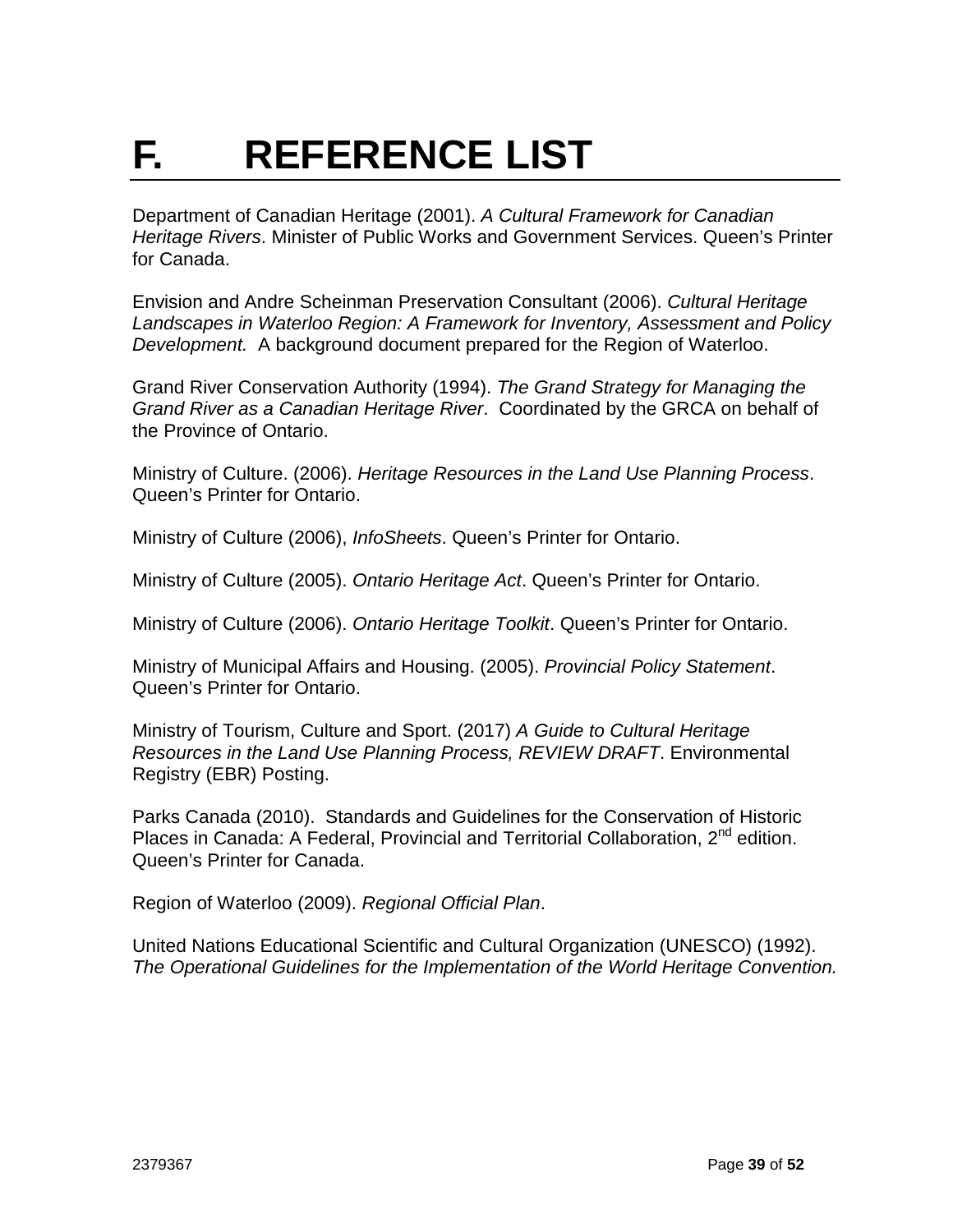### **Appendix A – Resource to Assist with Cultural Heritage Landscape Identification**

#### **1) Defining Community**

*Cultural Heritage Landscapes (CHL)s* by definition are "valued by a community". A good first step in *CHL* identification is to broadly define the community(ies) that are part of your municipality e.g. those who reside in or regularly visit an area; historians or heritage advocates; tourists; artists; researchers; cultural groups; etc.

#### **2) Develop a list of historic themes and associations important to the development of your municipality and list the corresponding landscapes within your municipality.**

The historical context of your municipality provides a solid foundation for identifying *significant cultural heritage resources* including candidate *CHLs*. Cultural Heritage Landscapes in Waterloo Region (2004) lists regional Themes and Associations based on the 'Topical Organization of Ontario's History' developed by the Ontario Ministry of Natural Resources in 1972. *The Grand Strategy* (1994) collaborative management plan for the Grand River, a nationally designated Canadian Heritage River, contains information on watershed-wide *cultural heritage resources* and riverbased cultural landscapes.

Similar listings may already exist or could be developed for your municipality. The consultant's report above contains a short history of each municipality that could be used as a starting point. The list of historic themes and associations will aid in both the identification and evaluation of candidate *CHLs*.

#### **3) Undertake a visual survey of your municipality and list areas that contain grouping of** *cultural heritage resources***.**

In addition to visually surveying the landscape, you can consult land records, maps, photographs, works of art, tourism information and undertake site visits to aid in the identification of areas within the municipality that may have the physical qualities of a candidate *CHL*. Landscapes may be agricultural areas, historic settlements, industrial sites, institutional districts, natural areas, residential neighbourhoods, etc.

**4) Ask the public to make suggestions of landscapes or "outdoor places" that they value. Be sure to engage and consult the public in a way that would seek input from the variety of communities present in the municipality. In addition, consult the listings of important landscapes that have been developed for various reasons in the past.** 

#### **Sample Questions to Ask Your Community**

Which landscapes or outdoor places in your community…

- … help to tell the history of your community?
- … are notable due to their design or physical form?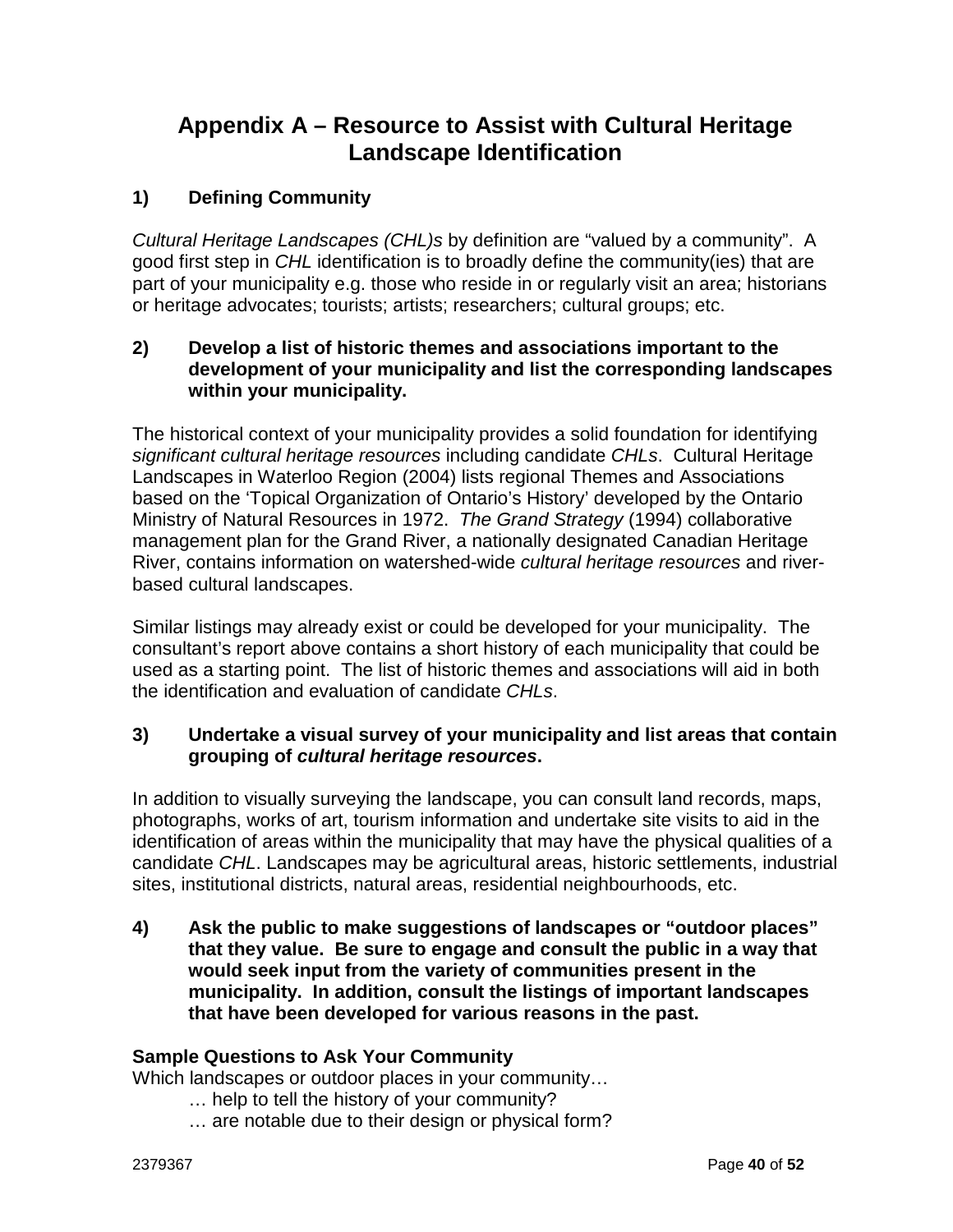- … create a sense of place?
- … are continuing to shape the character and identity of your community?

#### **Potential Source Documents**

- local histories
- planning documents
- listings of important landscapes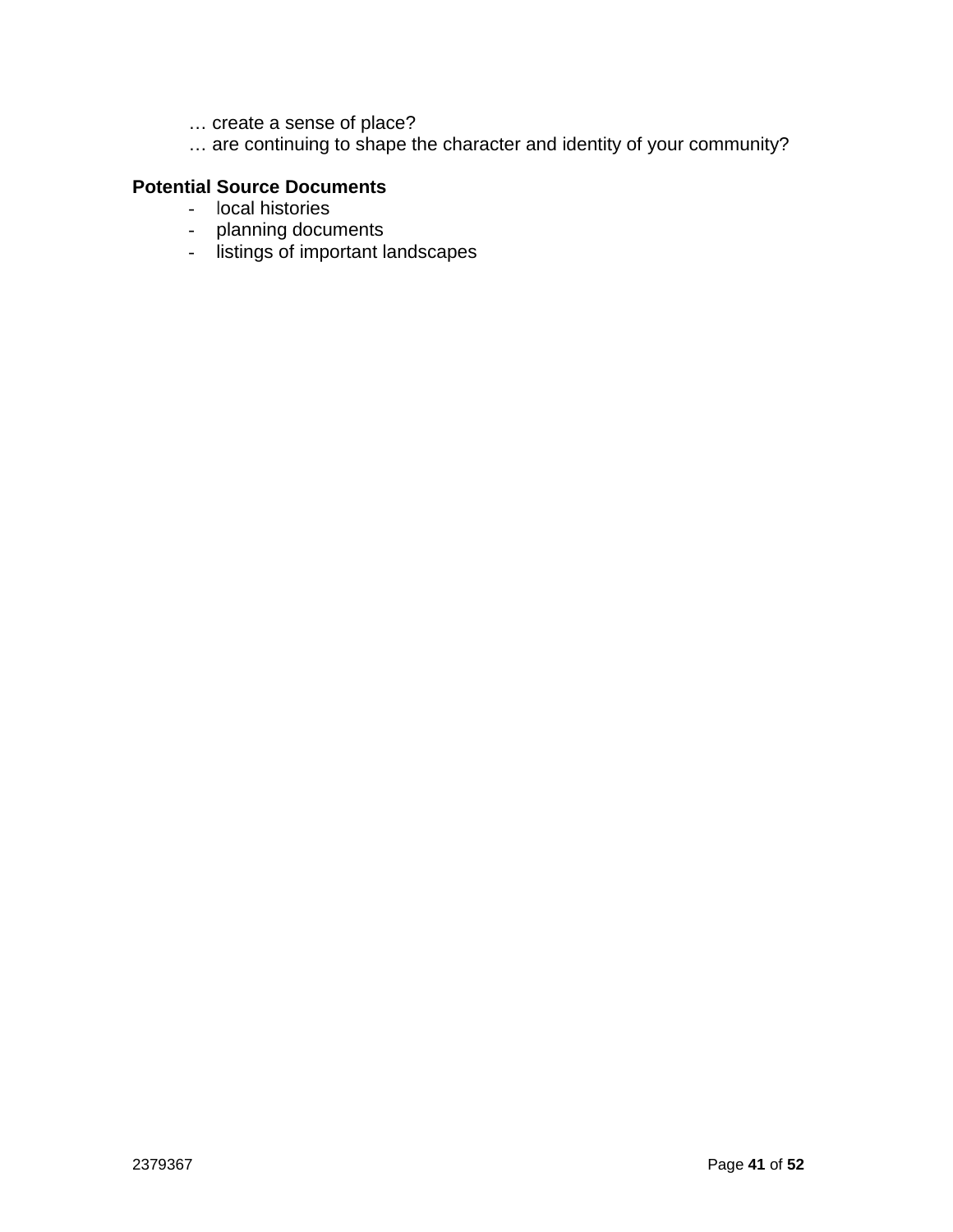### **Appendix B – Criteria for Heritage Value or Interest**

The following chart can be used as a framework to record information about the cultural heritage value or interest of a landscape. These criteria are based on the criteria provided by the Ministry of Tourism, Culture and Sport in Regulation 9/06 under the Ontario Heritage Act. The cultural heritage value and interest of the individual *cultural heritage resources* within the landscape will add to the overall value and interest of the landscape as a whole.

|                   | <b>Cultural Heritage Value or Interest Criteria</b> | $\sqrt{}$ | <b>Description</b> |
|-------------------|-----------------------------------------------------|-----------|--------------------|
| The landscape     | is rare, unique, representative                     |           |                    |
| has design        | or an early example of a                            |           |                    |
| value or          | landscape (style, trend,                            |           |                    |
| physical value    | movement, school of theory,                         |           |                    |
| because it,       | type, expression, material use                      |           |                    |
|                   | or construction method,                             |           |                    |
|                   | settlement pattern, time period                     |           |                    |
|                   | or lifeway)                                         |           |                    |
|                   | displays a high degree of                           |           |                    |
|                   | design or aesthetic appeal                          |           |                    |
|                   |                                                     |           |                    |
|                   | demonstrates a high degree of                       |           |                    |
|                   | technical or scientific                             |           |                    |
|                   | achievement                                         |           |                    |
| The landscape     | has direct associations with a                      |           |                    |
| has historical    | theme, event, belief, person,                       |           |                    |
| value or          | activity, organization or                           |           |                    |
| associative       | institution that is significant to a                |           |                    |
| value because it, | community                                           |           |                    |
|                   | yields, or has the potential to                     |           |                    |
|                   | yield, information that                             |           |                    |
|                   | contributes to an                                   |           |                    |
|                   | understanding of a community                        |           |                    |
|                   | or culture                                          |           |                    |
|                   | demonstrates or reflects the                        |           |                    |
|                   | work or ideas of an architect,                      |           |                    |
|                   | artist, builder, designer or                        |           |                    |
|                   | theorist who is significant to a<br>community       |           |                    |
| The landscape     | is important in defining,                           |           |                    |
| has contextual    | maintaining or supporting the                       |           |                    |
| value because it, | character of an area                                |           |                    |
|                   |                                                     |           |                    |
|                   | is physically, functionally,                        |           |                    |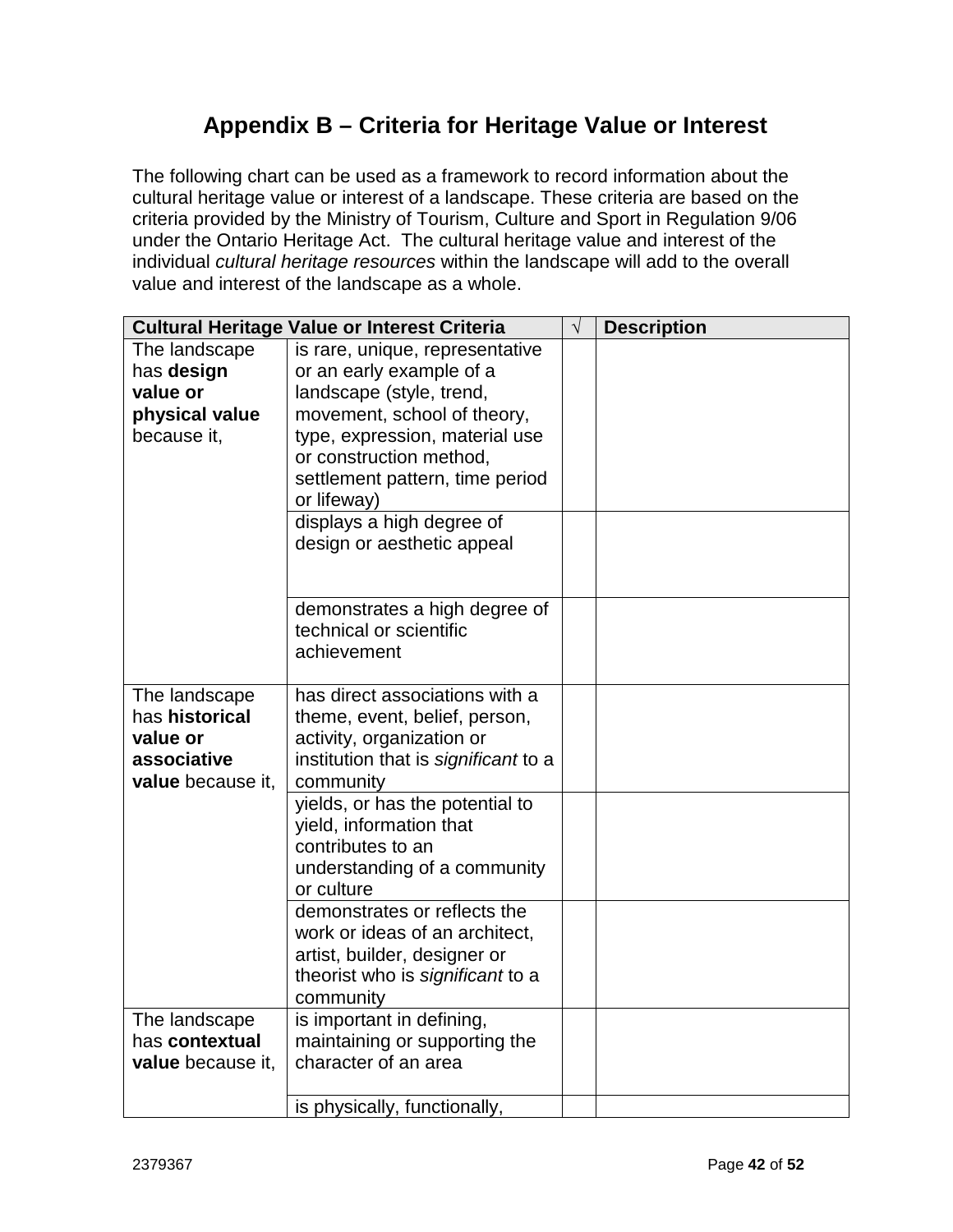| visually or historically linked to<br>its surroundings |  |
|--------------------------------------------------------|--|
| is a landmark                                          |  |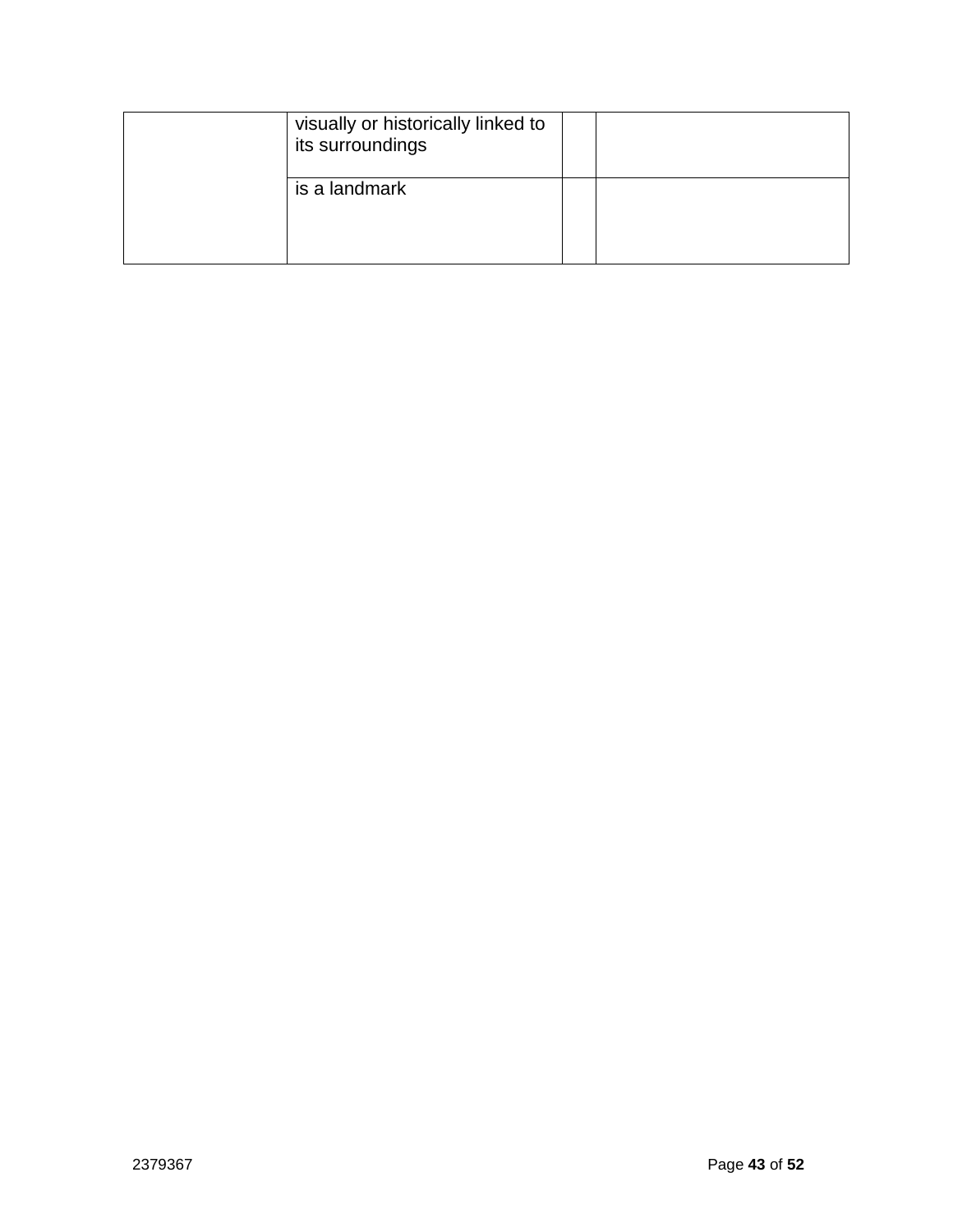### **Appendix C – Attributes and Indicators of Historical Integrity**

The following chart can be used as a framework to record information that would indicate that a landscape has historical integrity. These examples are not exclusive and may not be appropriate for all *Cultural Heritage Landscapes (CHL*).

| <b>Historical Integrity Criteria</b>                | $\sqrt{}$ | <b>Description</b> |
|-----------------------------------------------------|-----------|--------------------|
| <b>Land Use and Land Use Patterns</b>               |           |                    |
| The landscape has had continuity in use             |           |                    |
| and/or a compatible use (agricultural,              |           |                    |
| commercial, residential or institutional).          |           |                    |
| Ownership                                           |           |                    |
| There has been a continuity of ownership,           |           |                    |
| association with a specific group, or               |           |                    |
| occupation of the site, dating to a historic        |           |                    |
| period.                                             |           |                    |
| <b>Built Elements</b>                               |           |                    |
| The buildings and other built elements              |           |                    |
| (fences, walls, paths, bridges, corrals, pens,      |           |                    |
| garden features, lighting, sidewalks, fountains,    |           |                    |
| piers, etc.) have survived in their historic form   |           |                    |
| and in relatively sound condition.                  |           |                    |
| <b>Vegetative Elements</b>                          |           |                    |
| Plantings (hedgerows, windrows, gardens,            |           |                    |
| shade trees, etc.) are still evident and their      |           |                    |
| traditional relationship to buildings, lanes,       |           |                    |
| roadways, walks and fields are still                |           |                    |
| discernible.                                        |           |                    |
| <b>Cultural Relationships</b>                       |           |                    |
| The relationships between historic buildings        |           |                    |
| and other built and designed elements (yards,       |           |                    |
| fields, paths, circulation networks and road        |           |                    |
| patterns, parks, gardens, etc.) are intact.         |           |                    |
| <b>Natural Features</b>                             |           |                    |
| Prominent natural features (cliff, stream,          |           |                    |
| vegetation, etc.) remain intact.                    |           |                    |
| <b>Natural Relationships</b>                        |           |                    |
| The historical relationships to prominent           |           |                    |
| natural features still exist both for the site as a |           |                    |
| whole and within the site.                          |           |                    |
| <b>Views</b>                                        |           |                    |
| The existing views of and within the site can       |           |                    |
| be closely compared to the same view in the         |           |                    |
| past (certain views may have been captured          |           |                    |
| in historic photos).                                |           |                    |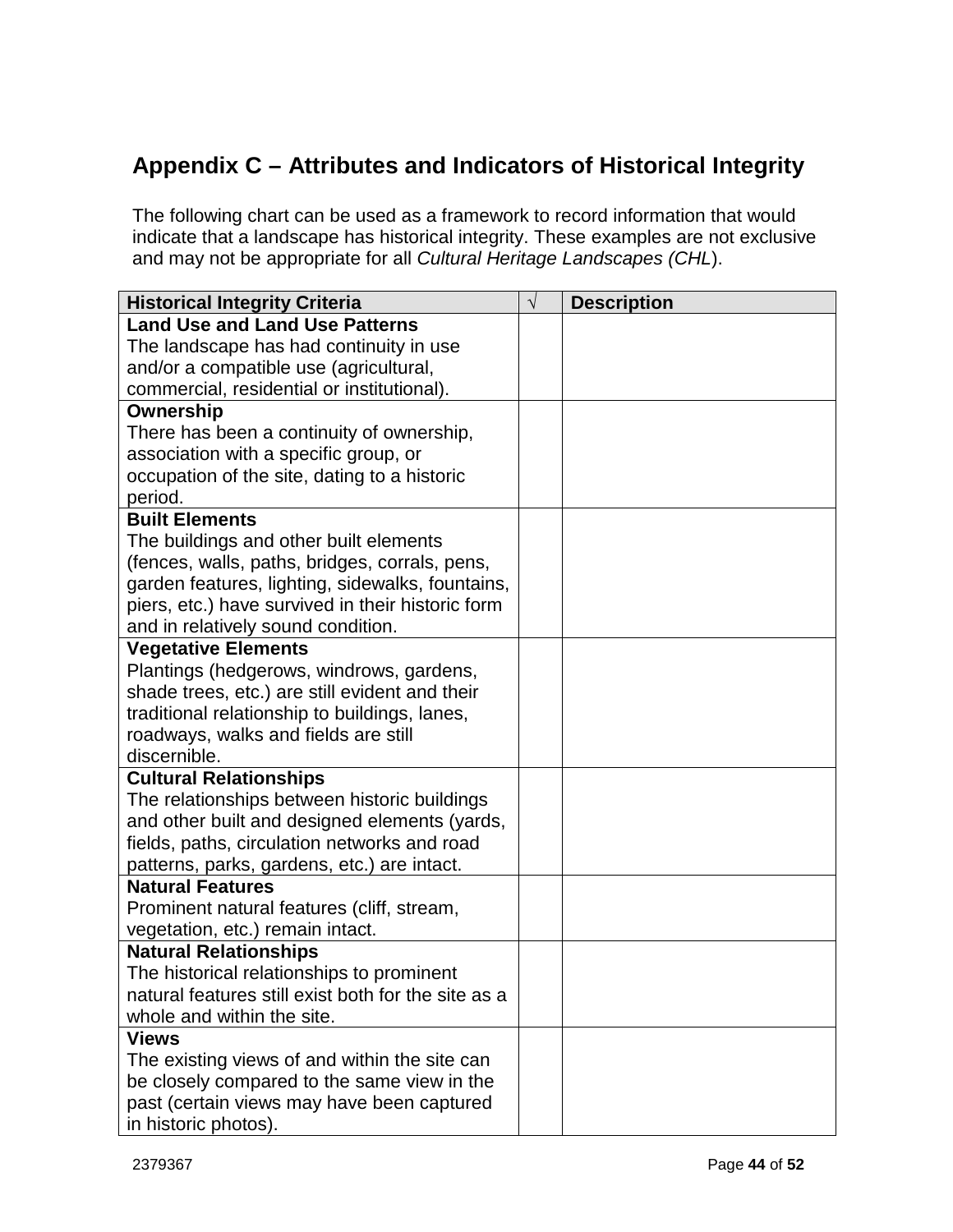| <b>Ruins</b><br>Ruins and overgrown elements still convey a<br>clear 'message' about the site's history.                                              |  |
|-------------------------------------------------------------------------------------------------------------------------------------------------------|--|
| <b>Designed Landscapes</b><br>Changes to a designed landscape can be<br>corrected so that the property retains integrity<br>versus being irrevocable. |  |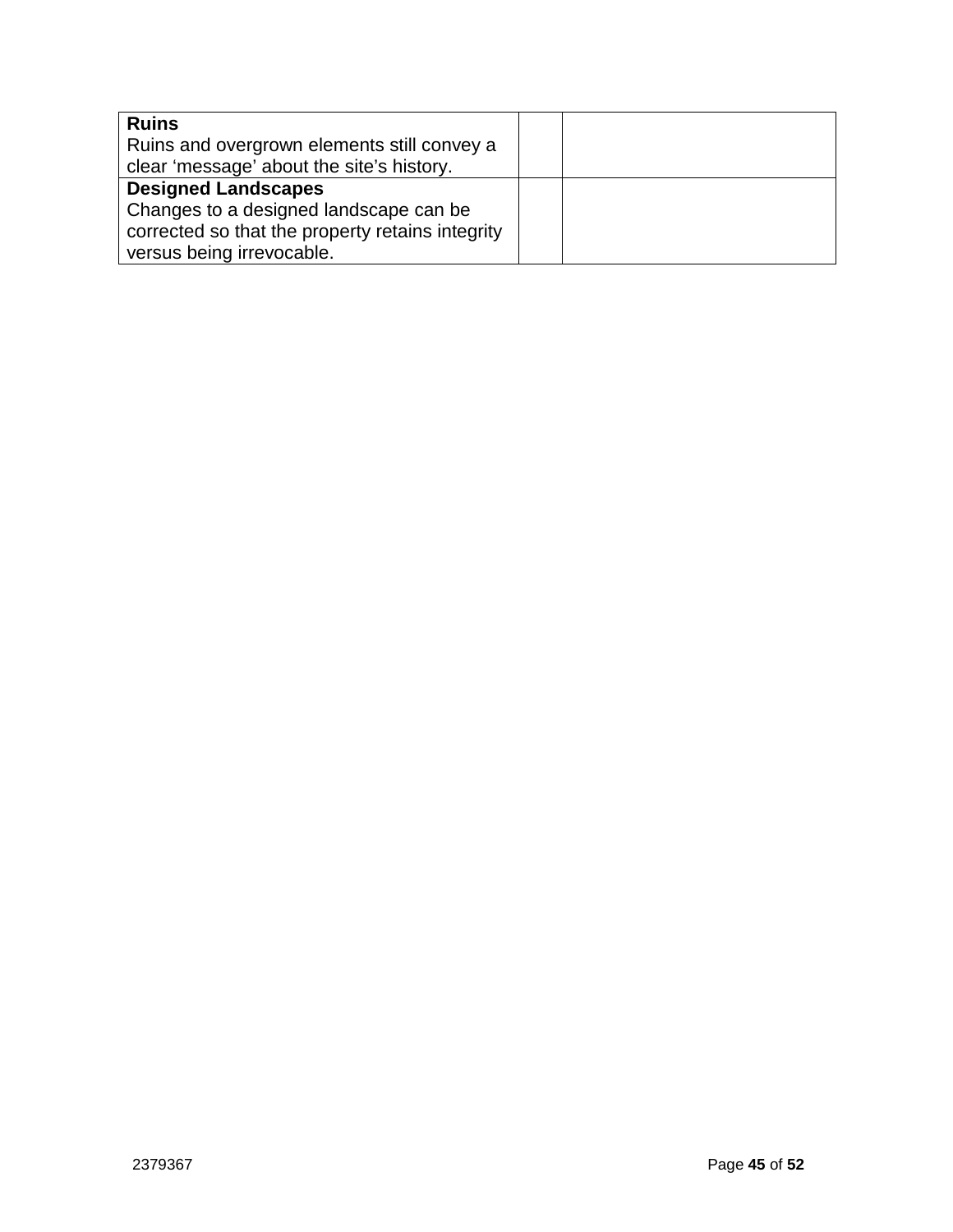### **Appendix D – Indicators of Community Value**

The following chart can be used as a starting point to record information that may indicate that a landscape is valued by a community. A community can be broadly defined to include any grouping of people, such as: those who regularly visit or reside in an area; historians or heritage advocates; tourists; artists; researchers; cultural groups; etc. The listed indicators of Community Value below are examples and may not be appropriate for all *Cultural Heritage Landscapes (CHL*).

| Indicators that a CHL                            | $\sqrt{}$ | <b>Description</b> |
|--------------------------------------------------|-----------|--------------------|
| is valued by a community                         |           |                    |
| <b>Community Identity</b>                        |           |                    |
| The landscape contributes to the community's     |           |                    |
| identity and is used to tell the story of the    |           |                    |
| community                                        |           |                    |
| <b>Landmark</b>                                  |           |                    |
| The area is widely recognized as a landmark      |           |                    |
| <b>Pride and Stewardship</b>                     |           |                    |
| The community demonstrates a high degree of      |           |                    |
| pride and stewardship in the area (heritage      |           |                    |
| designations, plaques, voluntary upkeep)         |           |                    |
| <b>Commemoration</b>                             |           |                    |
| The area or elements within the area are         |           |                    |
| named to celebrate or commemorate someone        |           |                    |
| or something                                     |           |                    |
| <b>Public Space</b>                              |           |                    |
| The area is a site of frequent or longstanding   |           |                    |
| public gatherings or events                      |           |                    |
| <b>Cultural Traditions</b>                       |           |                    |
| People use the area to express their cultural    |           |                    |
| traditions                                       |           |                    |
| <b>Quality of Life</b>                           |           |                    |
| Aspects of the landscape are valued for their    |           |                    |
| impact on day to day living                      |           |                    |
| <b>Local History</b>                             |           |                    |
| The place is written about in local histories or |           |                    |
| spoken about through local stories or lore       |           |                    |
| <b>Visual Depiction</b>                          |           |                    |
| The location is widely photographed or depicted  |           |                    |
| in works of art (visual, literary, etc.)         |           |                    |
| <b>Genius Loci</b>                               |           |                    |
| People refer to the area as having a distinctive |           |                    |
| atmosphere or pervading 'sense of place'         |           |                    |
| <b>Community Image</b>                           |           |                    |
| The area is identified with the community image  |           |                    |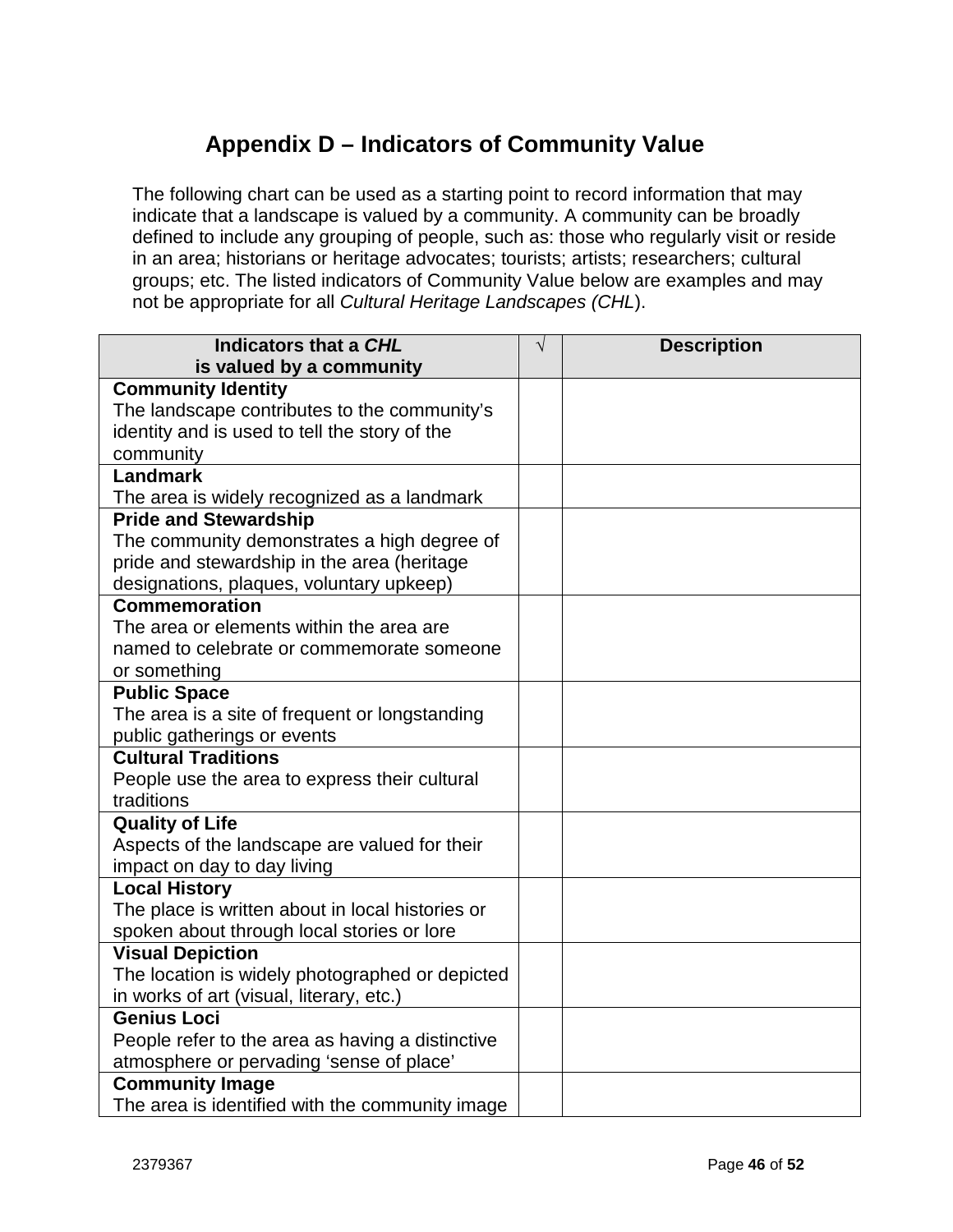| (e.g. appearing in promotions or marketing<br>material)                                             |  |
|-----------------------------------------------------------------------------------------------------|--|
| Tourism<br>The area is promoted as a tourist destination                                            |  |
| <b>Planning</b><br>The area has been identified through another<br>planning process as being unique |  |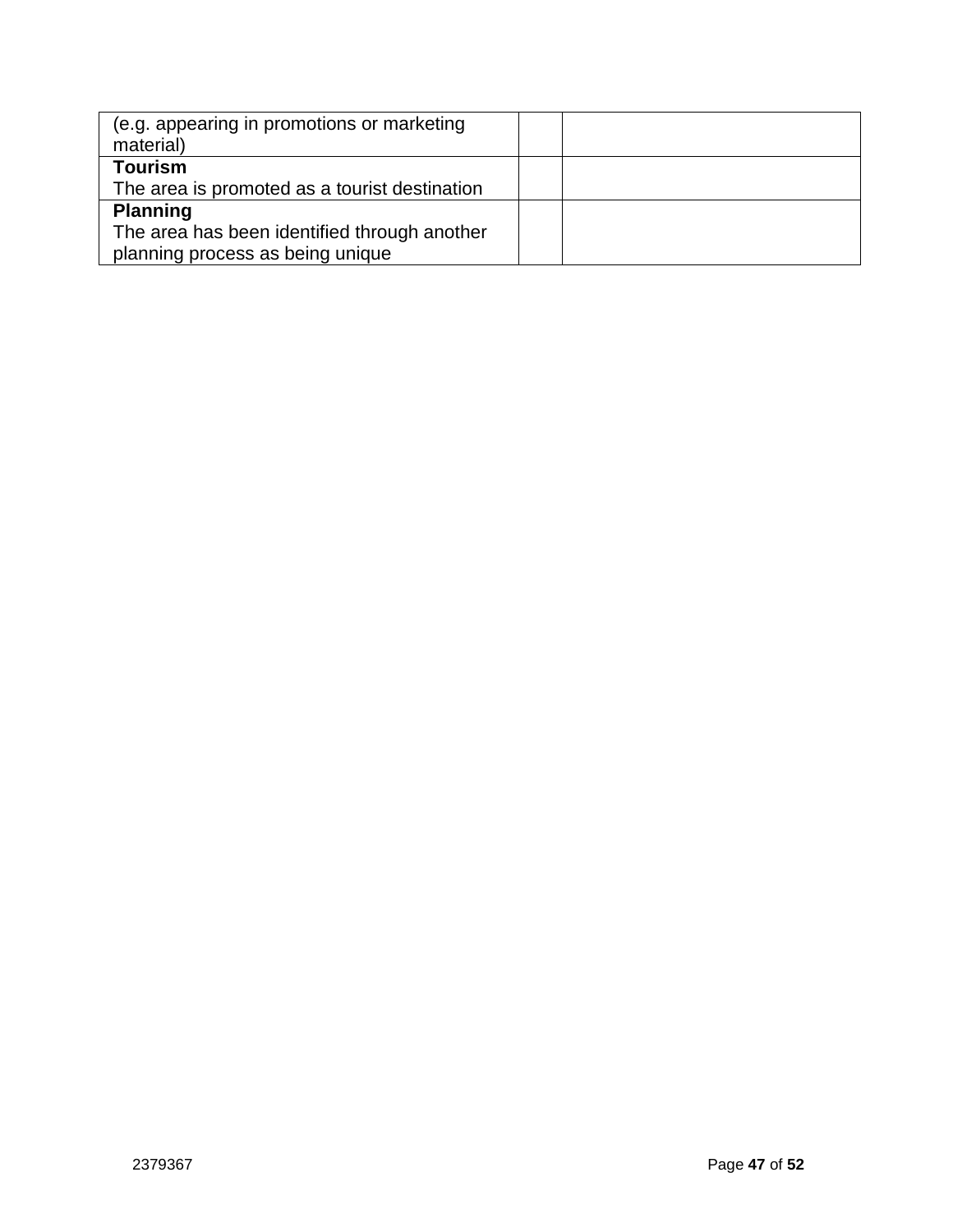### **Appendix E – Criteria for Regional Significance**

#### **CRITERIA FOR IDENTIFYING A REGIONALLY SIGNIFICANT CULTURAL HERITAGE RESOURCE**

The Region will identify *cultural heritage resources* of Regional interest.

To be identified as being of Regional interest a *cultural heritage resource* must meet four (4) or more of the following criteria:

| Recognized/<br><b>Protected</b>                         | 1. It is, or it contains element(s) that are, recognized on a Area<br>Municipal, Regional, provincial or national heritage list;                                                                                                                                                                          |
|---------------------------------------------------------|-----------------------------------------------------------------------------------------------------------------------------------------------------------------------------------------------------------------------------------------------------------------------------------------------------------|
| Old/Rare                                                | It dates from a prehistoric or early historical period in the<br>2.<br>development of the region, province or nation;                                                                                                                                                                                     |
| <b>Outstanding Design</b>                               | It is, or contains element(s) that are, a representative example<br>3.<br>of the work of an outstanding regional, national or international<br>architect, engineer, builder, designer, landscape architect,<br>interior designer or sculptor;                                                             |
| <b>Associated with a</b><br><b>Key Person</b>           | 4. It is associated with a person(s) who is recognized as having<br>made a significant contribution to the social, cultural, political,<br>economic, technological or physical development or as having<br>materially influenced the course of regional, provincial, national<br>or international events; |
| <b>Associated with a</b><br><b>Key Event</b>            | It is directly associated with an historic event which is<br>5.<br>recognized as having regional, provincial, national or<br>international importance;                                                                                                                                                    |
| <b>Illustrates</b><br>Community's<br><b>Development</b> | 6. It is a significant example and illustration of the region's<br>prehistoric or historic social, cultural, political, economic or<br>technological development;                                                                                                                                         |
| <b>Provides Context</b>                                 | 7. It contributes to the effectiveness of the urban and rural<br>composition, streetscape, viewshed, or landscape of which it<br>may form a part;                                                                                                                                                         |
| <b>Economic Resource</b>                                | It has the potential for contributing to commercial tourist or<br>8.<br>other development that is based on heritage and/or culture;                                                                                                                                                                       |
| <b>Regional Character</b>                               | 9. It is, or contains elements that are, a good example of<br>vernacular architecture or part of a group of similar bridges/<br>structures/landscapes which contribute to the particular "look" of<br>the area or region;                                                                                 |
| <b>Part of a Collection</b>                             | 10. It is part of a group of historically associated structures which<br>may be totally within the region or which may be part of a larger<br>area within the context of the Grand River and its main<br>tributaries as a recognized Canadian Heritage Rivers System                                      |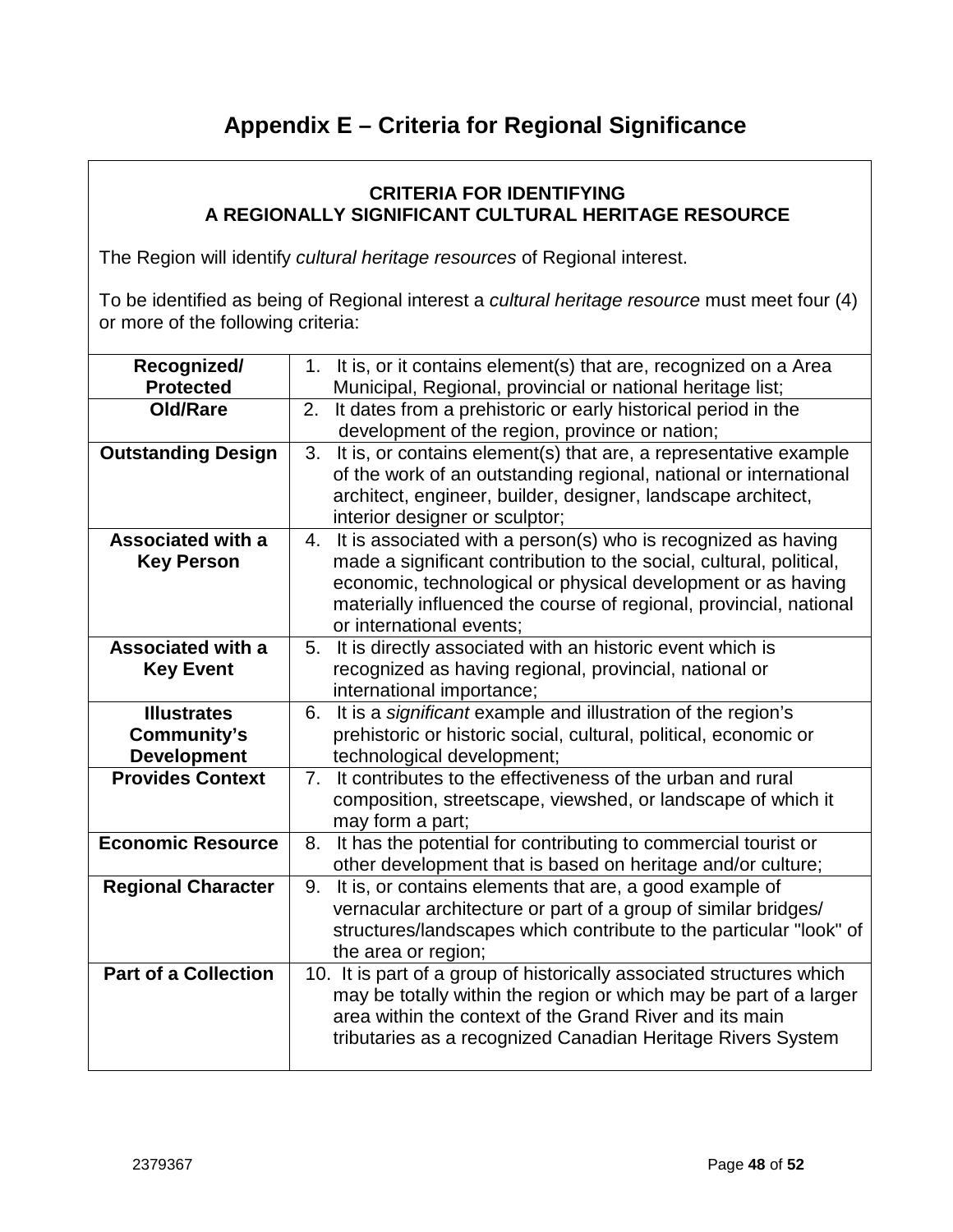|                                                                                                                                                           | Designation in an<br><b>Official Plan</b>                                                                                                                                                                                                                                                                                                                                                                | <b>OHA Area</b><br><b>Municipal</b><br><b>Heritage</b><br><b>Register</b><br><b>Listing</b> | <b>OHA Part IV</b><br><b>Designation</b>                                                                  | <b>OHA Part V Designation</b>                                                                                                                                                                                                                                                                                                                                                                                                                                                                                 |
|-----------------------------------------------------------------------------------------------------------------------------------------------------------|----------------------------------------------------------------------------------------------------------------------------------------------------------------------------------------------------------------------------------------------------------------------------------------------------------------------------------------------------------------------------------------------------------|---------------------------------------------------------------------------------------------|-----------------------------------------------------------------------------------------------------------|---------------------------------------------------------------------------------------------------------------------------------------------------------------------------------------------------------------------------------------------------------------------------------------------------------------------------------------------------------------------------------------------------------------------------------------------------------------------------------------------------------------|
| Identifies the area as a cultural<br>heritage resource.                                                                                                   | Yes, in Official Plan                                                                                                                                                                                                                                                                                                                                                                                    | Yes, on the<br>Register                                                                     | Yes, on title and<br>on the Register                                                                      | Yes, on title (post-2005) and on<br>the Register                                                                                                                                                                                                                                                                                                                                                                                                                                                              |
| Requires the documentation of<br>the landscape.                                                                                                           | Yes, through a<br><b>Cultural Heritage</b><br>Landscape (CHL)<br>Technical Study, to<br>include:<br>(a) a Statement of<br>Significance;<br>(b) a listing (and map)<br>of the cultural<br>heritage resources<br>and <i>attributes</i><br>being conserved<br>within the CHL<br>through the use of<br>existing planning<br>tools; and<br>(c) recommendations<br>for additional<br>conservation<br>measures. | Yes,<br>evaluation<br>form and<br>Statement of<br>Significance<br>including<br>location     | Yes, evaluation<br>form, Statement<br>of Significance<br>and Designating<br>By-law, including<br>location | Yes, through an HCD Study<br>and then an HCD Conservation<br>Plan, to include:<br>a) objectives to be achieved<br>through the designation;<br>b) a Statement of<br>Significance for the<br>district;<br>c) an inventory of heritage<br>attributes;<br>d) policies for enhancing the<br>district;<br>e) guidelines which describe<br>the type of work or<br>development that council<br>would find acceptable;<br>and<br>a description of external<br>alterations that would not<br>require a heritage permit. |
| Takes precedence in the event<br>of a conflict with existing Area<br>Municipal zoning and other<br>bylaws that were in place prior<br>to the designation. | <b>No</b>                                                                                                                                                                                                                                                                                                                                                                                                | <b>No</b>                                                                                   | <b>No</b>                                                                                                 | Yes                                                                                                                                                                                                                                                                                                                                                                                                                                                                                                           |

## **Appendix F – Cultural Heritage Landscapes Conservation Tools Comparison**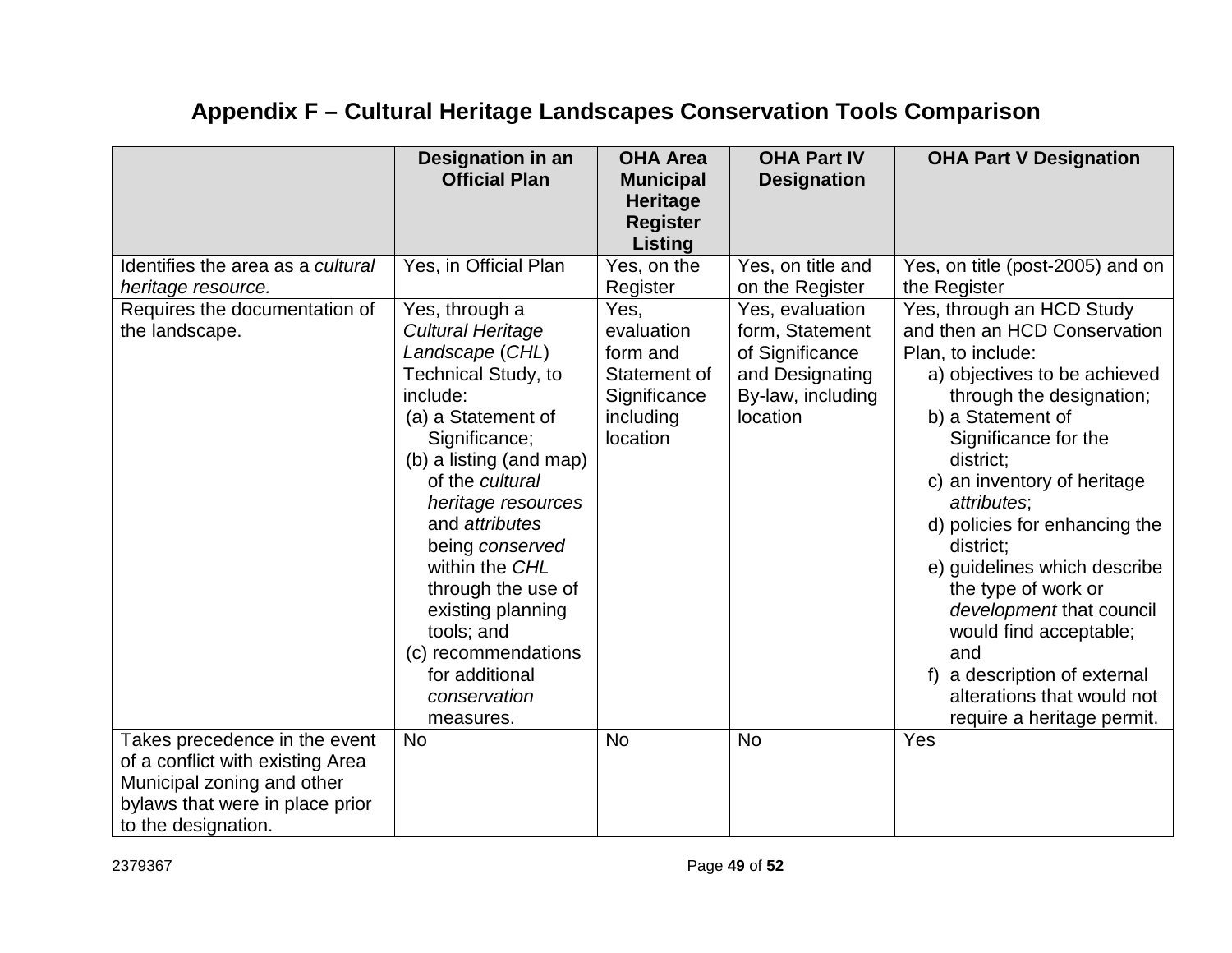| Enables the Area Municipality<br>to require a Cultural Heritage<br>Impact Assessment (CHIA) on<br>proposed development and site<br>alteration within or adjacent to<br>the CHL. | Yes                                                                                                               | Within - Yes<br>Adjacent-<br><b>No</b>                                                                                                                                                                                 | Yes                                      | Yes                           |
|---------------------------------------------------------------------------------------------------------------------------------------------------------------------------------|-------------------------------------------------------------------------------------------------------------------|------------------------------------------------------------------------------------------------------------------------------------------------------------------------------------------------------------------------|------------------------------------------|-------------------------------|
|                                                                                                                                                                                 | Designation in an<br><b>Official Plan</b>                                                                         | <b>OHA Area</b><br><b>Municipal</b><br><b>Register</b><br><b>Listing</b>                                                                                                                                               | <b>OHA Part IV</b><br><b>Designation</b> | <b>OHA Part V Designation</b> |
| Allows the Area Municipality to<br>make financial grants or<br>incentives available to heritage<br>property owners.                                                             | Only for OHA<br>protected properties<br>or if the CHL is part of<br>an approved<br>Community<br>Improvement Plan. | <b>No</b>                                                                                                                                                                                                              | Yes                                      | Yes                           |
| Provides the Area Municipality<br>with the power to decide<br>whether alterations, new<br>construction or demolition can<br>take place within the CHL.                          | <b>No</b>                                                                                                         | Alterations<br>and new<br>construction<br>$-$ yes if<br>associated<br>with a<br>development<br>application<br>Demolition -<br>yes through<br>delay of<br>demolition<br>and<br>opportunity to<br>designate<br>under the | Yes                                      | Yes.                          |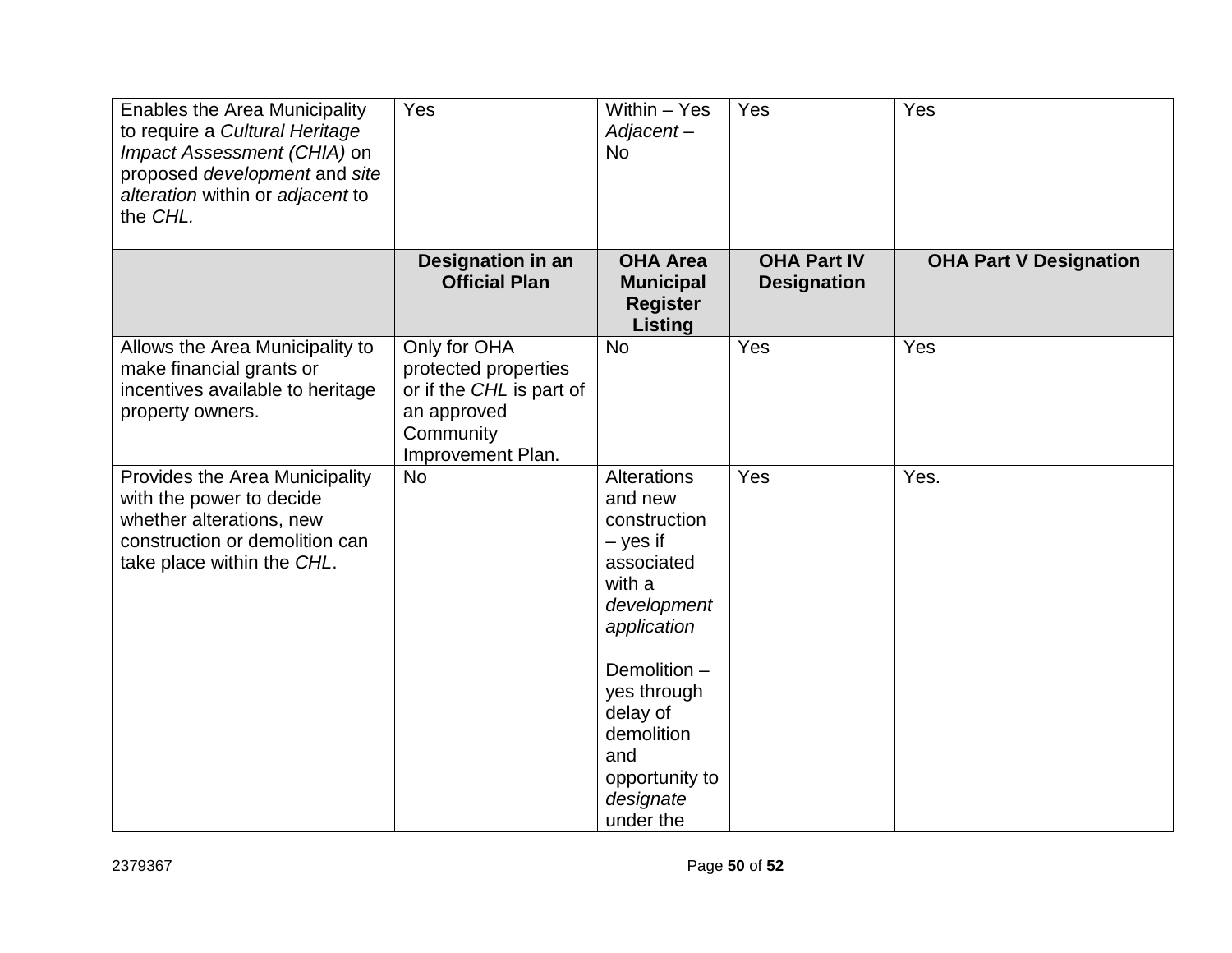|                                                                                        |           | <b>OHA</b> |                                                                                                                                        |     |
|----------------------------------------------------------------------------------------|-----------|------------|----------------------------------------------------------------------------------------------------------------------------------------|-----|
| Allows the Area Municipality to<br>develop and enforce heritage<br>property standards. | <b>No</b> | No.        | Yes                                                                                                                                    | Yes |
| Designation process is<br>appealable to the Ontario<br><b>Municipal Board</b>          | Yes       | No.        | $No - But can be$<br>objected to, and<br>referred to the<br>Conservation<br><b>Review Board for</b><br>a non-binding<br>recommendation | Yes |